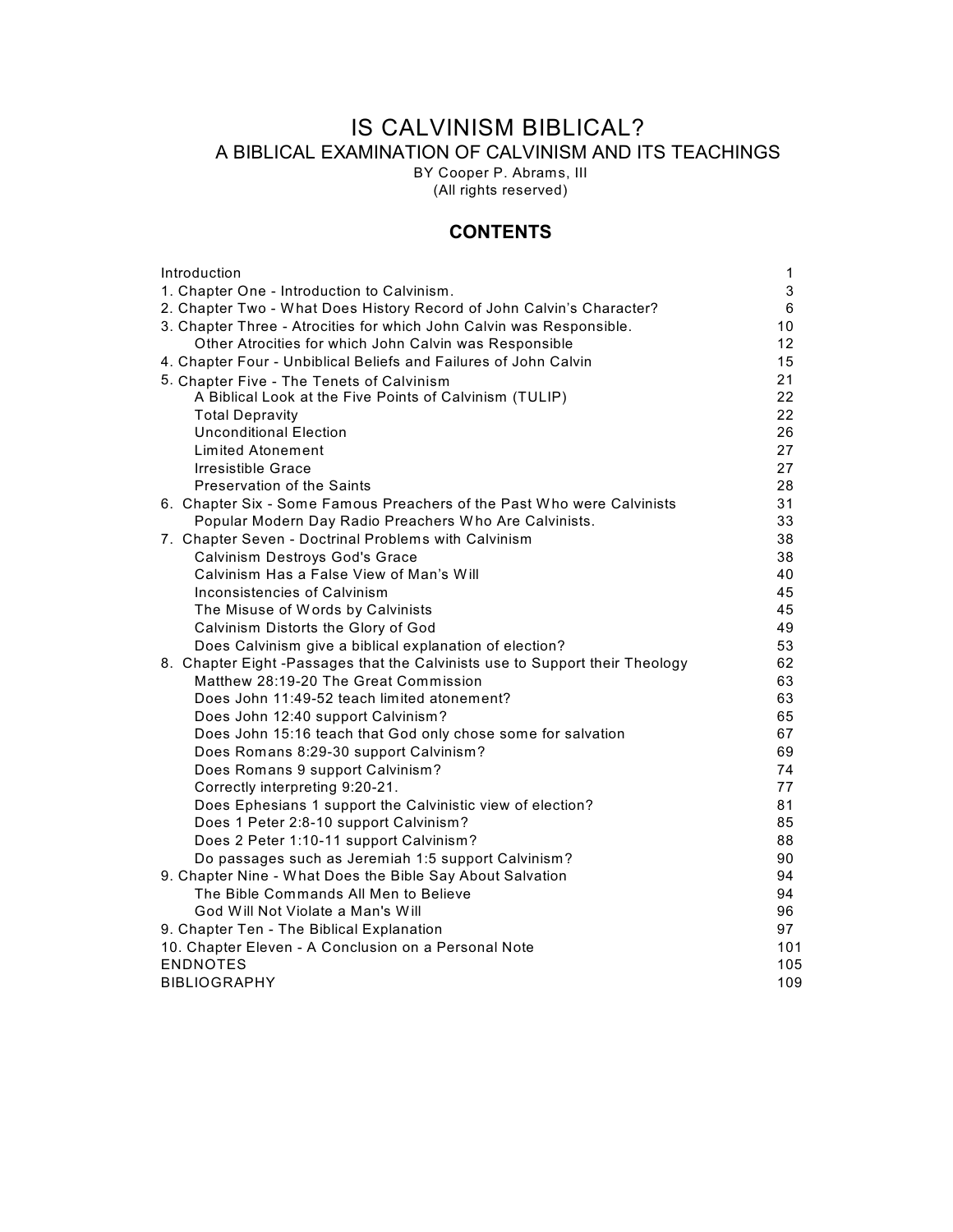# **IS CALVINISM BIBLICAL?**

#### **A BIBLICAL EXAMINATION OF CALVINISM AND ITS TEACHINGS**

### **Introduction**

For centuries, Calvinism has been one of the most debated subject along with the doctrines of election and predestination as taught by the modern Reformed movement. The importance of the subject is manifest in that it deals directly with the doctrine of salvation by grace. These two doctrines are widely debated by some professing Christians who have divided themselves into opposing camps of "Calvinists" and "Arminians." However, there is a third group that is often overlooked. This group is made up of those who accept neither of these extreme views and reject the tenets of both positions. It is the view of this group that will be explained and shown to be the biblical view. The scope of this work will be reveal who John Calvin was and his actions as the minister of Geneva. Further, this paper will address the teachings of Calvinism and show them to be a radical and unbiblical view.

Those who believe the Bible to be the inerrant and infallible Word of God will take its doctrines seriously. The true biblist<sup>1</sup> appeals to God's word to find His truth in the doctrines of predestination and election, freewill and human responsibility. He will insist, that based on God's word, the truth of the matter can be absolutely discerned.

To understand the problem, let us look at the various positions held, the terms used, and a brief history of the topic. This will present a biblical solution that correctly addresses the issue and avoids the unbiblical extremes of both the Calvinists and the Arminians. The purpose of this paper is not to present an exhaustive study of the subject, but rather to address the practical side of this theological system, pointing out its unbiblical flaws for the average believer in Jesus Christ.

# **Chapter 1 Introduction to Calvinism**

Calvinism is a system of theology that is associated with the Protestant theologian John Calvin, a Frenchman, who later became a Swiss reformer (1509- 1564). The term "Calvinism" refers to doctrines and practices that stemmed from his works. The tenets of modern Calvinism are based mainly on his classic work *Institutes of the Christian Religion* which was published in its final edition in 1559.<sup>2</sup> It would not be correct to state that John Calvin developed modern Calvinism; rather Calvinism is based on his work and has been expanded by his followers.

John Calvin was born in Noyon, a small town in Picardy, France in 1509. He was the youngest of four children, all boys. When Calvin was twelve years old his father, Gérard Cauvin (Calvin) sent him to the University of Paris to study theology. It was his father's desire since Calvin's childhood that he would study theology and become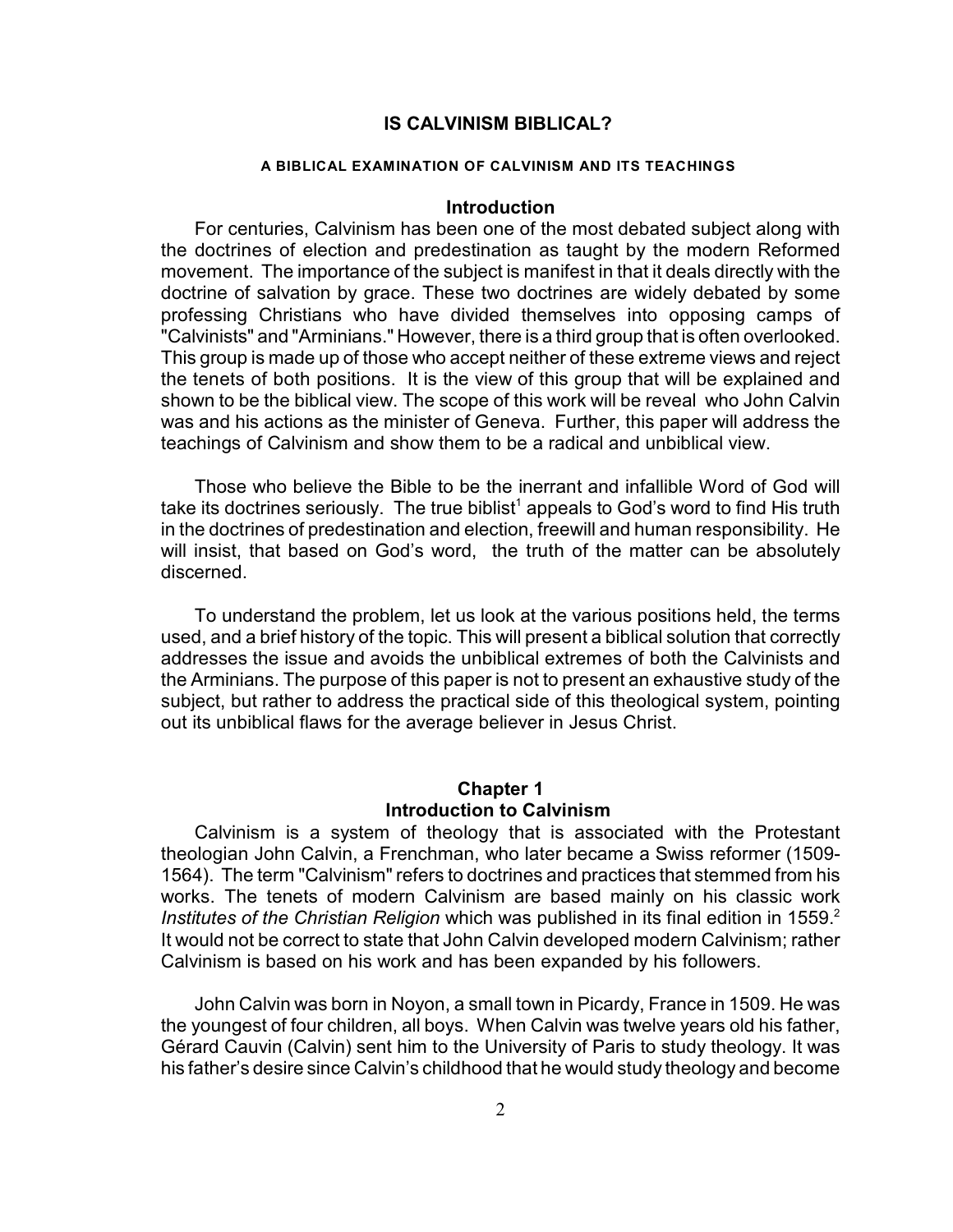a priest in the Roman Catholic Church. $3$ 

At age twelve, around 1520 or 1521, Calvin began his education by attending the University of Paris. He received his licentiate<sup>4</sup> in arts and his masters degree. However, between 1528 and 1533, his father directed him to abandon his theological studies, and young Calvin worked on a more profitable law degree in the schools of Bourges and Orleans. Subsequently, Calvin completed his studies and was licensed to practice law.

Calvin was raised as a devout Catholic, but it appears that he began to move toward Protestantism after reading Martin Luther's writings. There is no record of Calvin's actual conversion or his salvation, but he changed the direction of his studies from law back to theology in 1557.<sup>5</sup> His conversion seems to have consisted of a slow transition to becoming a Protestant sometime between 1529 or early 1530.<sup>6</sup> In Calvin writings, he emphasizes his gradual transition over time from Catholicism toward Protestant Christianity rather than a single event of conversion. He stated, "We are converted little by little to God, and by stages."<sup>7</sup> Clearly, Calvin did not accept conversion as an event in one's life in which one becomes a believer and is at that moment born again. Rather he described his conversion as a gradual evolution towards God. This element in his life casts a shadow over Calvin's actual salvation. The true state of his heart cannot be known, but insight can be gleaned from his writings, and most importantly, from his actions in Geneva. However, it should be noted, that there is no example in the New Testament that would support his idea of a gradual process of salvation.

What is clear is that Calvin gradually moved from being a devout Roman Catholic to becoming a devoted Reformed Protestant. However, being converted to Protestantism is not the same thing as being truly converted and spiritually "born again." The Protestant Reformation was a reforming of Roman Catholicism, but it did not cleanse it from all its errors. In reality, Protestantism retained much of the errors of Roman Catholicism such as a universal church, pedro-baptism, sacraments, sprinkling as a mode of baptism, and the church as a means of salvation as seen in the practice of ex-communication. It also continued the idea of the state being under the control (in varying degrees) of the church, along with a state paid clergy. There was never in the Protestant Reformation a clear break from Catholicism. Like all cults and false religions, Protestantism was founded not solely on the Bible (Sola Scriptura), but on the writings, opinions, ideas, and councils of churchmen as to what the Bible teaches or what they thought would be proper religion. Swiss Protestantism was founded by John Calvin and is the foundation of Presbyterianism; Martin Luther, founded Lutheranism; and Henry VII founded Anglicanism when he broke England away from the Roman Catholic Church. This was the same error that Jesus condemned the religious leaders of Israel for committing. Israel too followed the writings of the rabbis in the Talmud, $\delta$  instead of the Torah (the Old Testament). The modern Reformed movement is based on Calvin's *Institutes of the Christian Religion* and many of the teachings of the *Institutes* are not biblical.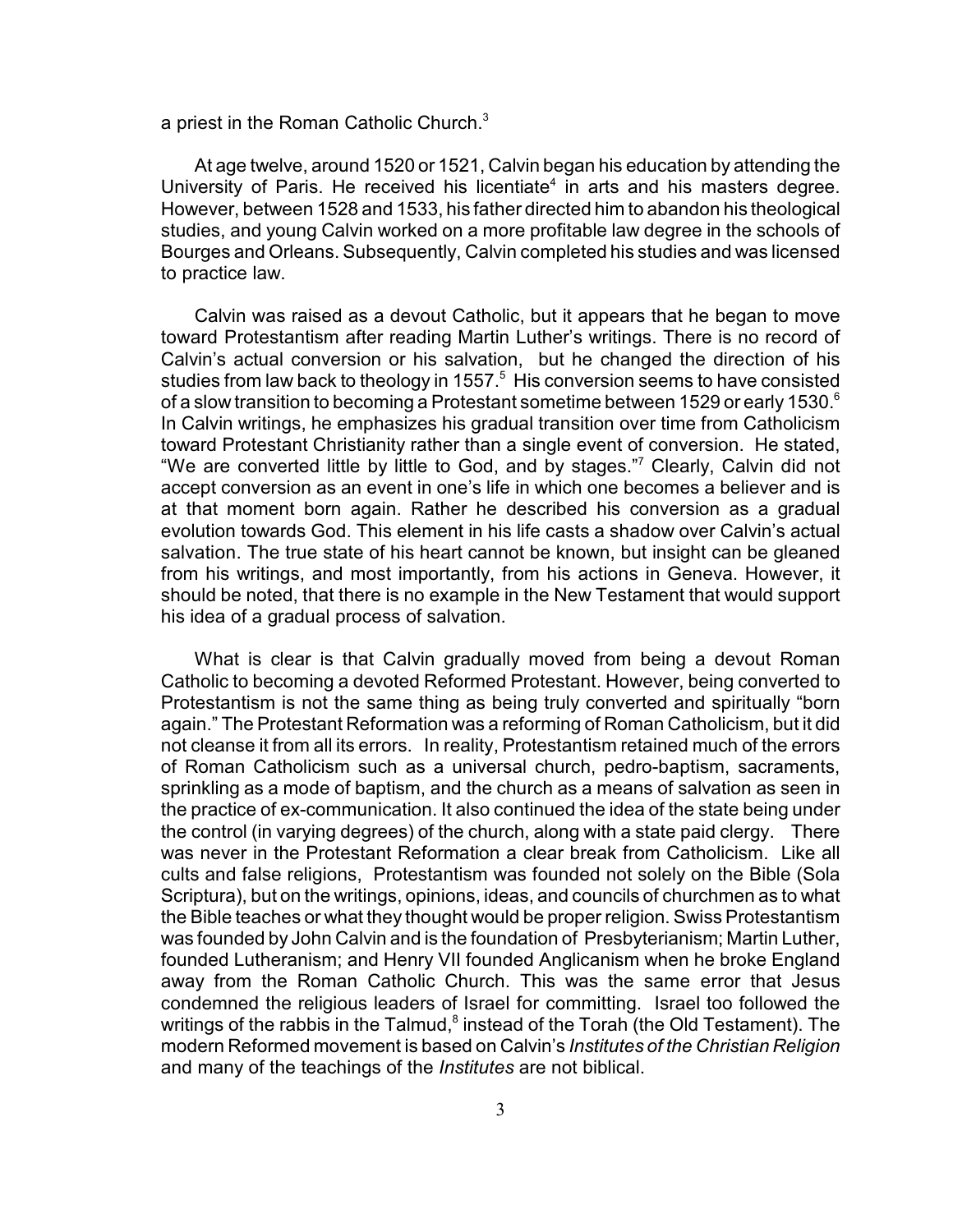## **Chapter Two What Does History Record of John Calvin's Character?**

It is easily seen in the writings of John Calvin that he considered himself as having a special calling from God. He believed that throughout his life he was following, with great dedication, God's will and was the faithful defender of truth. As the pastor of Geneva he saw his role as purging the city of immorality of all kinds. His method was to use the civil government as an arm of the church to establish correct and strict laws of behavior, but also as executing judgment and punishments of offenders.

A man's true character can be seen in what he does, and not necessarily by what he says. Calvin is lauded as the greatest of Protestant theologian, and *his "Institutes of the Christian Religion"* is praised as a great work and a foundation of Reformed Protestant theology. There can be no misunderstanding that Calvin had a great respect and biblical fear of God. However, the extremes and false conclusions of this theology can certainly be questioned and shown to be unbiblical.

Calvin based his theology almost solely on applying the Old Testament law, given to the Nation of Israel, to Christianity. He ignored the many passages in the New Testament and that plainly state that Christians, in this dispensation, are not under the law. Paul stated, "*For sin shall not have dominion over you: for ye are not under the law, but under grace.*" (Romans 6:)<sup>9</sup> He further explained, "But now we *are delivered from the law, that being dead wherein we were held; that we should serve in newness of spirit, and not in the oldness of the letter."* (Romans 7:6) There can be no question that Calvin misunderstood that the law was given as their constitution and represented both spiritual and civil law to the nation of Israel. God never intended the law to apply literally to Christians. The principles behind the laws apply to all ages, and in our age, the principles are kept willingly by born again believers, not out of compulsion, but out of a love of God, His word, and righteousness. John Calvin had those whom he thought were witches burned at the stake. However, Christians apply the principle behind God telling Israel not to allow a witch to live, by having nothing to do with witchcraft or any thing associated with the occult.(See Exod. 22:18) The law in Exodus 22:18 was a civil law given to the Nation of Israel to protect its people from the occult. Paul made it clear that Christians are not to follow the letter of the law saying*, "But now we are delivered from the law, that being dead wherein we were held; that we should serve in newness of spirit, and not in the oldness of the letter."* (Romans 7:6) The Apostle further explained, *"But now being made free from sin, and become servants to God, ye have your fruit unto holiness, and the end everlasting life."* (Romans 6:22) Speaking of the freedom from the yoke of bondage of the law that the believer has in Christ Paul wrote, *"Stand fast therefore in the liberty wherewith Christ hath made us free, and be not entangled again with the yoke of bondage.*" (Galatians 5:1) This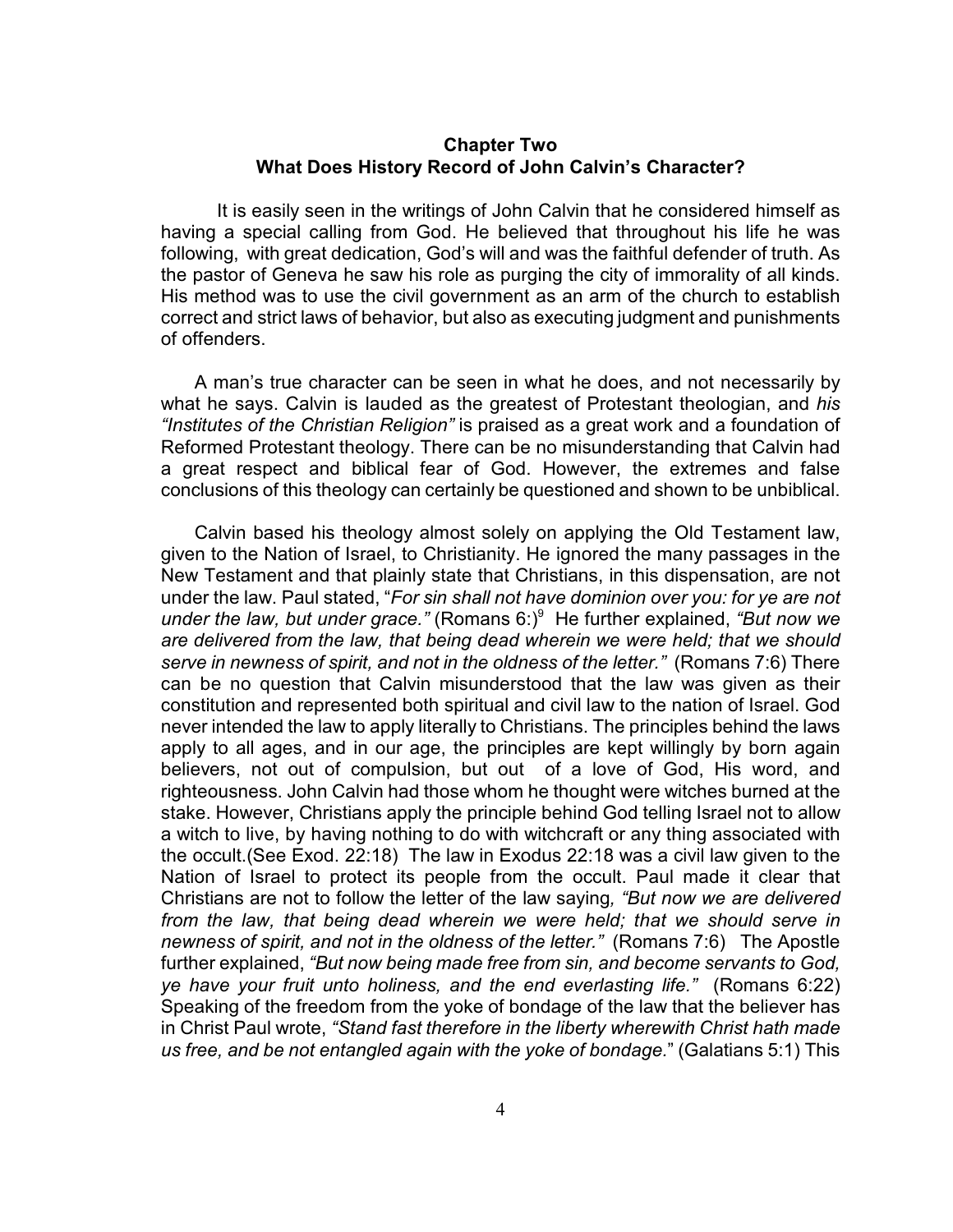doctrinal truth escaped Calvin's reasoning and he incorrectly and relentlessly applied the civil law of Israel to the citizens of Geneva.

It is helpful in understanding Calvin's actions, that as the senior minister of Geneva, it was his obsession to purify the citizens of city from all immoral behavior. He thought that applying the law of Moses was the solution to the problem of sinful behavior. However, in looking at the actions of John Calvin, it can be plainly seen that his theology, was based on Augustinian thought, and was administered in a tyrannical, vindictive, cruel, and unloving way. It is difficult to find in the many hundreds of books written about John Calvin many instances of him being a loving, kind, merciful, or caring man, or pastor. He ruled and lorded over his congregation and using the civil authorities brought swift judgment on dissenters, even unto death.

In 1538, Calvin was forced to leave Geneva because of his unpopular views. Later in 1541, he was invited back. He was at first reluctant to return because of the opposition he had faced. What changed his mind was that those governing the city offered him lucrative benefits and position if he would return. The city was in turmoil, and they offered Calvin great power that he could exercise in his new office as the minister to Geneva. Their aim was to restore order to the troubled city. This power would allow him *to, ". . . establish discipline and control behavior throughout the* city."<sup>10</sup> Calvin drafted ecclesiastical ordinances that created the constitution for the Reformed Church of the city-state of Geneva<sup>11</sup>. The Consistory, one of the three governing bodies of the city, had the jurisdiction over the enforcement of Calvin's laws. Calvin set about in earnest to remolding Geneva into a "City of God."<sup>12</sup> Harkness states, "It was the duty of the State, Calvin thought, to use its powers-if need be, its sword-bearing arm- to enforce moral living and sound doctrine.<sup>"13</sup> According to Harkness, "Before his death Calvin became virtually the civil as well as the ecclesiastical dictator of Geneva."<sup>14</sup> Calvin's grave error was in thinking that applying civil law, he could change the moral condition of the citizens of Geneva. Like every attempt to legislate morally, it miserably failed. If he had truly been a man of God he would have sought to bring spiritual revival to the city by preaching the saving Gospel of Jesus Christ as the only way to change the sinner's nature and life. When the sinner repents of his sins, God changes his nature and he becomes a moral and spiritual person. Calvin could not have understood 2 Corinthians 5:17, which says, *"Therefore if any man be in Christ, he is a new creature: old things are passed away; behold, all things are become new,"* and taken the misguide course he pursued.

# **Chapter Three Atrocities for which John Calvin was Responsible.**

The truth of the character of Calvin can be seen in the heretic Michael Servetus and others who were accused of violating his laws. Servetus was a scholarly theologian, and a renowned physician. He was condemned as a heretic by both the Roman Church as well as the Protestants for his rejection of the Trinity and infant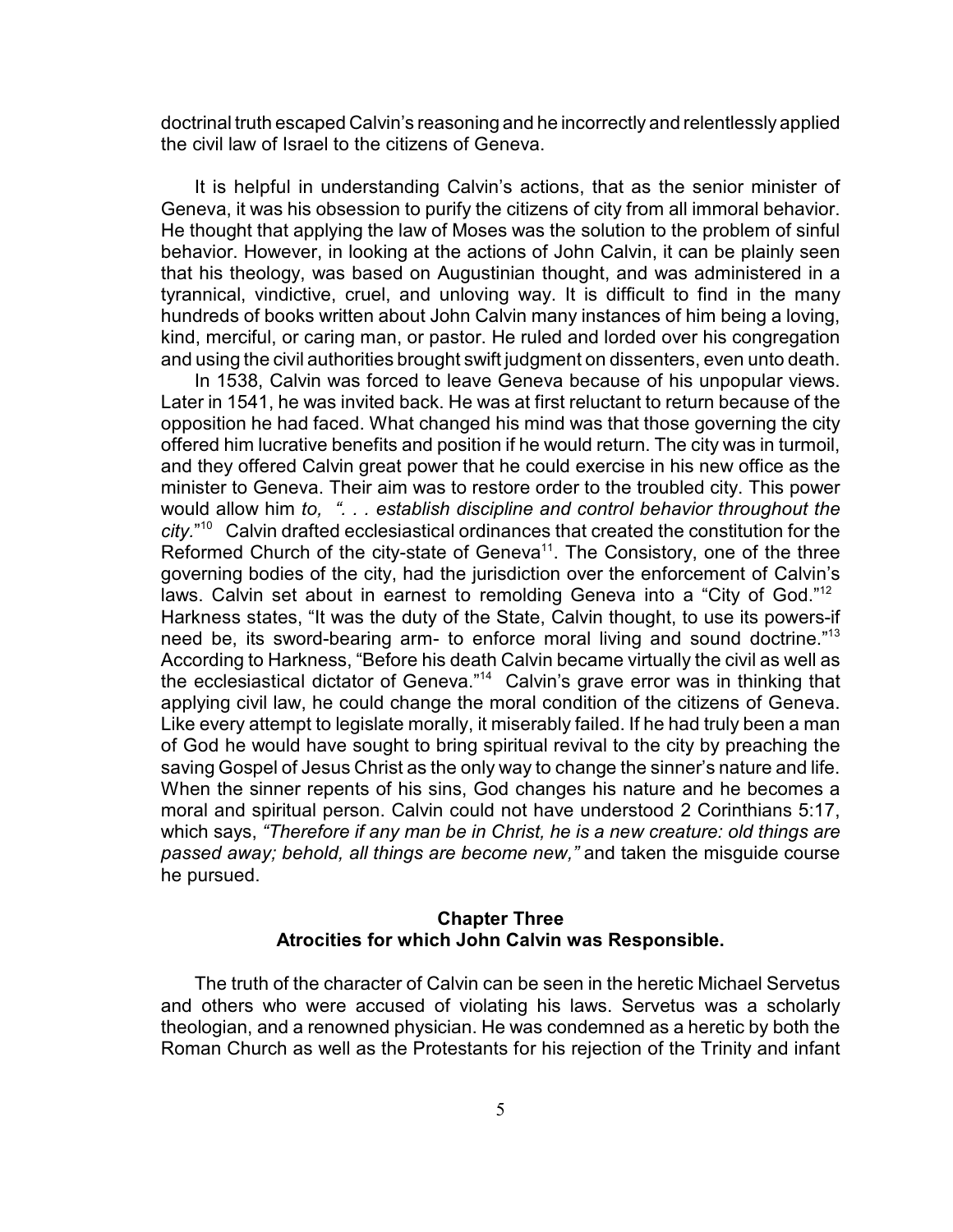baptism. In 1531, Servetus published a book titled "Errors of the Trinity" in which he referred to those who believed in the Trinity as believing in three Gods. He and Calvin corresponded for some time, but Servetus would not accept Calvin's teachings on the Trinity. Calvin, having failed to convert Servetus, became vindictive and saw him as his devoted enemy. On February 13, 1546, Calvin wrote to his friend Farel "If he (Servetus) comes (to Geneva) I shall never let him go out alive if my authority has weight."<sup>15</sup>

For seven years Calvin sought to capture and try Severtus. When Severtus made the mistake of returning to Geneva and attending on of Calvin's services he was recognized and arrested and put on trial. Calvin wrote that he hoped the verdict in Servetus' trial would be the death penalty<sup>16</sup>.

Calvin got his wish and Servetus was convicted of two of the thirty-eight charges brought against him. He was sentenced to be burned at the stake along with his books, and on October 27, 1553, his sentence was carried out. Outside of Geneva, he was taken to a hill and Nigg records that a *"A wreath strewn with sulfur was placed on his head. When the faggots were ignited, a piercing cry of horror broke from him. 'Mercy, mercy!' he cried. For more than half an hour the horrible agony continued, for the pyre had been made of half-green wood, which burned slowly. 'Jesus, Son of the eternal God, have mercy on me,' the tormented man cried from the midst of the flames ....*"<sup>17</sup> It should be noted that Servetus was not a citizen of Geneva, but was only visiting the city. Thus, the misdirected piety of John Calvin claimed but another victim.

Nigg said of Calvin, "He (Calvin) did not have the faculty for entering into another person's ideas. Rather, he tended to decide arbitrarily that such ideas were diabolically inspired. . . no amount of human or historical broad-mindedness can bring us to excuse Calvin's actions."<sup>18</sup> This should cause any logical and honest person to question how could this spiritually unsound man be the founder of Protestant Reformed theology. How could Reformed Theology hold him in such high esteem?

Calvin, who had denounced Roman Catholicism for its false beliefs and practices, was giving French refugees asylum from the Inquisition in Geneva. He himself had also been condemned to be burned at the stake absentia, was now conducting his own Reformed Inquisition in Switzerland.

#### **Other Atrocities for which John Calvin was Responsible.**

 In February 1545, a man named "Freckles" Dunant was accused of applying plague venom to the removed foot of a man who was hanged. He was tortured to death in an attempt to make him confess. He died under the torture but would not admit to the crime of spreading the plague. His body was then dragged to the middle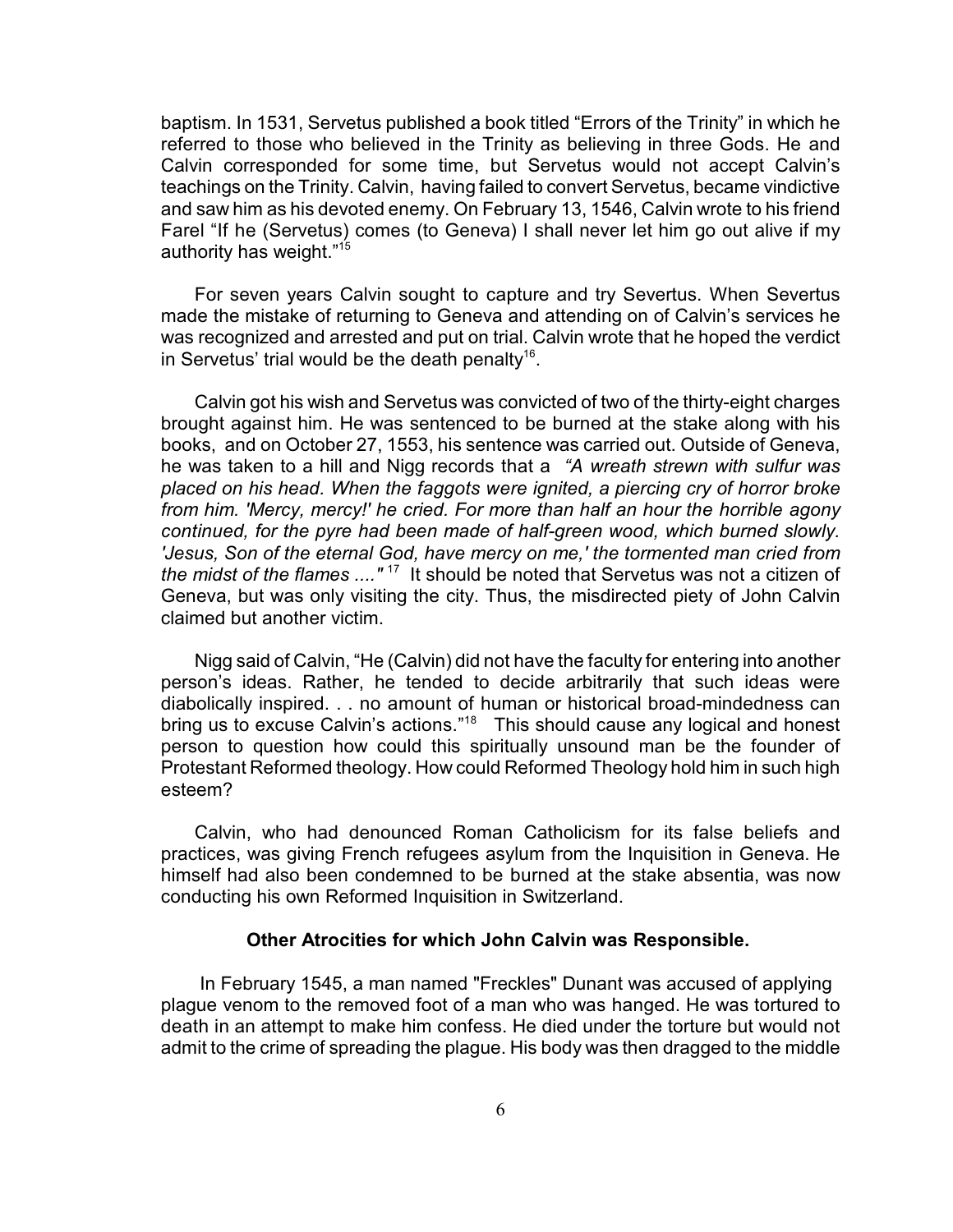of town and burned. This demonstrates the utter lack of compassion or any legal recourse to those who were accused under John Calvin's law. Clearly, Calvin approved and condoned such horrible acts.

On March 7, 1545, Two women were executed by burning at the stake of the crime of spreading the plague. Cottret wrote that ". . . Calvin humanely interceded the same day to keep the poisoners from being forced to languish in prison. The Council followed this happy directive and urged the executioner henceforth to "be more diligent in cutting off the hands of malefactors." $19$  Calvin's actions are a testimony to his lack of character and warped sense of compassion.

The executions continued unabated and those who refused to confess were tortured skillfully in a way that would avoid killing them using a strappado. The strappado is a form of torture in which the victim is hung in the air by the wrists with their arms tied behind their back. During this time, two people who were accused sorcerers were decapitated. It was said they composed a plaster of grease and other villainous things that caused people to die. A number of the victims committed suicide to end their torture. One woman who was handcuffed to keep her from taking her life threw herself out of a window to escape the torture. John Calvin not only condoned, but approved of this hideous superstitious torment. Clearly Calvin was ruled by an irrational superstition that has its roots in paganism.

The last execution associated with the plague was on May 16, 1545, in which a total of seven men and twenty-four women were executed. A letter from Calvin attests to 15 of these women being burned at the stake. Calvin's only concern was that the plague had not come to his house.

During this period, a total of thirty-seven people were condemned for spreading the plague. The majority had made confessions, which is not surprising considering the terrible tortures they were made to endure. Calvin also had thirty-four women burned at the stake after accusing them of being witches who caused a plague that had swept through Geneva in  $1545.^{20}$ 

In 1568, the plague returned and Calvin wrote that fifteen women had already been burned and men were punished more rigorously. Calvin's only concern in all this was that his house had been spared from the plague<sup>21</sup>. On June 23, 1547 several women were accused of dancing which John Calvin forbid. Francoise Favre was the wife of his close friend Ami Perrin who had brought him to Geneva. However, she fell in disfavor with the court because the year earlier she had refused to testify against several of her friends before the Consistory. She again refused to testify and stood up against Calvin. She was thus imprisoned for her actions of defying the Consistory and Calvin.

Under Calvin, the Anabaptists were cruelly persecuted. He saw them as his adversaries, mainly because they rejected infant baptism and his unbiblical beliefs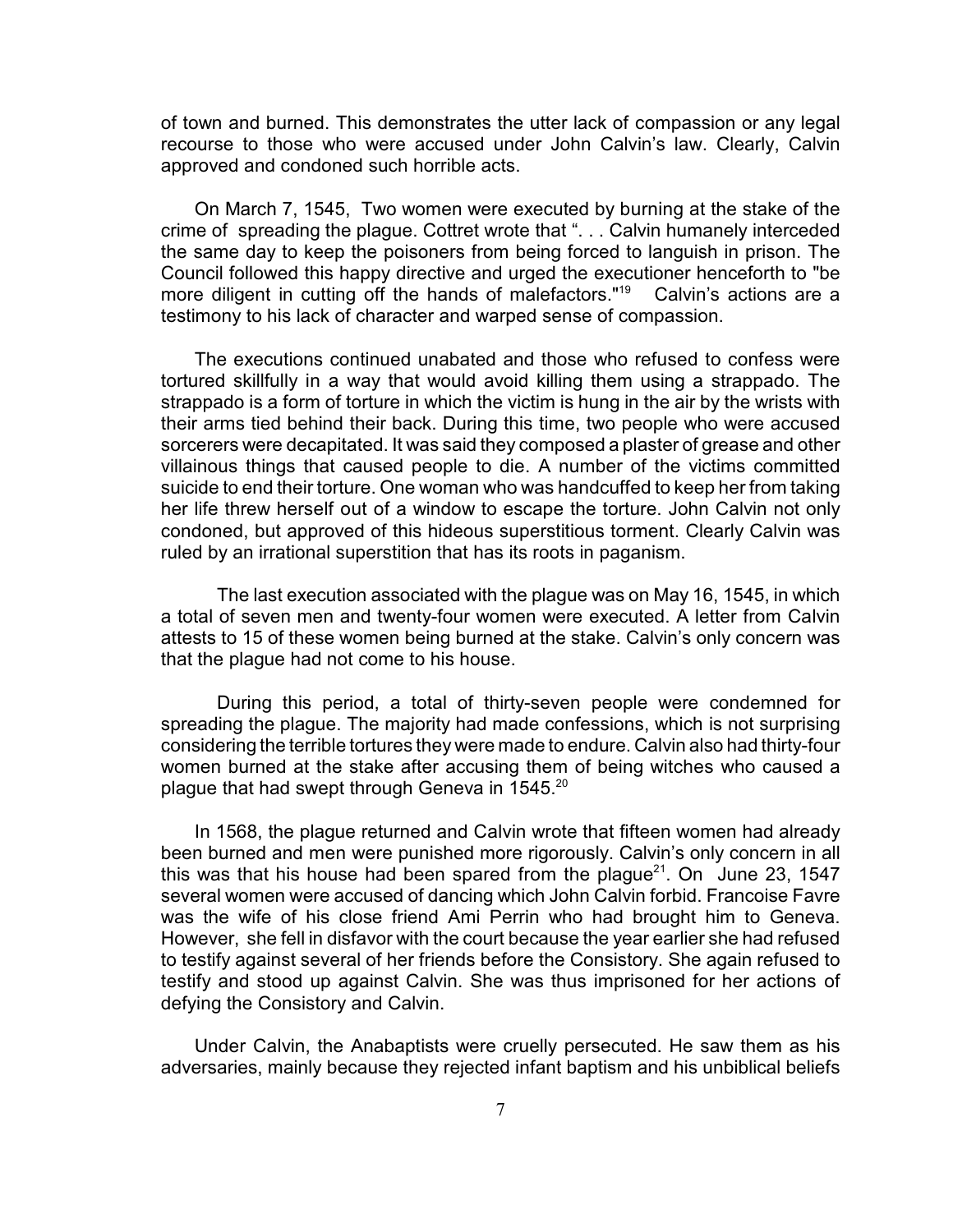and practices. Cottret records *"Several Anabaptists from the Netherlands were in fact found in Geneva at this time. Among these were Herman de Gerbihan and Benoit d'Anglen, banished during the winter of 1537 with some of their disciples.*"<sup>22</sup>

A man named Jacques Gruet, who was a confessed atheist was accused of writing a poster against Calvin accusing him of hypocrisy and hanging it on his pulpit. He was arrested and tortured until he admitted to the crime. He was then executed by beheading on July 26, 1547 because he spoke out against the tyrant of Geneva, John Calvin.

This and many other atrocities were conducted under the direction of John Calvin and clearly show that man was a religious fanatic, a criminal, and a murder. What makes his actions so vile is that he committed these heinous atrocities in the name of Almighty God and under the banner of upholding the truth! These people were not condemned for viable crimes, but because of superstitions, speaking their opinions, or holding beliefs that John Calvin disagreed with. Judging him by his deeds and his warped sense of Christianity, reveals that Calvin was completely devoid of human kindness, and mercy. He certainly had no hint of having the love of Christ in his heart showing no love for his fellow man.

## **Chapter Four Unbiblical Beliefs and Failures of John Calvin**

Calvin on the Bible. In 1536 Calvin wrote: *"The Bible is a knotty, difficult text, whose interpretation demands extensive knowledge. If brought into contact with it unceremoniously, many minds are upset and seized with confusion. The Bible is too old a text in too new a world."*<sup>23</sup>

God willed that man sin. Calvin wrote *"God, in a secret and marvellous way, justly wills, the things which men unjustly do."* . . . *"Although God and the devil will the same thing: they do so in an utterly different manner.*<sup> $n\bar{e}4$ </sup>

God did not will that all men be saved. *". . .that few receive the Gospel; we must fully conclude, that the cause, is the will of God; and that the outward sound of that Gospel strikes the ear in vain, until God is pleased to touch, by it, the heart within."*<sup>25</sup>

Calvin concluded that if God wills that all should be saved then they would be saved. This was the logical conclusion of his idea of predestinated salvation. However, this contradicts God's own word. God says*: "And the times of this ignorance God winked at; but now commandeth all men every where to repent"* (Acts 17:30)

"*The Lord is not slack concerning his promise, as some men count slackness; but is longsuffering to us-ward, not willing that any should perish, but that all should*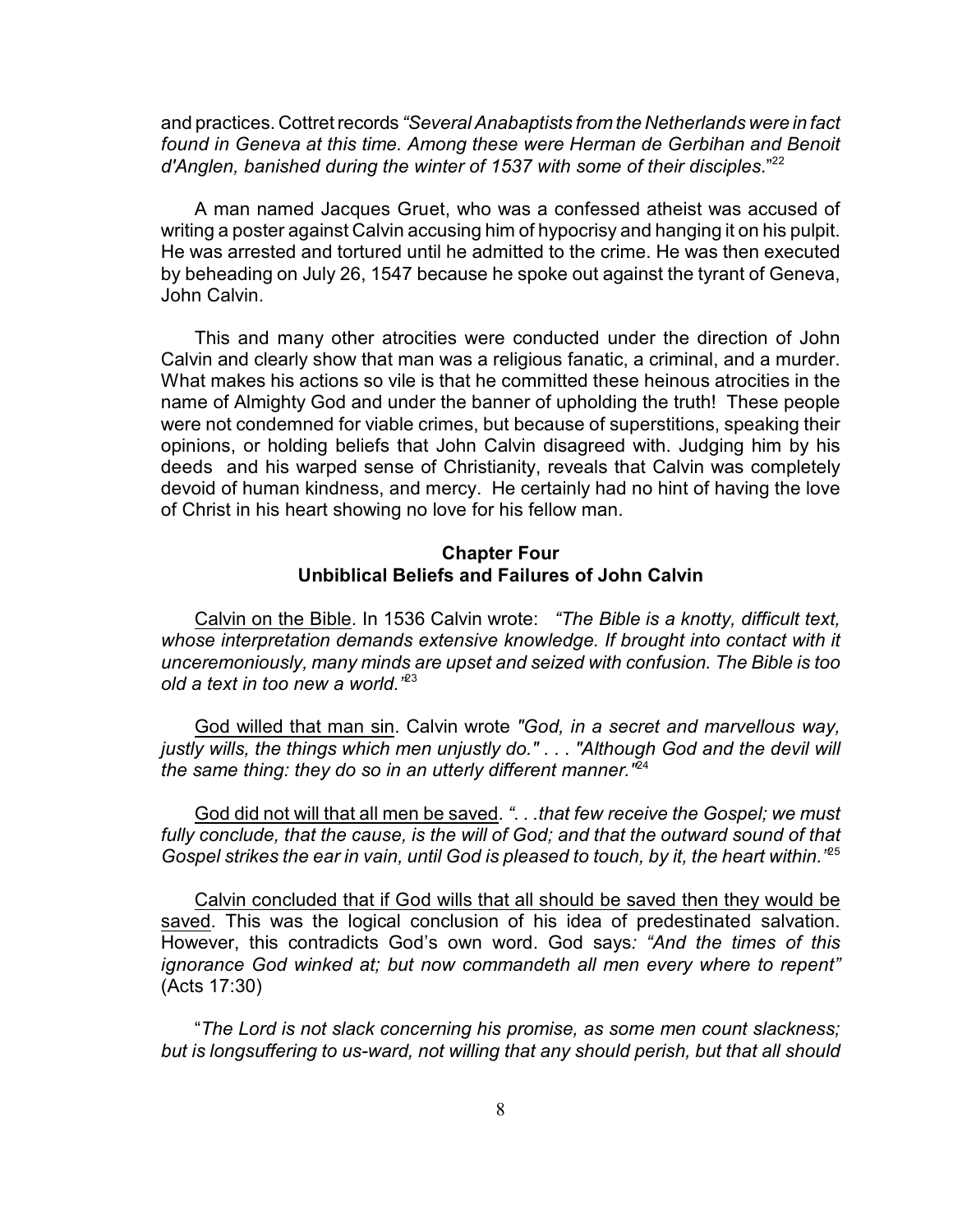*come to repentance."* (2 Peter 3:9)

*"Who will have all men to be saved, and to come unto the knowledge of the truth."* (1 Timothy 2:4)

Calvin believed that God was the author of evil and sin. He said, *"For, unless there were this good, --that evil things also existed; those evil things would not be permitted, by the Great and Good Omnipotent, to exist at all. For He, without doubt, can as easily refuse to permit to be done what He does not will to be done, as He can do that which He wills to be done. Unless we fully believe this, the very beginning of our faith is perilled: by which, we profess to believe in God* ALMIGHTY!<sup>"26</sup> The conclusion is clear that he believed that God was the author of evil because evil could not have existed unless God allowed it. He believed that God, in allowing evil, caused it.

Calvin believed in baptismal regeneration. In *The Insitutues* Calvin said, *"For as God, regenerating us in baptism, ingrafts us into the fellowship of his Church, and makes us his by adoption, so we have said that he performs the office of a provident parent, in continually supplying the food by which he may sustain and preserve us* in the life to which he has begotten us by his word.<sup>"27</sup> He further stated, ". . . *Baptism is, according to Paul, a seal of our future resurrection.*"<sup>28</sup> It must also be noted that he taught that baptism was initiatory sign that believers were admitted to the Church. However, he continues and says baptism "*. . . is to be a sign and evidence of our purification, or (better to explain my meaning) it is a kind of sealed instrument by which he assures us that all our sins are so deleted, covered, and effaced, that they will never come into his sight, never be mentioned, never imputed.*"<sup>29</sup> Note the last part of his statement. Baptism is yes a sign, but it does not a "*sealed instrument by he assures us that all our sins are so deleted, covered, and effaced, that they will never come into his sight, never be mentioned, never imputed*." This certainly suggests Calvin believed in a form of baptismal regeneration.

Calvin was not truthful. When Calvin was being severely criticized after the burning of Michael Servetus he sought to defend himself by writing *"There was spread abroad, in many places, a rumour, that this vain person (Servetus) was severely bound in prison: whereas, he was perfectly free, and flying about the city openly, every day. And with what malignity some virulent ones imagined and stated, that we wished him to be put to death, you are yourselves our best witnesses."*<sup>30</sup> However, as noted above, long before Servetus came to Geneva and was murdered, Calvin was planning his death.

Calvin failed as a pastor. Zweig writes that "In 1543, after the plague struck Geneva, Sebastian Castellio was the only divine in Geneva to visit the sick and console the dying; the Geneva Consistory (made mostly of pastors) and Calvin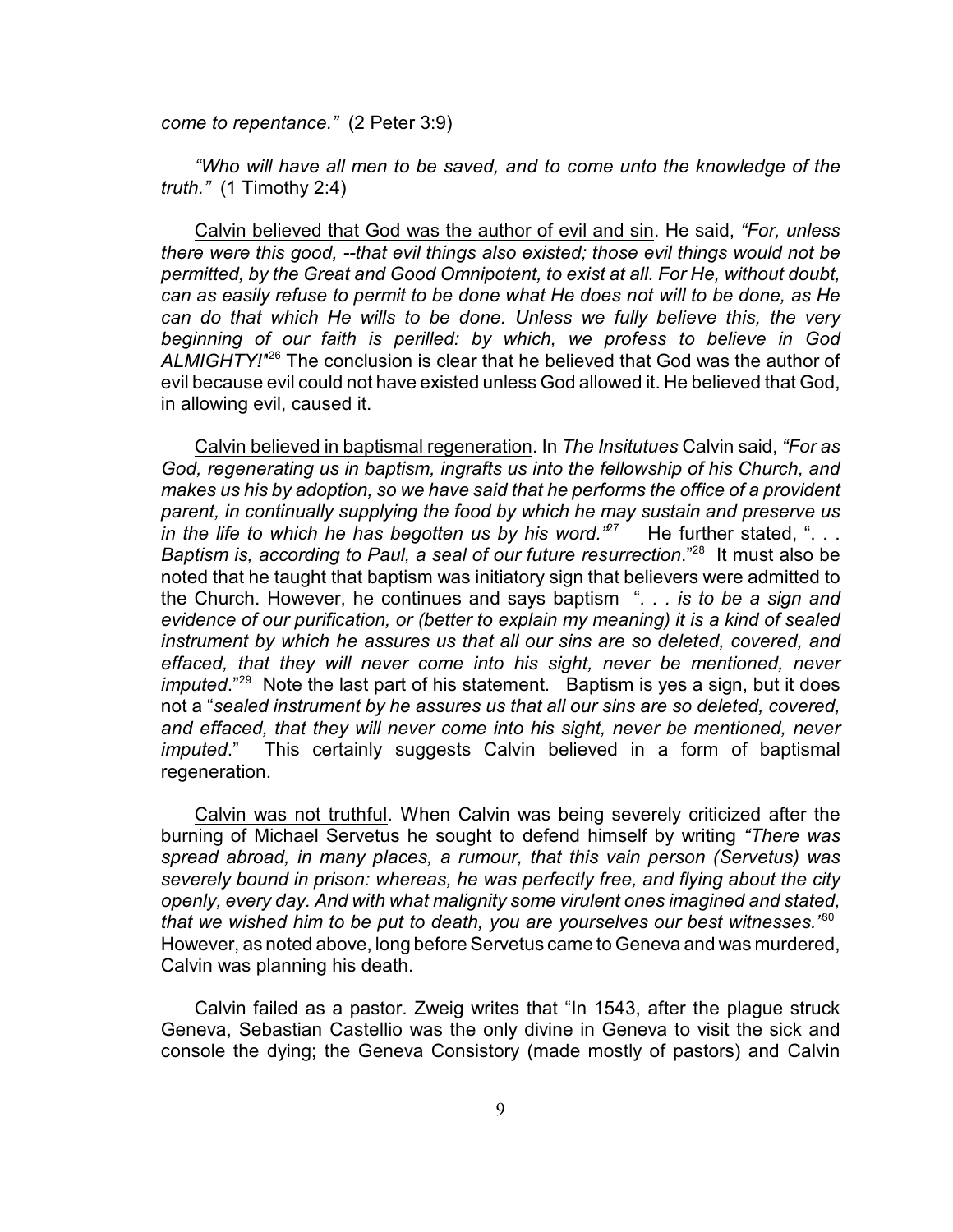himself refused to visit the sick, Calvin directed his servants to declare him "indispensable" and being "indispensable" he made no effort to comfort, visit, or minister to the sick. Later when criticized for his actions and writing in his own defense that *"it would not do to weaken the whole Church in order to help a part of*  $it.^{131}$  Clearly, John Calvin thought a great deal of his own worth. Calvin ignored God's word which explains, *"Pure religion and undefiled before God and the Father is this, To visit the fatherless and widows in their affliction, and to keep himself unspotted from the world."* (James 1:27) Paul instructed believers, *"I beseech you therefore, brethren, by the mercies of God, that ye present your bodies a living sacrifice, holy, acceptable unto God, which is your reasonable service."* (Romans 12:1) Calvin's faith seems not to have been strong enough to believe that if he ministered others in their distress, that God could not keep and protect him. He appears to be more concerned about himself than he his flock he claimed God had sent him to.

Calvin believed that "the Church" had the power to excommunicate. Cottret records that "*Calvin asked for excommunication without fail of 'fornicators, avaricious people, idolaters, slanderers, and drunkards, devoted to plunder.' In the sixteenth century, far from being simple spiritual acts, the Lord's Supper and its complement, excommunication, were powerful levers for directing public morality.*"<sup>32</sup> To be excommunicated in Geneva meant one would be denied partaking in the Lord's Supper which was paramount from be removed from the protection of the church, the civil government, and the blessings of God. Calvin saw the Lord's Supper as a sacrament. Calvin wrote, *"We therefore confess with one voice that in receiving the sacrament faithfully according to the ordinance of the Lord we are truly made participants in the very substance of the body and the blood of Jesus Christ*." That <sup>33</sup> clearly is transubstantiation, which is the false doctrine of Roman Catholicism that the elements of the "Eucharist" literally becomes the actual flesh and blood of Jesus Christ and thereby effects forgiveness of sins.

No where does the Bible present the Lord's Supper as a sacrament. There are no sacraments in biblical Christianity that have saving properties or that are necessary for salvation. (Rom. 3:24, 11:6; Eph. 2:8-9; 2 Tim. 1:9; Tit. 3:5) Baptism and the Lord's Supper are simply ordinances of a local assembly that picture symbolically salvation and Christ's atonement. They impart no spiritual benefit other than seeing in them the spiritual truths that they symbolize.

No church can excommunicate or remove the salvation of anyone. A local church can and should practice church discipline for its members who are involved in public sin and who are unrepentant. When applied, the disciplined person loses the fellowship of the congregation which is designed by God to shame them into repentance. A church cannot give salvation, and therefore a church cannot take it away, as salvation is solely the work of God. However, a local church can remove from their fellowship a member, who by his unrepentant sin, brings disgrace on the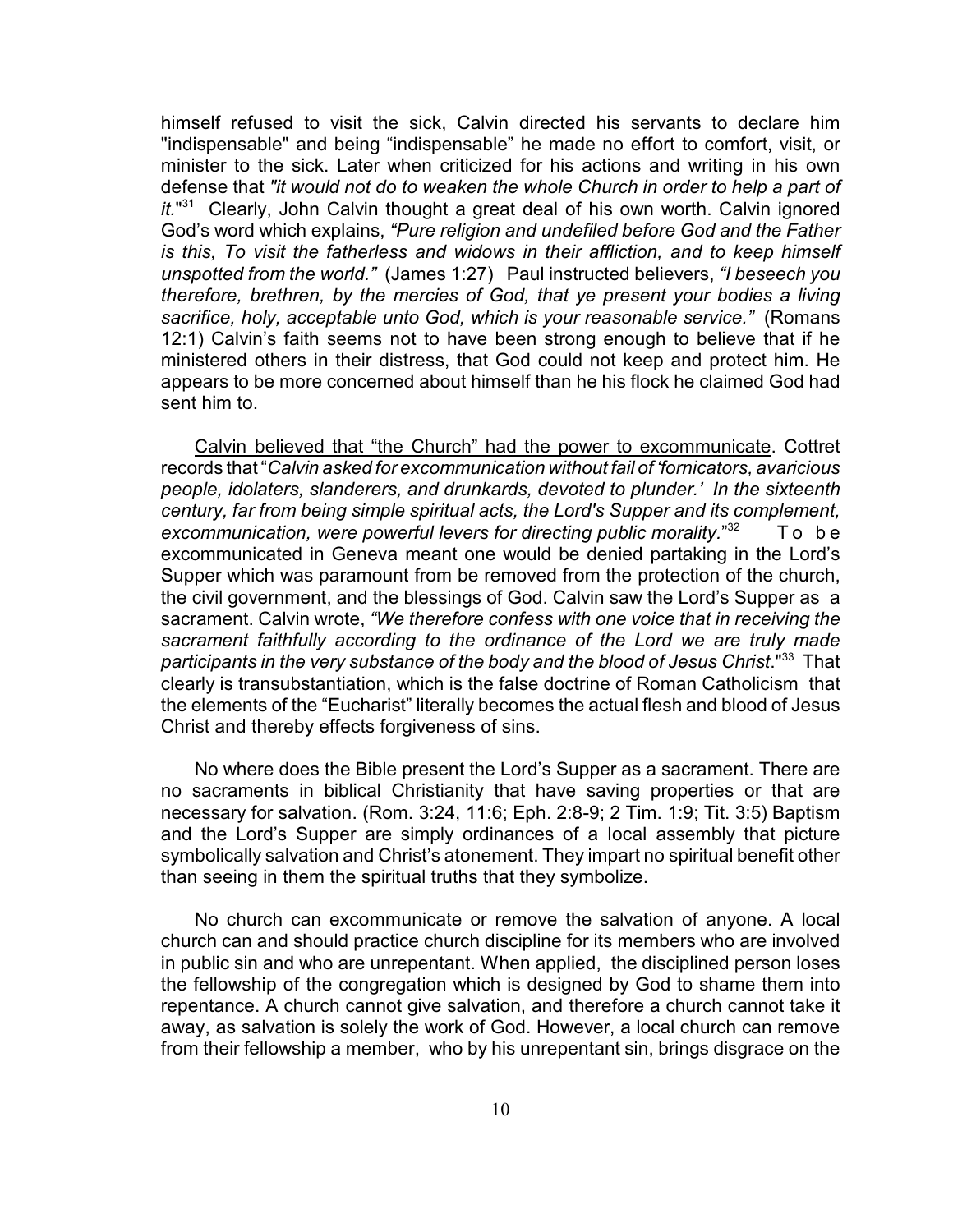whole congregation.

Calvin's deeds show him to be an uncaring and uncompassionate man not showing the love of Christ that comes with true salvation. One can get some insight into John Calvin's capacity toward love and human compassion in his statement to Farel while he was in Strasburg, Germany in May 1539. Calvin was unmarried and stated his desires toward acquiring a wife saying, ""*Remember well what I seek for in her. I am not of the insane race of those lovers who, once taken by a woman's beauty, cherish even her faults. The only beauty that seduces me is that of a woman who is chaste, considerate, modest, economical, patient; who I can hope, finally, will be attentive to my health.*"<sup>34</sup> It is hard to miss the selfishness in his thoughts of the qualifications of one who he would accept as a wife. In 1540, while in Strasburg, Calvin was married to Idelette de Bure, a widow with two children. Writing about their short honeymoon Calvin said "*In truth, out of fear that our marriage would be too happy, the Lord from the beginning moderated our joy*." He further explained that one must know "*how to keep one's countenance*."<sup>35</sup> Due to a plague in the city Idelette moved to the country. Calvin was prompted to write in her absence*, "My wife is in my thoughts day and night, deprived of counsel because she is deprived* of her master."<sup>36</sup>

# **Chapter Five The tenets of Calvinism**

The beliefs and teachings of John Calvin became the distinguishing characteristics of the Protestant Reformed churches and some Baptists. Calvinists are divided into several groups: the extremist, are called "Hyper" or "Five Point" Calvinists, and the "Moderate Calvinists." The Hyper and Five Point Calvinists hold to the five points of Calvinism, which are stated in the acrostic TUPLIP. The Moderate Calvinist may accept one or more of these five points, but not all. The Hyper or Five Point Calvinistic teaching of "Limited Atonement" is generally rejected by the Moderate Calvinist. Simply stated, the heart of Calvinistic theology is the view that claims that God predestined or elected some to be saved and others to be lost. Those elected to salvation are decreed by God to receive salvation and cannot "resist God's grace." However, those that God elected to be lost are born condemned eternally to the Lake of Fire, and He will not allow them be saved. The five points of Calvinism spring from this false understanding of election and predestination.

This controversy began during the Reformation in the 16th Century and grew out of Calvin's teaching. According to Calvinism, those that God, in His sovereignty, has chosen to be saved, will be saved by God's "irresistible grace." The man "elected" by God to salvation cannot reject salvation. The rest of humanity, not chosen by God to receive everlasting life, has no opportunity to be saved. According to the Hyper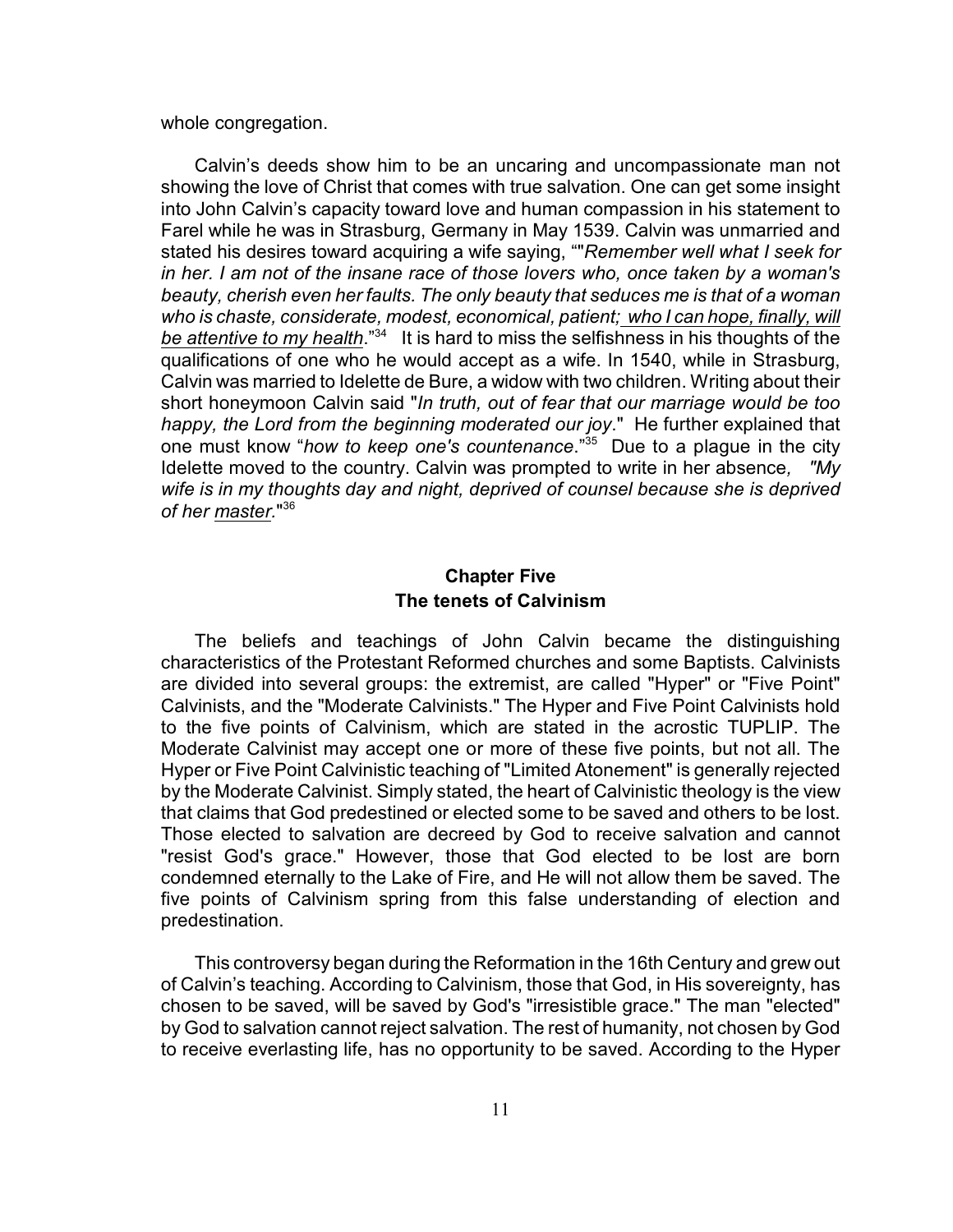Calvinist, God in the past has decreed their damnation. Today this theology is found in what is called "Covenant" or "Reformed" theology. This is taught by Presbyterians, Reformed churches and some Baptists.

# **A Biblical Look at the Five Points of Calvinism (TULIP)**

This teaching is referred to as "Five Point Calvinism." The five points are represented by using the acrostic "TULIP."

- T Total depravity of man.
- U Unconditional election.
- L Limited atonement.
- I Irresistible grace.
- P Perseverance of the saints.

#### *TOTAL DEPRAVITY*

The first article of Calvinism deals with man as a sinner and teaches that a man is "totally depraved," unable, having no ability to receive salvation. The Bible clearly teaches that man is born in a spiritually corrupt state that affects his mind, intelligence, emotion, and will. The Bible calls this state "unrighteousness" which means not being right with God. When Adam sinned, he brought into the world both spiritual and physical death and passed his sinful nature to all his progeny. Ephesians 2:1 states man in his natural unregenerated state is indeed *". . .dead in trespasses and sin*s." On this truth, biblical Christians certainly agree. However, the Scriptures do not use the words "total depravity" nor teach this concept in the sense that the Calvinist does. Depravity means to be corrupt, debase, impaired, perverted, etc. The Calvinist goes to the extreme by applying this word to man's sinful condition and concludes that man's free will has no part in his coming to Christ and receiving salvation.

The Scriptures clearly teach that man apart from God's intervention, cannot savingly come to Christ. Romans 3:10-18 describe all men as being unrighteous and as verse 10 states "*As it is written, There is none righteous, no, not one*." (Romans 3:10) Man in his fallen state does not understand or seek God, and there is no fear of God before their eyes. God says "*For all have sinned, and come short of the glory of God*" (Romans 3:23) and that man's righteousness is as "filthy rags" (Isa. 64:6)

Paul revealed the state of the carnal mind *"Because the carnal mind is enmity against God: for it is not subject to the law of God, neither indeed can be. So then they that are in the flesh cannot please God."* (Romans 8:7-8) But that does not mean that a man cannot with God's intervention believe and be saved.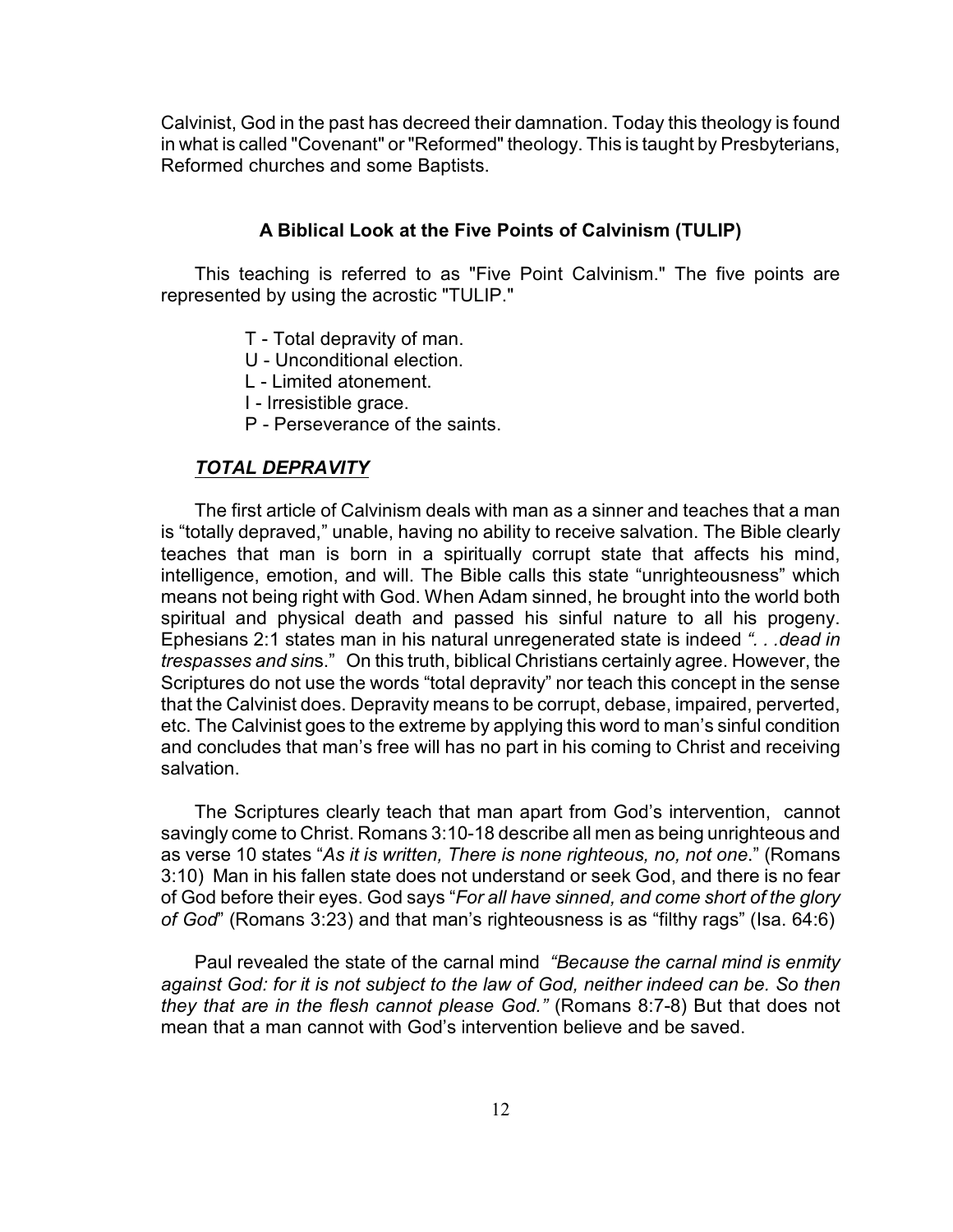Certainly, salvation cannot be merited or earned as Ephesians 2:8-9 teaches, *"For by grace are ye saved through faith; and that not of yourselves: it is the gift of God: Not of works, lest any man should boast."* (Ephesians 2:8-9) Therefore, a man cannot "will" himself to be saved because in his natural state he has no righteousness nor seeks God. Jesus explained that, *"No man can come to me, except the Father which hath sent me draw him: and I will raise him up at the last day."* (John 6:44) Jesus' words reveal how an unrighteous man can be saved and receive salvation by faith. It is God the Father who draws the sinner to salvation.

This is the principle that Calvinism confuses and carries to the extreme. God's word explains that after Adam and Eve sinned, they knew good from evil. *"And the LORD God said, Behold, the man is become as one of us, to know good and evil: and now, lest he put forth his hand, and take also of the tree of life, and eat, and live for ever"* (Genesis 3:22) What the Calvinist does not accept or understand is that man can respond to God, using his will, to accept salvation when convicted by the Holy Spirit. Without the intervention of the Holy Spirit, a person does not seek God or desire to receive God's forgiveness. However, when the Holy Spirit illuminates the man's mind and reveals his lost state, God also gives that man the ability to respond with his will and be saved. The same man can also reject God's offer of salvation, and God will allow him to do so not forcing a man to accept what he does not want.

Carrying man's lost condition to the extreme, the Calvinist teaches that God, exercising His sovereignty, first elected and then decreed certain individuals to salvation in time past. According to them, Christ's death was not for all people as 1 John 2:2 states, *"And he is the propitiation (*full payment) *for our sins: and not for ours only, but also for the sins of the whole world."* (1 John 2:2) In order to support their theology they conclude that Jesus only died for the few whom He chose to save. This belief directly contradicts the clear statement of 1 John 2:2. God then, according to Reformed Theology, extended "irresistible" grace to those whom He elected, meaning that God save these people without any action on their part. In other words, God forced them to be saved. Following their baseless logic therefore, a man has nothing to do with his receiving salvation because God chooses to save him and make him believe. In other words "*Election is God's choice for some persons*." This logically means that God does not elect to save anyone else but <sup>37</sup> His few chosen "elect." Even though the Scripture repeatedly, in presenting the Gospel, proclaims that a man must believe in order to be saved, the Calvinist teaches that only those whom God has predestined to be saved can believe and only when God supernaturally causes them to believe.

#### *UNCONDITIONAL ELECTION*

The concept of unconditional election purports that God predestined who He would save and who He would not allow to be saved by withholding His grace, thus condemning them to the Lake of Fire. Biblical Christians have strong objections to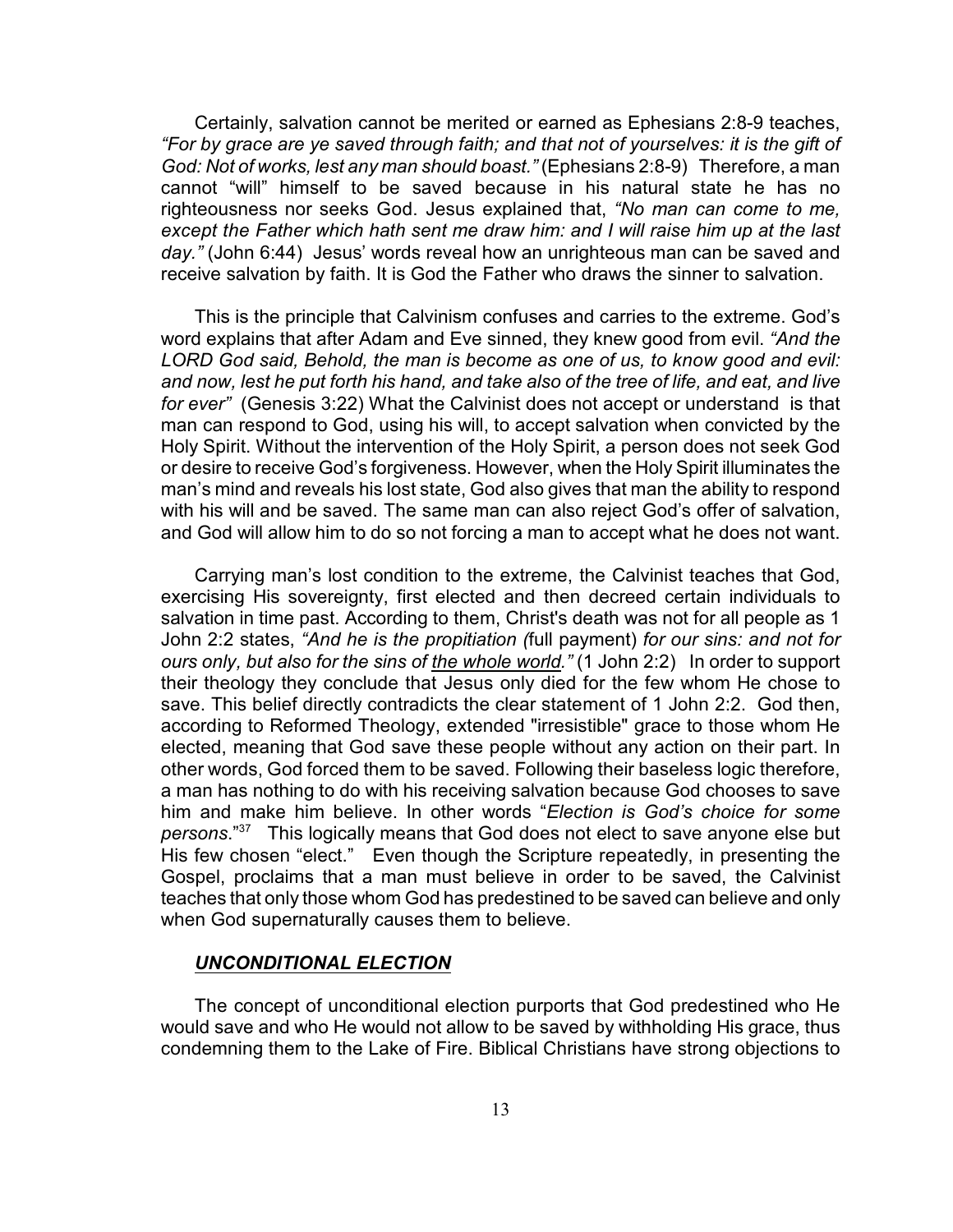this tenet of Calvinism. The reason is that unconditional election means that God chose to save some and not to save others. Those who reject Calvinism contend that this belief is an attack on God's very character and nature. This belief contradicts the biblical teaching that Jesus Christ died and paid the sin debt of all men (1 John 2:2); and that God "*. . . will have all men to be saved*" (1 Tim. 2:4); and that God's nature is love, which means seeking the best for all men (1 John 4:7-8, 16). These Scriptures and others refute the idea that God chooses to give life to most of mankind and gives them life in order to send them to hell. No-where in the Word of God does He say that He decreed who would be saved and who would not be saved. Men are saved based on their acceptance or rejection of God's gift of grace which He offers to all men. Romans 1:18-23 plainly teaches that man is condemned because he refuses to believe God and accept God's grace. Jesus clearly stated *"And this is the condemnation, that light is come into the world, and men loved darkness rather than light, because their deeds were evil. For every one that doeth evil hateth the light, neither cometh to the light, lest his deeds should be reproved."* (John 3:19-20) The light without question is Jesus Christ and the Gospel. Jesus said that men choose to reject the "light" because their deeds are evil, and they refuse to come to the "light" because the "light" reproves their sin. The basis of man's condemnation is not God, but the man himself who knows the truth and refuses to believe and submit himself to his Creator and Savior. Proverbs 1:29 tells us, *"For that they hated knowledge, and did not choose the fear of the LORD"* (Proverbs 1:29) Those who hated the knowledge of God chose not to believe and fear God and thus they condemned themselves; God has always offered grace and mercy to all who will accept it.

# *LIMITED ATONEMENT*

Limited atonement is another natural false assumption of the Calvinist. Calvinists assume that if only those who God has predestined to be saved will be saved, then God limits atonement to only those He elects. All men therefore cannot be saved because God's grace is offered only to those who He has chosen. This is a teaching based on human logic and not on God's word.

1 Peter 1:2 explains who are the elect. *"Elect according to the foreknowledge of God the Father, through sanctification of the Spirit, unto obedience and sprinkling of the blood of Jesus Christ: Grace unto you, and peace, be multiplied."* (1 Peter 1:2) God says He elects according to His "foreknowledge" meaning His knowing in the future. God is omniscient and knows all things past, present, and future. He knew who would believe, and thus He elected what salvation would be provided for those who believed. The election was not for who would be saved, but what salvation would provide to those who accepted His grace. More will be said about this later.

# *IRRESISTIBLE GRACE*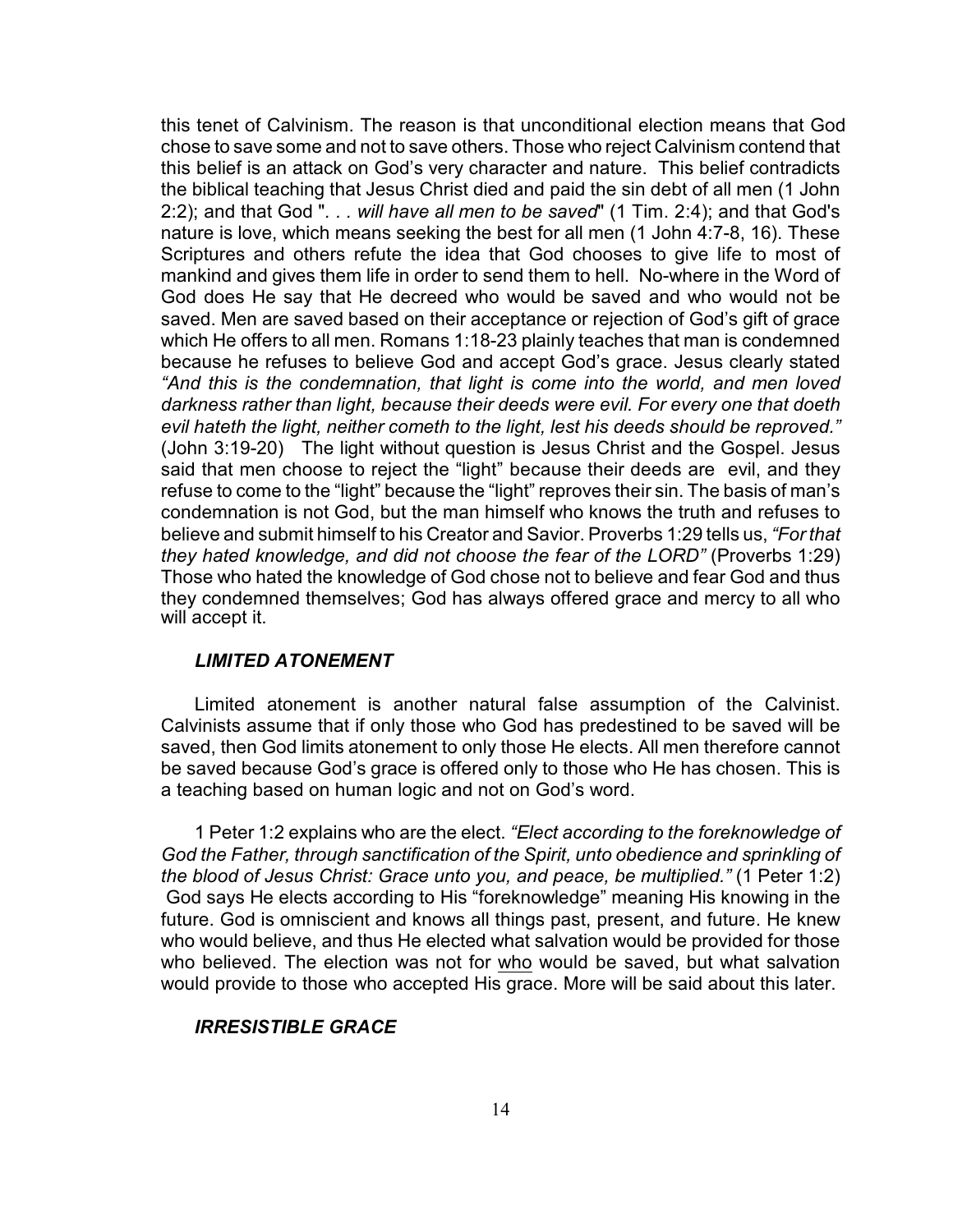Being true to their human reasoning, the Calvinists conclude that grace then must be irresistible. If God is sovereign and forces a man to be saved, then the man cannot resist. Those to whom God elected to save will be saved a part from any action on their part. Thus, a man whom God has elected cannot resist God's grace and will be saved. God says *"For this is good and acceptable in the sight of God our Saviour; Who will have all men to be saved, and to come unto the knowledge of the truth."* (1 Timothy 2:3-4)

The Scriptures declare that God's very nature is to love. God's love is not conditional on a person meriting or deserving His love. No one deserves God's mercy and grace. But God offers His love unconditionally to all who will believe. God says clearly His desire is that all men come to the knowledge of the truth. This precludes there being anyone whom God has excluded from His offer of grace. God wants everyone to be saved. If grace is irresistible, as the Calvinist teaches, then why does He not, as a loving God and Creator, save everyone? The answer is plain that most men do not want to believe and they prevent God from giving them His free gift of salvation because they love their sin more than their souls.

#### *PRESERVATION OF THE SAINTS*.

The Calvinists continue in using human reasoning to confuse the doctrine of the security and assurance of salvation. They change the words the Bible uses of "assurance" and teach "the perseverance of the saints." (See 1 Thess. 1:5; Heb. 6:11, 10:22) Calvinism correctly teaches that once saved, a person cannot lose their salvation. However, the term "perseverance of the saints" by definition presents a false understanding of the "security of the believer." Their word "perseverance" means to "continue on a course of action" or refers to steadfastness. There word implies that God will not allow a believer to "backslide" or fall into sin. This may seem to be a minor point to differentiate between "perseverance" and "security," but the words have different meanings. A believer can and will sin, and can sin to the point that God will chasten him and even take the believers life if he will not repent. (See 1 John 1:8-10) The believer is assured that he is "secure" in Christ and will go to heaven. Once saved, a person cannot be lost because he did nothing to earn his salvation and cannot do anything to keep it or lose it. (See Rom. 3:20, 27-28, 4:2, 8:38-39; 9:11, 11:6; 1 Cor. 1:29-31; Eph. 2:8-9; 2 Tim. 1:9; Tit. 3:3-5) Biblically, salvation is totally the work of God and once saved a person is kept secure by the power of God unto salvation.

God said: *"Blessed be the God and Father of our Lord Jesus Christ, which according to his abundant mercy hath begotten us again unto a lively hope by the resurrection of Jesus Christ from the dead, To an inheritance incorruptible, and undefiled, and that fadeth not away, reserved in heaven for you, Who are kept by the power of God through faith unto salvation ready to be revealed in the last time"* (1 Peter 1:3-5).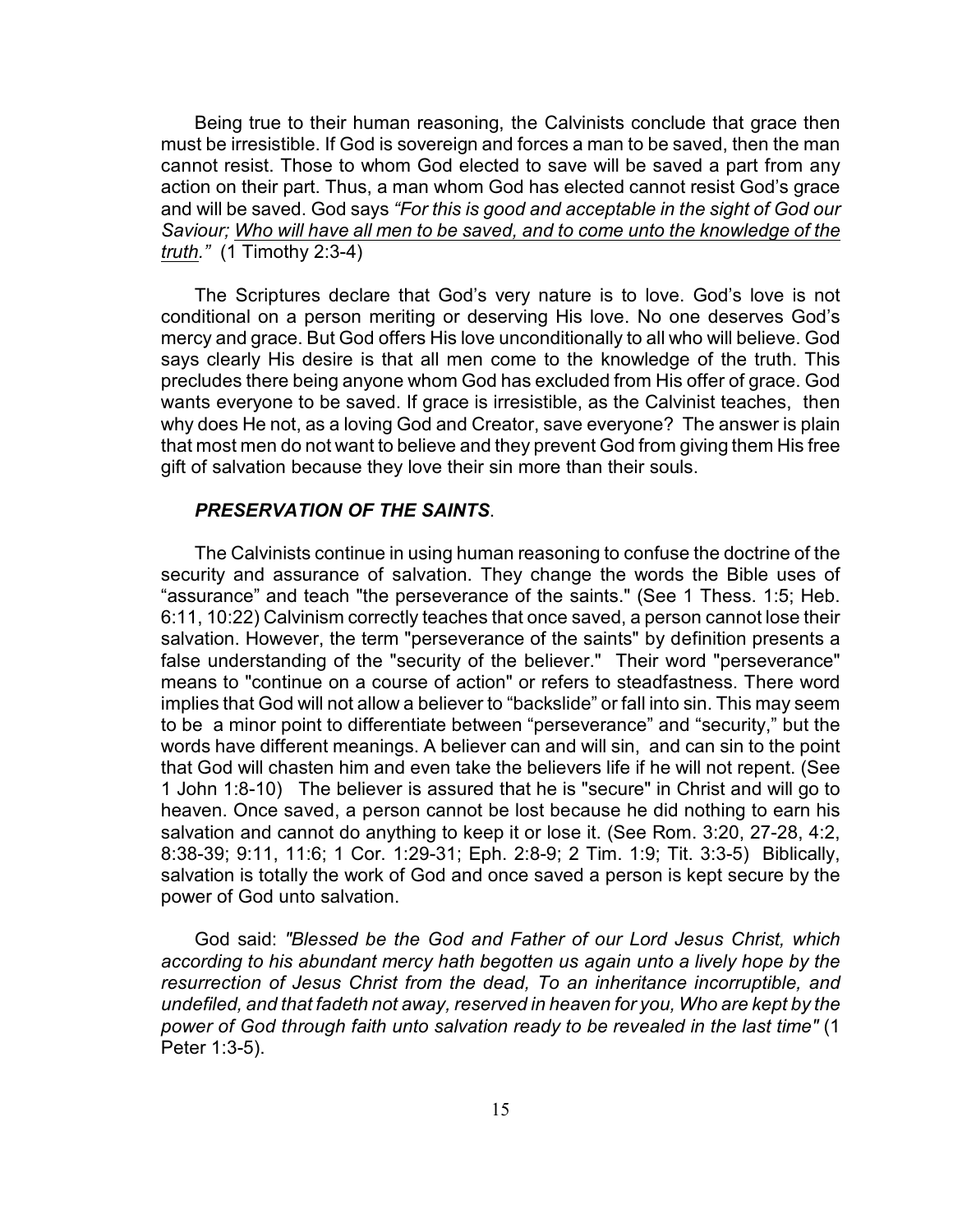The Bible clearly teaches that a man can "backslide" and can allow sin to rule his life. Hebrews 12:6-11, 1 Corinthians 11:32, and 1 John 5:16 teach that God will chasten an unrepentant, sinning believer even unto death to end his rebellion. The Biblical doctrine is the "security" not the "perseverance" of the saints. A saint of God can fail God, but God will not fail the saint. God gives eternal life to those who by faith repent and receive His free gift of salvation. Once saved the believer cannot be lost because God has forgiven all their past, present, and future sins. Thus, a true believer is secure in God's grace. When a man receives Christ he becomes a new creature, a saved child of God and is indwelt by the spirit of God. He cannot be lost once saved. (See 2 Cor. 5:17) When the unrepentant believer dies he will in eternity be judged but not to condemnation. Christ's judgment of believers is for reward, not condemnation. Thus, the unrepentant sinner who dies will receive no reward as 1 Corinthians 3:14-15 states. *"If any man's work abide which he hath built thereupon, he shall receive a reward. If any man's work shall be burned, he shall suffer loss: but he himself shall be saved; yet so as by fire."* (1 Corinthians 3:14-15)

None of the tenets of TULIP meet the biblical test and they present a false view of the doctrines of election, God's grace, and of salvation.

## **Chapter Six Some Famous Preachers of the Past Who were Calvinists**

Charles Spurgeon, one of the greatest preachers in recent times, dealt with the matter by alternately preaching both salvation by grace and man's responsibility to respond to God's offer of redemption. He compromised God's word by preaching the Calvinist doctrine of election to salvation one Sunday (Calvinism), and the next Sunday preaching that man must exercise his will and believe on the Lord Jesus Christ. Like most Calvinists, he made the error of seeing election as referring to a person being chosen for salvation. He seems not to have seen that biblically election refers to God's plan for how God's elected plan would benefit the believer. The Calvinist takes great stock in asserting that Charles Spurgeon was a Calvinist Many Baptists use Spurgeon to justify their being Calvinists. Paul warned *". . .God forbid: yea, let God be true, but every man a liar; as it is written, That thou mightest be justified in thy sayings, and mightest overcome when thou art judged."* (Romans 3:4)

Others, such as the famous writer Arthur Pink, along with most of those of the Five Point Calvinist persuasion, boldly taught that God has predestined some to be saved, and equally predestined others to be damned to hell. The one predestined to salvation will absolutely be saved and there is nothing he can do to prevent it. This is their teaching of "Irresistible Grace." They conclude that if God offers grace then it cannot be refused because God is sovereign in all He does. The result of their false logic and theology is that they conclude the poor unfortunate soul who has not been chosen by God and who is not offered grace, but is born for hell and cannot receive Christ.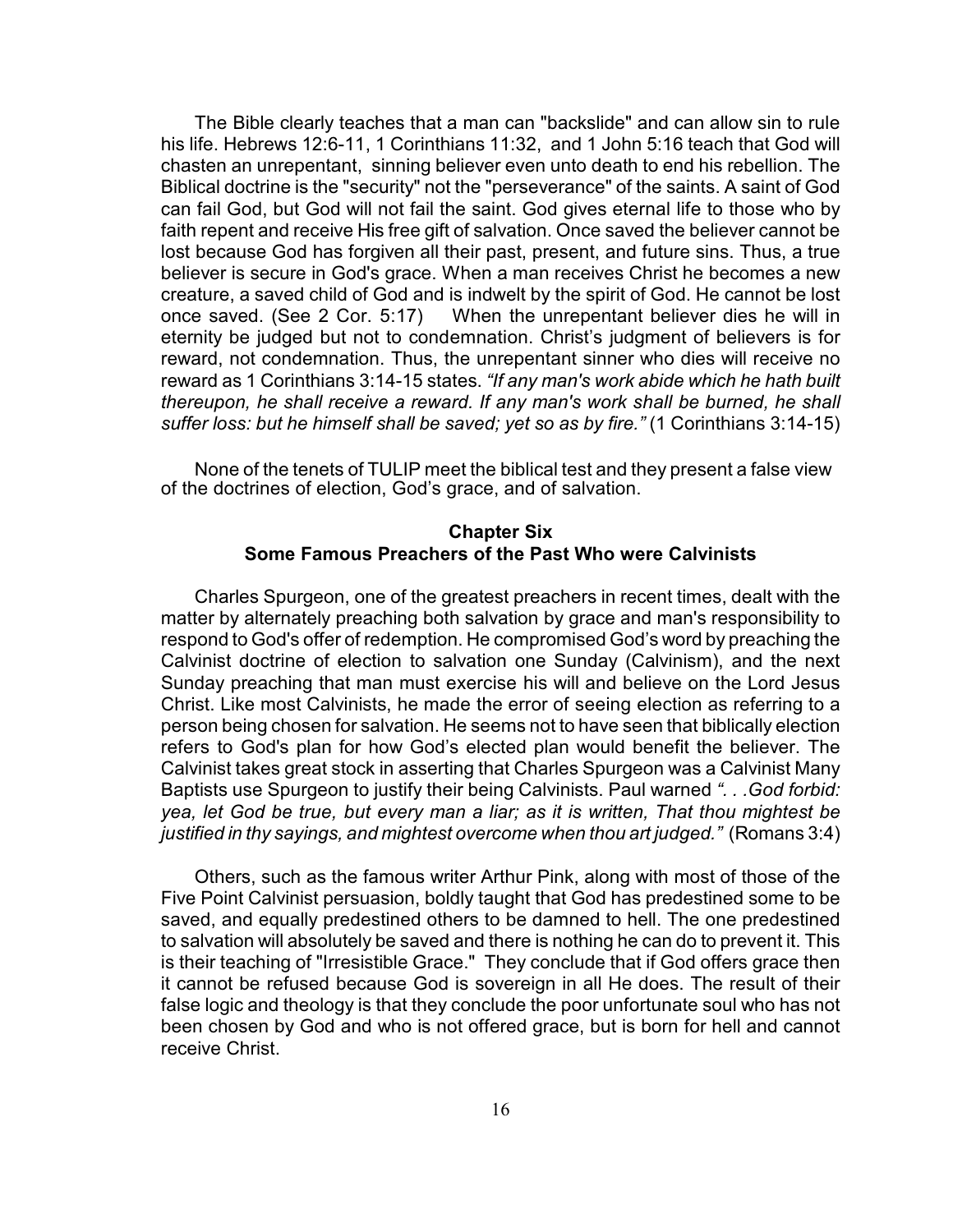What is interesting and also tragic is that Pink, who is haled as a great theologian, does not see the error in his teaching. For example he quotes Isaiah 59:2 in his book "Gleanings in Genesis." *"But your iniquities have separated between you* and your God, and your sins have hid his face from you, that he will not hear. (Isaiah 59:1-2) Yet, he misses what God says in verse 1, "Behold, the LORD'S hand is not shortened, that it cannot save; neither his ear heavy, that it cannot hear." The verse says it is the iniquities of the sinner that separate him from God and are the cause of God's "hiding" His face and not hearing the sinner. Calvinism contradicts God's word and proclaims it is God's sovereign choice and action to hide is face and not hear the sinner. As one reads the contents of the Reformers in their vast numbers of their writings, this serous error is made continually.

## **Popular Modern Day Radio Preachers Who Are Calvinists. John MacArthur**

John MacArthur, of the radio program "Grace to You", is typical of most Five Point Calvinists. He states that the dispute over this matter exists only because man does not want to accept God's sovereignty. Furthermore, he proclaims that the truth of God's sovereignty offends man's pride and offends his sense of fairness. MacArthur resorts to name calling and quotes Arthur Pink, in calling those who reject Calvinism as being "merit-mongers." He further states that some men reject the sovereignty of God in salvation: *". . . because fallen man wants to assume some responsibility--even if it is a very little--for having believed. He desperately wants* some credit for having made the right choice.<sup>"88</sup> MacArthur makes a straw man of the non-Calvinists of his own imagination and attacks it.

There is no more absolute truth than the fact that no biblical student or preacher of the Bible would deny God's complete sovereignty over all things. Nor would any true believer, who knows anything about the Bible and salvation, teach that salvation is earned and thereby be a "merit monger." That is a foolish, childish, rude, uncalled for, unscholarly, and untruthful statement.

The Bible is emphatically clear that man cannot merit or work for his salvation as it is the work of God. But the Calvinist mistakenly infers that if a man uses his will and believes in Jesus Christ, it means man is earning or meriting his salvation. In other words, if a man uses his will to believe and accept God's free gift of salvation he is earning his salvation. That is an unacceptable conclusion to those who believe God's word. The one who believes God's word will reject the tenets of Calvinism for the reason that it is not biblical and contradicts God's word. Salvation, as Ephesians 2:8-9 state, is God's gift free gift of grace. A gift is not something merited or earned, and it can be accepted or rejected. If a person receives a gift it is illogical to assume that the gift was earned or merited because that is not the character of a gift. MacArthur further says that man is repulsed by the doctrine of election because it seems unfair that God would choose to save some, but not others. He is correct. He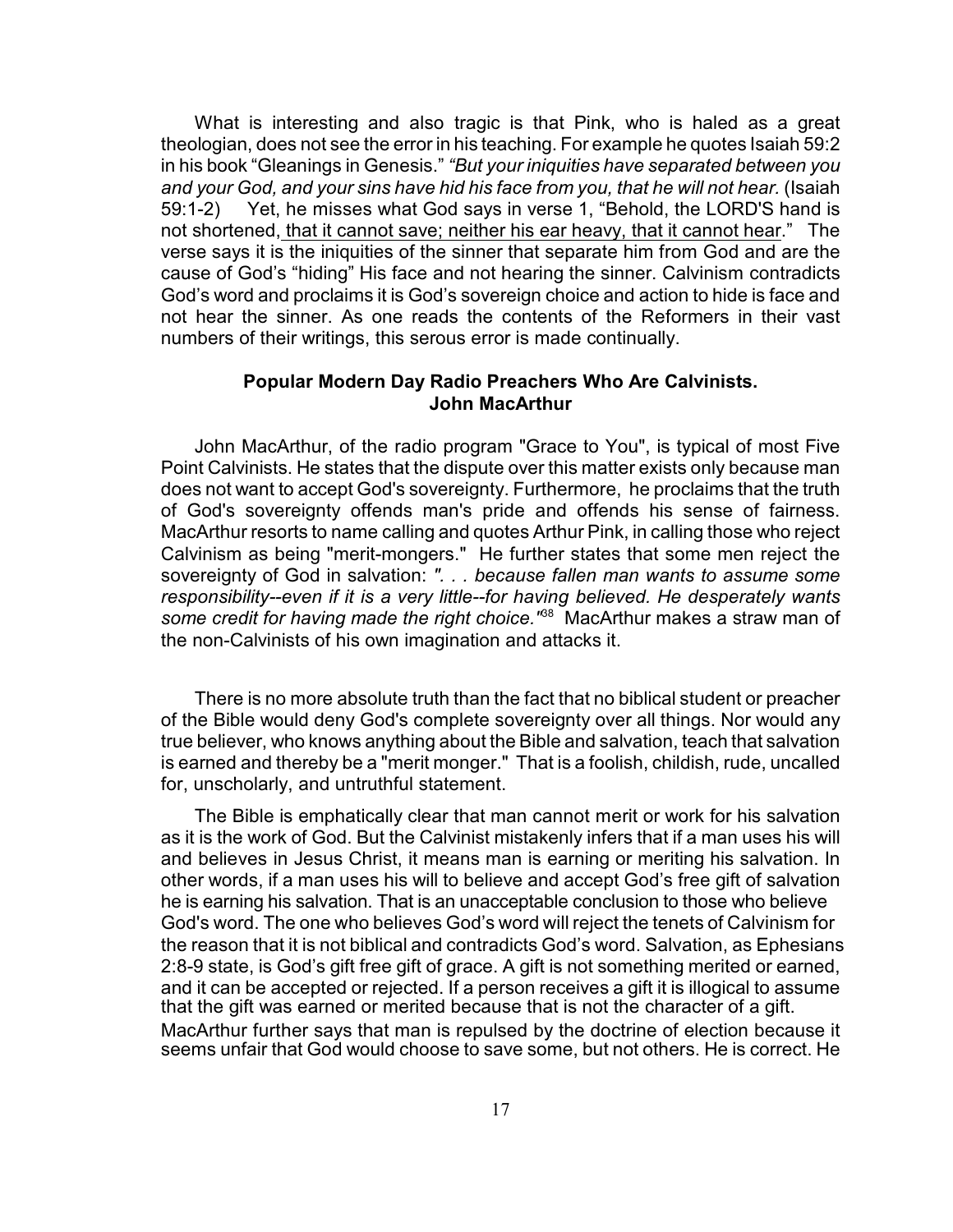concludes, *". . . the reason man so strongly wants to have a part in his own salvation is because he wants to exercise his pride.*<sup>189</sup> MacArthur should not make emphatic and uninformed statements about what is in people's hearts. This is the kind of judging that Jesus condemned when He said *"Judge not, that ye be not judged."* (Matthew 7:1) It is a serious error of MacArthur, to judge the hearts of men he does not know. Furthermore, it is tragic that a man of his popularity would equate accepting Calvinism to the status of believing God's word, but that is what he does. According to John MacArthur, if you reject Calvinism, you are not a Bible believer!

Frankly, there are many believers who do not fit into either of MacArthur's supposed categories and they reject the Calvinistic view based solely on what the Bible says about the matter. These people, as does the author of this article, reject both the Calvinistic and Arminian views and appeal to the Scriptures alone. There is compelling biblical evidence to reject both ideas as being unbiblical. There are many godly people who totally accept the sovereignty of God and reject human pride or any participation of man in meriting salvation.

## **David Jeremiah**

After listening to David Jeremiah, of the program "Turning Point" several years ago, when he taught a one weeks series on election I wrote him a letter in which I pointed out several inconsistences of Calvinism with the Bible. He had one of his assistants, Gene Huntsman, reply to my letter. In the letter Huntsman stated, *"In the study of predestination and election our poor minds may not reconcile them both, but our faith knows them both and holds them both to be truth.* Scripture is addressed to faith not reason."<sup>40</sup> Clearly, Huntsman does not seem to understand that God's word is absolutely reasonable in all it says. He further quoted some source and stated "*Now do not seek to mix these two things (predestination and election) and still more emphatically . . . do not try to 'reconcile them. Profitless controversy and partisan feeling will be the only result. Who told us to 'reconcile' in our little minds, these seemingly contradictory things? . . . if you undertake to 'reconcile' God's sovereign election with His free offer of salvation to all, you must sacrifice one truth for another.*"<sup>41</sup> In other words, he purports the Christian is to blindly accept the Calvinists ideas without question and with no biblical examination. Is this what God's word teaches*. "Study to shew thyself approved unto God, a workman that needeth not to be ashamed, rightly dividing the word of truth"* (2 Timothy 2:15)? He further concludes in this area the truth cannot be understood and it is "profitless" to pursue.

In this reply, David Jeremiah's representative also built a straw man in his poor attempt to defend this unbiblical teaching. His statement that "Scripture is addressed to faith not reason" is grossly unsound. Yes, we do live by faith, but biblical faith is not existential. It is not a "leap into the dark." True faith is based solely in God's revealed word! Our faith is not blind, but its rests on the stated promises and truths of God's inspired word. God is certainly not the author of confusion and further He cannot lie, or contradict Himself. It is a contradiction for God on one hand to state, *"For this is good and acceptable in the sight of God our Saviour; Who will have all men to be saved, and to come unto the knowledge of the truth*." (1 Timothy 2:4), and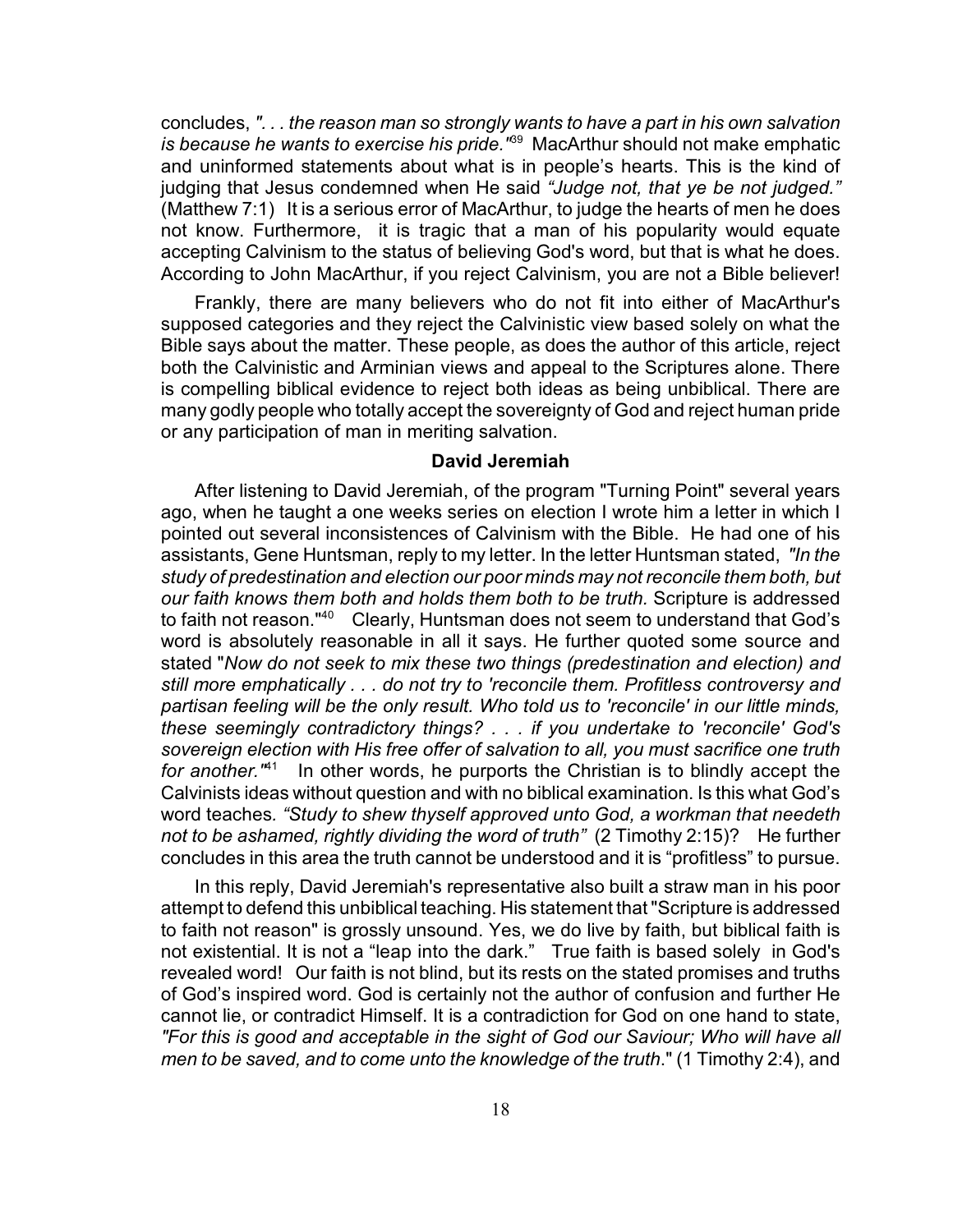on the other hand decree, as David Jeremiah does and as the Calvinists teach, that some men are elected and born to be condemned to hell.

The reason the Calvinist wishes to condemn those who disagree with them for trying to "reconcile" the matter is because Calvinism is in direct opposition to what God has plainly stated and cannot be biblically defended. They correctly state that they cannot 'reconcile' God decreeing to save some and refusing His grace to others. This is true because you cannot "reconcile" truth with error. You cannot reconcile God being a loving and just God, and on the other hand teach that He withholds His mercy and grace and condemns most of the world to hell, not allowing some people to believe and be saved. This is an unreasonable idea that God's word does not substantiate. There is not one verse in the Bible that states that God has limited His grace or decreed that some men will go to hell without any chance of being saved. Not one verse in the Bible teaches "irresistible grace." Calvinism and Reformed theogony is a false teaching formed in the minds of men who dogmatically support an indefensible system with a flawed theology. Sadly, and tragically the Calvinist dogmatically holds to his view regardless of whether it contradicts God's word or not.

Other well known modern radio and television Calvinists include the following:

R. C. Sproul Jr. is an American Calvinist theologian, philosopher, author, and pastor and the founder and chairman of Ligonier Ministries who has the daily radio program "Renewing Your Mind."

Mark Driscoll, is the popular pastor and founder of Mars Hill Church in Seattle.

John Piper, a Calvinistic Baptist preacher and author currently serving as the Pastor for Preaching and Vision of Bethlehem Baptist Church in Minneapolis, Minnesota.

R. Albert Mohler, Jr. is an American theologian and the ninth president of Southern Baptist Theological Seminary in Louisville, Kentucky.

Charles Joseph Mahaney is the president of Sovereign Grace Ministries, and one of the founding pastors and leaders of Covenant Life Church.

#### **Chapter Seven**

#### **Doctrinal Problems with Calvinism**

#### **Calvinism Destroys God's Grace**

Calvinism is contrary to God's grace itself, which stems from God's love and unmerited favor toward man. To accept Calvinism is to proclaim that God does not love all His creation, and that nullifies His grace. God's grace is the action of His love. Calvinism will agree that God is love, but it in reality portrays God as unloving and unjust to most men on earth. Calvinism restricts God's love to only a part of His creation, which makes a lie out of God's statements that He loves the world (John 3:16; Rom. 5:8; 1 Joh. 4:9-10)*. ". . . God is love."* (1 John 4:8 ) God reveals to us that He is love and that is His very nature, therefore He cannot go against who He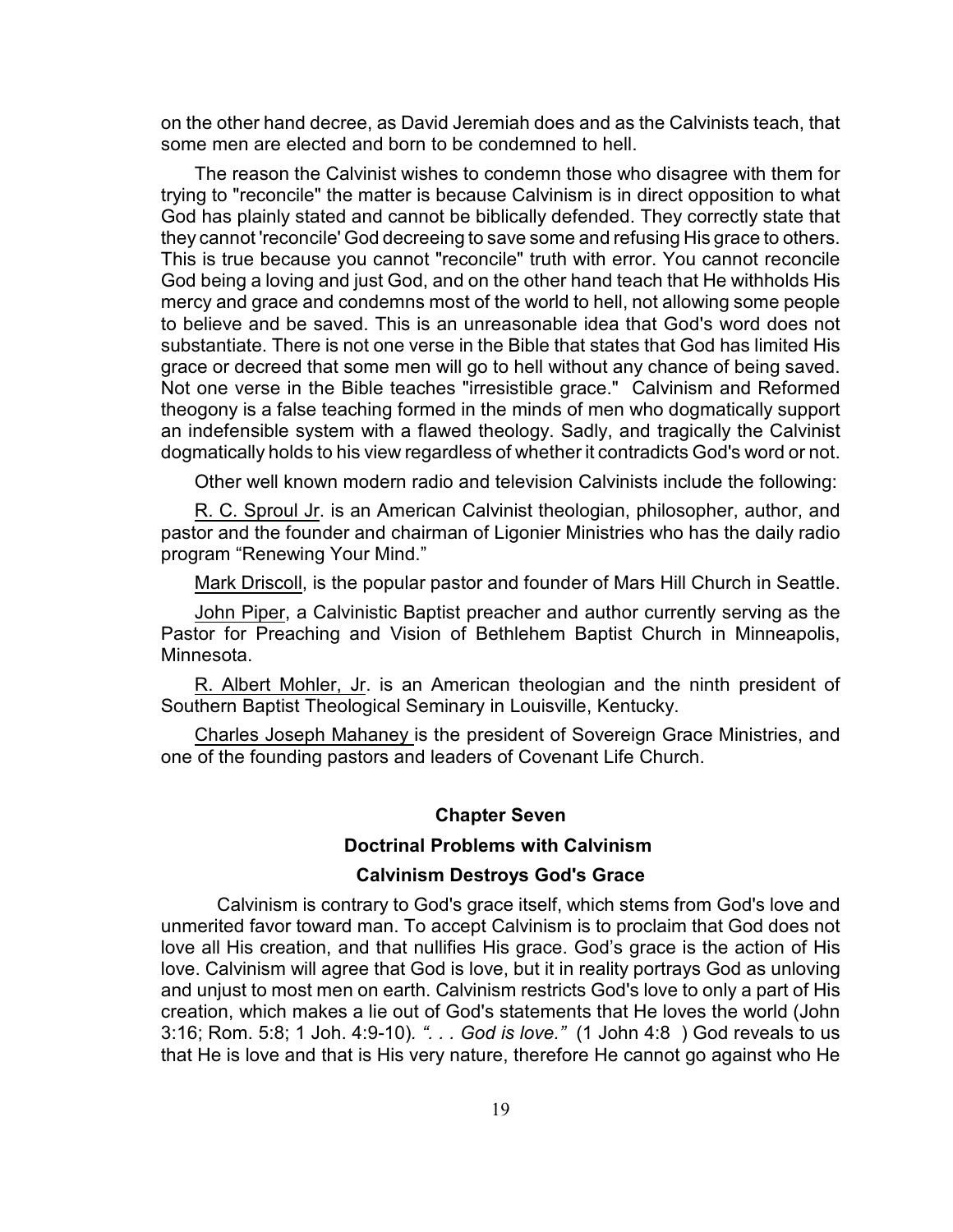is and deny His love to some because He chooses not to love them. God says He is love and He cannot go against His nature. God's sovereignty does not allow Him to deny who He is.

How then can the Calvinist accept that God is love, when they believe He withholds his grace from most of the world? Not one word in the Bible limits God's love. God's love is offered freely, and is only limited by sinful men who will not accept His love. However, that is not God's fault, but man's. John 3:15-16 states plainly "*God so loved the world, that he gave His only begotten Son*." If one truly believes that statement of God's word, then one cannot be a Calvinist. Man goes to hell because he refuses to believe God and as a sinner rejects God. He is not condemned because God decreed him to burn in the Lake of Fire. He is not doomed because God does not to allow the man to repent (Joh. 3:19-20; Rom. 1:18-23).

It is a perversion of God's sovereignty and His grace to conclude that He would violate His own nature and withhold His love from the world. God is just, and therefore His justice demands that if a man rejects His grace, and Christ's payment for his sins, then the man must pay the debt himself. Yet, 1 John 2:2 says clearly that *"And he is the propitiation for our sins: and not for ours only, but also for the sins of the whole world."* (1 John 2:2)

The question is simply this: "Does God love the world and did Jesus Christ, God incarnate in the flesh, come to the earth, suffer, and die for the sins of mankind?" The biblical answer is overwhelmingly YES! Then how can the Calvinist teach that He did not? On what biblical basis does the Calvinist teach that God did not extend His love to all men, even though they reject that love? God says, *"But God commendeth his love toward us, in that, while we were yet sinners, Christ died for us."* (Romans 5:8) There is nothing in the context of this statement that limits God's grace. Paul explains, "Therefore as by the offence of one (Adam) judgment came upon all men to condemnation; even so by the righteousness of one (Jesus Christ) the free gift came upon all men unto justification of life." (Romans 5:18) In other words, all men stand condemned by their sins, but Jesus Christ offers the free "gift" of "justification of life" to "all" men. Verse 19 says, *"For as by one man's disobedience many were made sinners, so by the obedience of one shall many be made righteous."* (Romans 5:19) The verse says that many will be made righteous, and clearly that limits those who will be saved. However, those made righteous are those who by faith believed and accept Jesus Christ as their Salvation. Christ died and paid the sin debt for all men, but only those who accept His free gift will receive His righteousness and resulting salvation.

## **Calvinism has a False View of Man's Will**

The Calvinist contends that using one's will to receive salvation is a work and man thus takes part in his receiving his salvation. As the Bible clearly teaches a man cannot merit or earn his salvation. However, the Calvinists pervert this simple truth and attempt to make this truth fit their theology, concluding that a man's will has no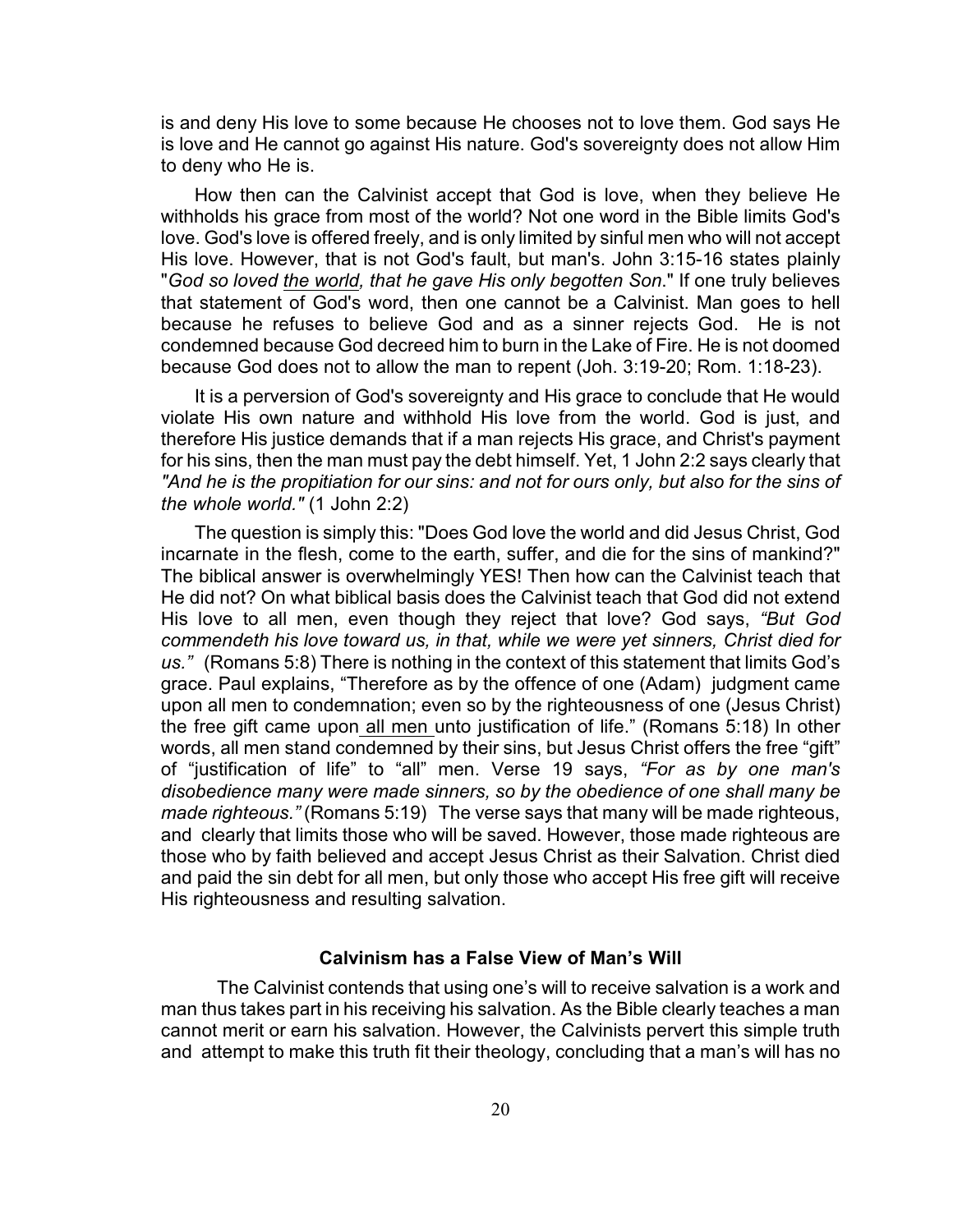function in his being saved. (See Eph. 2:8-9) The question is "Does willfully believing and accepting Jesus Christ as one's Savior constitute a "work?"

One of the first arguments the Calvinists use to support their belief is that a man is totally depraved, which means his will is also depraved, and cannot willfully believe and be saved. As pointed out earlier, the Bible does not use the word "depraved" but rather says that he is "unrighteous." Using the word "depravity" limits a person's respond under any circumstances. They conclude that God in the past decreed who He would save and then at some point in time in that "elected" person's life God gives him irresistible grace and the person is saved. They reason correctly that man is dead in his trespasses and sin and so being spiritually dead, he can do anything to save himself. Yet, they take the extreme and unbiblical position that man cannot believe unless God forces that belief on him. Their idea is that man's will has no part in a person believing and accepting Jesus Christ as his Savior. They conclude God decreed the person would be saved and then God thrusts salvation on the person irregardless of the person's will. Furthermore, their argument is that if a man chooses to be saved, his act of using his will is a form of work, and works cannot save.

Truly, works cannot save, but does that mean that a man, who hears God's word and is convicted by the Holy Spirit of his sins, cannot then accept by faith God's offer of redemption? If God offers salvation, as so many scriptures teach, why cannot a man accept His grace? Is a person responding to the convicting power of the Holy Spirit constitute a work? Let us look as some examples those in the Bible records used their wills and make choices in response to God.

In Genesis 2:16-17 God said to Adam, *"And the LORD God commanded the man, saying, Of every tree of the garden thou mayest freely eat: But of the tree of the knowledge of good and evil, thou shalt not eat of it: for in the day that thou eatest thereof thou shalt surely die."* (Genesis 2:16-17) Did not God give Adam and Eve a choice? He was warned that if he ate fruit from the forbidden tree he would surely die. Thus, how Adam used his will had consequences. God gave Adam a clear choice. Eat of all the other trees, but not this one. The Lord allowed Adam to use his will. Did Adam and Eve use their wills in making their fateful decision? The Calvinist cannot deny this plain truth, but he then distorts Adam using his will in response to God by concluding that after Adam sinned, God took away man's ability to use his will. Yes, man's will was made corrupt in the Fall, but it was not removed nor was it beyond God's ability to have the Holy Spirit illuminate so the man could respond to God's drawing him and believe as John 6:44 states.

In Genesis 4, Able and Cain were also given a choice. This was clearly after the Fall , a minor detail that John Calvin and his followers ignore. Both of Adam's sons could have obeyed God and by faith presented to Him a blood sacrifice and be accepted, or they could reject God's word, disobey God and be rejected by Him. Able made the correct choice and Cain did not. It should be noted what God said to Cain in Genesis 4:7 to Cain, *"If thou doest well, shalt thou not be accepted? and if thou doest not well, sin lieth at the door. And unto thee shall be his desire, and thou shalt rule over him."* In other words, God says that if Cain had believed God and by faith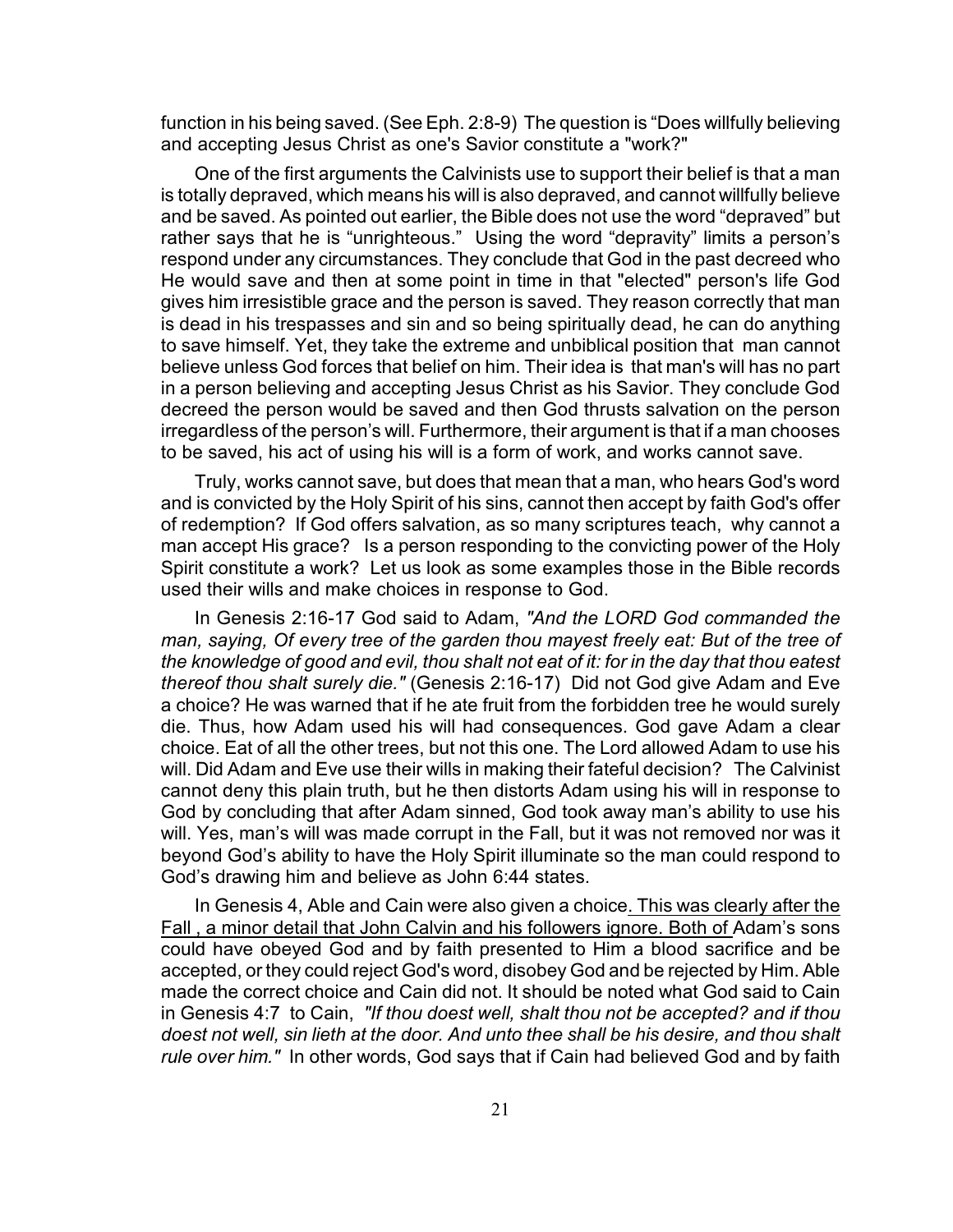offered a proper sacrifice would he not have been accepted? God gave Cain a choice and because he did not believe and fear God, he willingly rejected God, fully knowing the truth and what he was doing. He rejected God's offer of grace and stood condemned.

Throughout the whole of the Bible, God gave men choices. He always told them what was righteous, meaning what was "right" and was His will. He also warned them of making the wrong choice. Why does God do this if men are predestined by God as to what they will do, and have no ability to do otherwise? God also gave the children of Israel a choice in the offering of an animal as a symbolic burnt offering for their sins. The burnt offering did not take away sin, but is a picture of Christ's later suffering, shedding His blood and dying for the sins of the world. Leviticus 1:2 plainly states that giving the burnt offering was not a commandment, but it was to be a free will offering of the people in repentance of their sins. The Hebrews were not obligated to offer a burnt sacrifice for their sins. Yet, if they believed God, they would obey Him, confess their sins, and want to honor the Lord in their offering of a sacrifice.

It is very important to note the wording of God's instructions to Moses. *"Speak unto the children of Israel, and say unto them, If any man of you bring an offering unto the LORD, ye shall bring your offering of the cattle, even of the herd, and of the flock. If his offering be a burnt sacrifice of the herd, let him offer a male without blemish: he shall offer it of his own voluntary will at the door of the tabernacle of the congregation before the LORD."* (Leviticus 1:2-3) The Calvinists claims that God only offers His grace to those He has selected and the rest of mankind is doomed, by God's will and degree to the fires of hell. Yet, in His instructions concerning the offering of a sin offering by the children of Israel, God made no restriction. He said "If any man of you bring an offering to the Lord." God also said in the New Testament, *"And it shall come to pass, that whosoever shall call on the name of the Lord shall be saved."* (Acts 2:21) (See Romans 10:13). Never in God's word is there even a hint that God withholds His grace from anyone who desires to come. Nowhere in God's word does it say that God choose to offer His grace to some and withhold it from others. When God reveals the truth to a person it simply means that God understands that the person can respond. That is why Christians preach and teach the Gospel. Through the preaching and teaching, God is revealing Himself to sinners and showing them, through the convicting power of the Holy Spirit how they can be saved. Hebrews 11 abounds with men and women who obeyed when God. When God told them His will, they obeyed, believed God, and it was "*counted unto them for righteous*." These hosts of the "heroes of faith" used their God given wills to honor God. They used their wills through the power and ability God gave them. Their faith did not come from themselves, but came from God. They did not act in their own righteousness, but in the rightousness and power of God.

Joshua beckoned Israel to serve the Lord saying, *"And if it seem evil unto you to serve the LORD, choose you this day whom ye will serve; whether the gods which your fathers served that were on the other side of the flood, or the gods of the*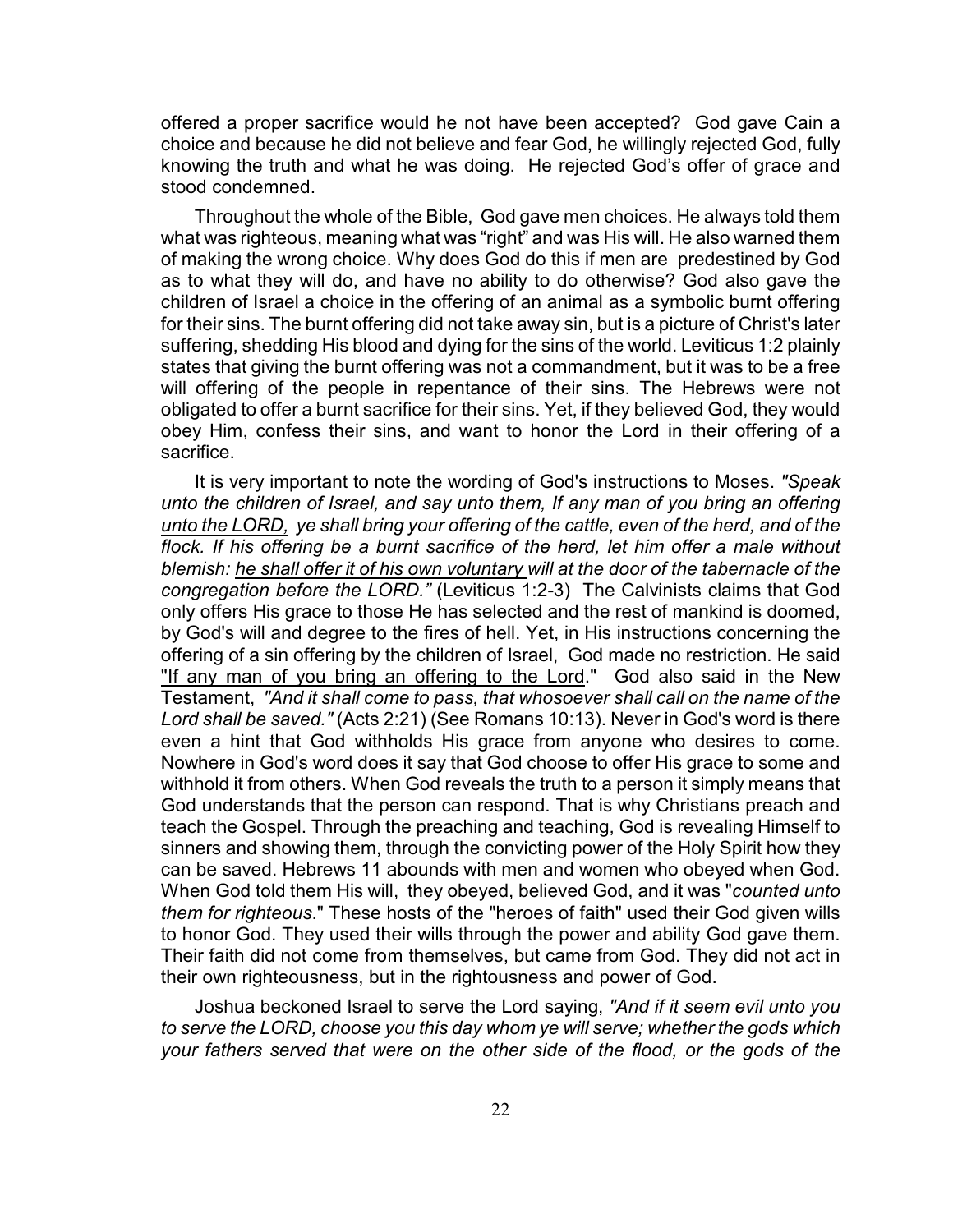*Ammorties, in whose land ye dwell: but as for me and my house, we will serve the LORD."* (Joshua 24:15) Israel had a choice to serve God or idols. This was a choice of salvation or damnation. Joshua warned them *"If ye forsake the LORD, and serve strange gods, then he will turn and do you hurt, and consume you, after that he hath done you good."* (Joshua 24:20) If they were totally depraved and could not respond then why did God speak to them through Joshua and offer them the choice? If all were "predestined to heaven or hell with no ability to respond except according to how God had programmed them, why offer the choice? If any of the children of Israel, who heard Joshua's promise of salvation, were not permitted by God to respond, then the choice and the offer would have been a lie to those poor souls. God's offer of grace was God enabling man to respond. If God offers He cannot deny what He offers. If you take away man's ability to use his God given will to obey God then you also take away his responsibility for his actions.

Plainly, God gave them a choice, and they used their God given wills to accept or reject God's offer. The Calvinist has no biblical basis to say that a man's will has no part in his salvation. Over sixty times in the New Testament God tells man to believe and be saved. Belief is an act of one's will. However, God is clear that a lost man cannot on His own be saved. It is true that a man cannot by himself will himself to be saved. Yet, when God draws a man, then man's will is illuminated and he is enabled by the Holy Spirit, he can through God's power and provision, believe and accept by faith God's offer of grace. Surely, a man cannot do this on his own. It is false doctrine to deny this vital and necessary act of God, the Holy Spirit, beckoning a person to be saved, by offering man salvation. God does not force a man to believe and accept His grace and use man as a robot. He illuminates a man's will, shows him the truth, and offers Him forgiveness of sins and eternal life.

#### **Inconsistencies of Calvinism**

There are many inconsistencies in Reformed Theology. God says in Hebrews 11:6 "*But without faith it is impossible to please him: for he that cometh to God must believe that he is, and that he is a rewarder of them that diligently seek him.*" Several truths stand out sharply in this passage. Plainly, the heart of God's plan is that without faith in God, it is impossible for a man to please or come to God. The man who comes to God must believe that God is. This means that God exists, is man's Creator, and that every man is responsible to Him. A "depraved" robot, which is the Calvinist's view of man, cannot express faith, nor believe or seek God. The Calvinist's irresistible grace means preprogramed grace!? Furthermore, God says that faith is inseparably tied to "diligently seeking Him." A robot cannot seek anything, but can only can preform the programming he is given. How can a "totally depraved" man desire to seek something he is incapable of knowing exists? The context of God's statement is of the saving faith, of men who heard God's promises, and by faith, received them. By God's very definition of faith Calvinism is refuted. Calvinism is a maze of inconsistencies and unbiblical conclusions that defy any logic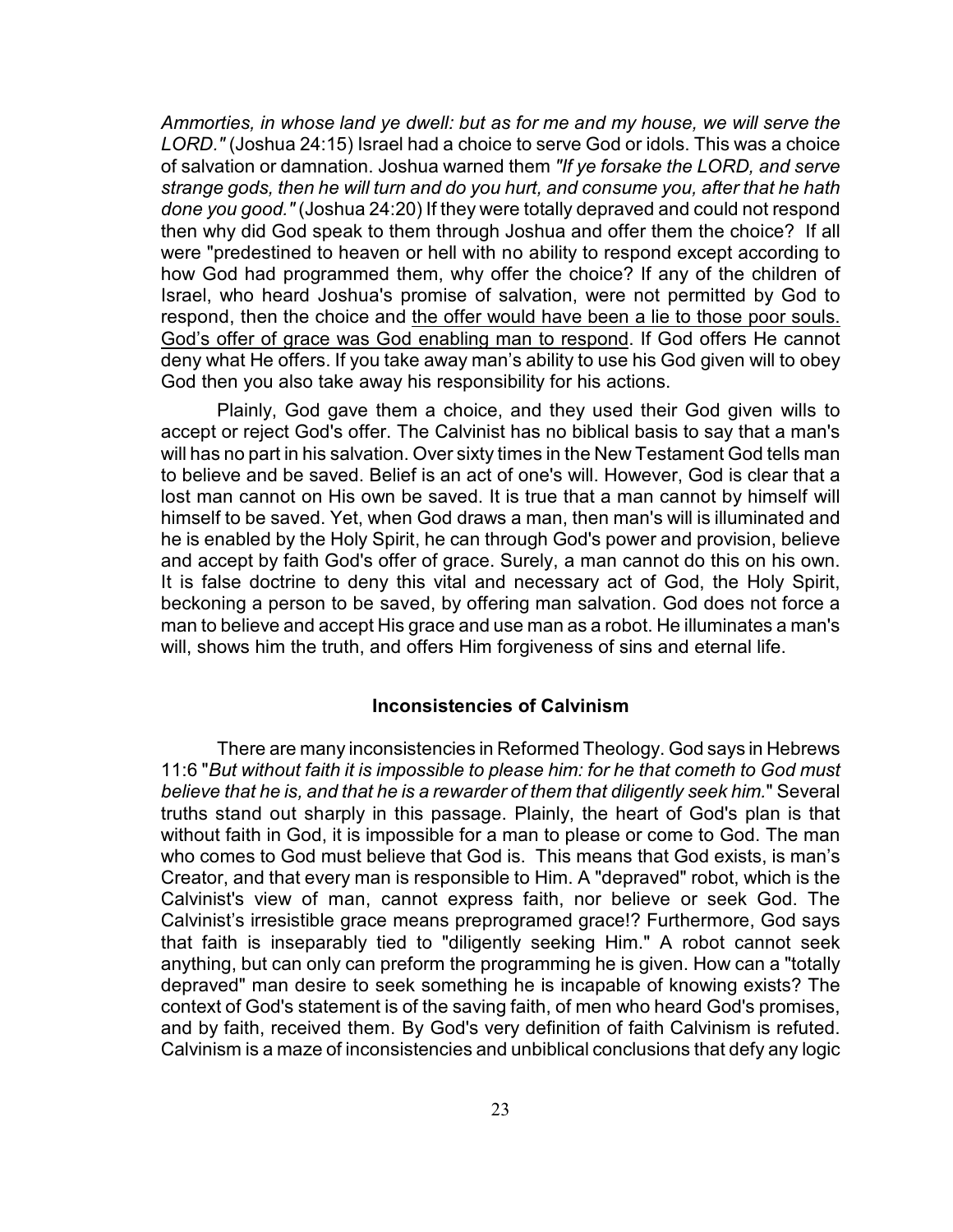and have no support from God's word. There are no inconsistencies with God as He is a God of order, organization, and true logic.

#### **The Misuse of Words by the Calvinists**

"Whosoever" - "*pas*" - The word "*pas*" (whosoever) in John 3:16, Acts 2:21, presents a problem for the Calvinist because the word means "whoever" and "whatever person: no matter who," and in the verse it means "whoever believes."<sup>42</sup> The Calvinist twists the word to infer it means *"all the believing ones of those who were predestinated to believe by God, in contrast to the ones God will not allow to be saved because He withholds His grace from them."* However this is not substantiated by the Greek definitions of the words used, or by teachings of the New Testament. *"And it shall come to pass, that whosoever shall call on the name of the Lord shall be saved."* (Acts 2:21) In Acts 2:21, Robertson identifies the phrase "shall call on" as "First aorist middle subjunctive of *epikaleo*, common verb, to call to, middle voice for oneself in need. Indefinite relative clause with *ean* and so subjunctive, puncticular idea, in any single case, and so aorist."<sup>43</sup> It can accurately be translated as "whatever person would call on the Lord will be saved." In other words, whatever person would call on the name of the Lord "*sozo*" (shall be saved), meaning shall be delivered.

In John 3:15-16, the word "*pas*" as a pronoun modifies the word believes. The verse literally says, "*For God so loved the world, that he gave his only begotten Son, that whosoever (whatever person or whoever) believeth in him should not perish, but have everlasting life."* (John 3:16) The Greek dictionary by Arndt-Gingrich says this in the context John 3:15-16 it means "everyone who, whoever."<sup>44</sup>

The Greek word(s) "*pas, pasa, pan, ras, rasa, ran*," are used in the New Testament and translated hundreds of times "all, whosoever, everyone, whole, all manner, etc." The word *"pas*" is used 99 times in the New Testament. The word is all inclusive and how it is modified determines who it is referring to. In John 3:15-16 and Acts 2:21 the word "whosoever" simply means every person who believes will be saved. The word "whosoever" is not restricted to the supposed few who are decreed to receive irresistible grace from God but to all the world.

"World" - *kosmos*. - The Calvinist insists that the word "*world*" used in verses such as John 3:16, and 1 John 2:2 does not mean the whole world, but only applies to the elected few who are decreed by God to receive irresistible grace. Note how explicit is 1 John 2:2, *"And he is the propitiation for our sins: and not for ours only, but also for the sins of the whole (holos "all") world (kosmos)."* The word when used with the article refers to the whole of something. For example: *"And when he had found him, he brought him unto Antioch. And it came to pass, that a whole year they assembled themselves with the church, and taught much people. . ."* (Acts 11:26) Barnabas and Saul taught at Antioch for one year. If the Calvinist was consistent he would have to translate the verse to mean they assembled for some indefinite or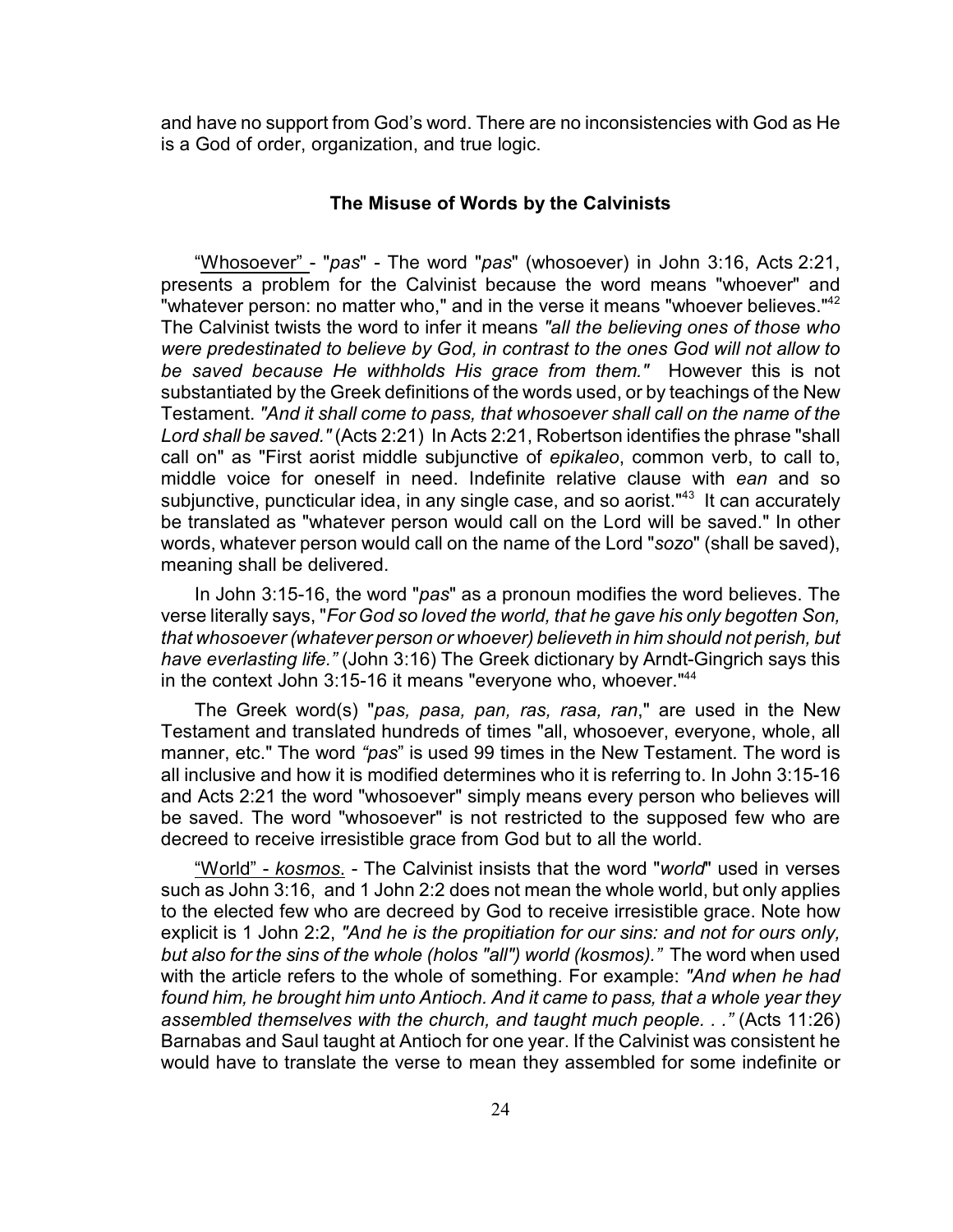unspecified period of time. However, the use of the modifier "*whole*" restricts the phrase to mean one complete year.

Further, the word "*world*" is *kosmos* and denotes as Arndt-Gingrich states, *". . . in philposph. usage the world as the sum total of everything here, and now. . . 3. as the sum total of all beings above the level of the animals. . . 4. the world as the earth, the planet on which we live. . . b. the as the habitation of mankind. . . .c. the world in contrast to heaven, . . . 5. the world as all mankind, . . b. of all mankind, but especially believers. 8. totality, sum total.* "<sup>45</sup> Note the use of "whole world" in 1 John 5:19 *"And we know that we are of God, and the whole world lieth in wickedness."*

 The Calvinist interpretation contradicts the statement of the passage 1 John 2:2. John makes the unmistakable distinction between the whole world and those who are identified as believers. It is a gross misrepresentation of this phrase to limit it to any individuals elected by God through His supposed irresistible grace.

These passages state that Jesus Christ was the full payment, the "propitiation, " for the believer's sins, and also for all mankind. Jesus' suffering and payment for sins was for all of mankind. Sadly, only those who by faith believe will be saved and receive God free gift of grace. (Eph. 2:8-9)

#### **Calvinism Distorts the Glory of God**

A good example of the distorted extremes of the Calvinist is that they profoundly proclaim the marvelous glory of God while distorting this very truth. For example: this author watched Mark Kielar, a passionate Calvinist of the TV program "*Word Pictures*" aired on Cross TV, proclaimed that God shows His glory to those to whom He gives His grace, by sending those who are not allowed to believe and receive His grace to the Lake of Fire! What a completely warped idea he has of God's majesty and glory.

In other words, Kielar said that God, in saving some by irresistible grace and sending everyone else to an eternal hell, does so because He is sovereign and in doing so shows His glory?! That sounds like the actions of a tyrant and not a loving and just God. Thus, Kielar concludes that God shows how much He loves His "elect" by sending those He does not love to hell and by tormenting them for infinity. That shows the extent to which the Calvinist will goes to "justify" his perverted and distorted view of God.

Let me explain further: Yes, man is responsible and stands in condemnation for his sins. Those who reject God's grace do so because they love their sins more than their souls. (John 3:19-20) But to say that God is sovereign and because HE is sovereign He can act anyway He desires is a prevision of God's very character. If in His sovereignty He has chosen to withhold His offer of grace, and thereby will not allow the condemned to be saved, then makes God must share in the blame for those who reject Him. There is no glory in that for God.

Calvinism is a distorted, false theology that denies the very nature of God and,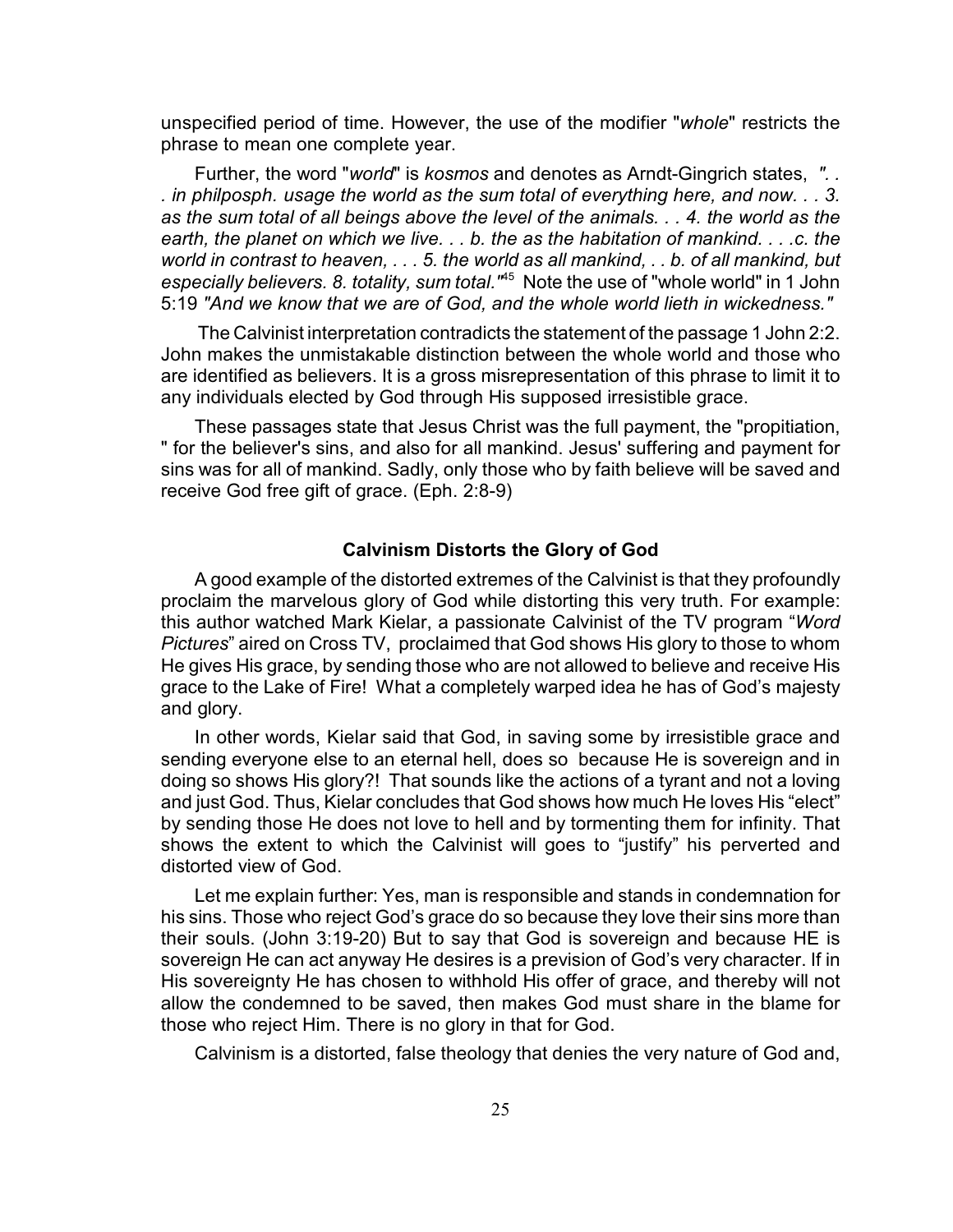His plan of salvation and degrades God and His glory by making Him unloving and unjust. This vein of thinking is at least cult like because it distorts the loving and just character of God. In the place of our true Creator, they worship a God that says He loves, but at the same time acts unloving. God absolutely condemns sin and will destroy those who rebel against Him and refuse His grace. But the Bible never says men do not have the chance to repent and be saved because God would not allow them to.

To bring a man into the world and give him life who is already condemned to hell is absolutely an unloving act. No matter how hard the Calvinist tries to explain this away, this is the heart of his theology. It is a fact that to send a man to the Lake of Fire and not allow Him any chance for redemption is without question unloving. God says He died for the sins of all the world as 1 John 2:2 states. Jesus said that if a man would believe in Him, his sins would be forgiven and he would have everlasting life and not perish. (John 3:15-16, 36, Acts 2:21) The word believe means to *"to have faith, to entrust, commit or put ones trust in."* (Strongs 4102) These actions of a man's will that are based on his trust in the One in whom he is believing and entrusting himself to. It is God who seeks the lost and initiates His offer of salvation. Jesus said *"No man can come to me, except the Father which hath sent me draw him: and I will raise him up at the last day".* (John 6:44)

Romans 1:18-23 explains that God reveals Himself to every man, and therefore a man who ends up condemned in hell is there because he rejected God's offer. The passages states this is the reason the wrath of God rests on the one who reject His grace. Jesus *said "And this is the condemnation, that light is come into the world, and men loved darkness rather than light, because their deeds were evil. For every one that doeth evil hateth the light, neither cometh to the light, lest his deeds should be reproved."* (John 3:19-20) The cause of a man' condemnation is because he willingly rejects God's free offer of mercy and grace. To labor the point, it boils down to this. If God gave life to a man, but prior to that decreed that He would not allow the man to be saved and withholds His offer of grace, then the blame for the condemnation rests with God, and not wholly with the man. If God created a man to burn in the fires of hell and will not allow him to be saved, then the condemned man is doing the only thing God will allow him to do, and God is responsible for the man's condemnation. Clearly, this defies logic and cannot be the case. According to Calvinism, a man sins because God will not allow him to do otherwise. This is totally foreign to our glorious Creator, Savior, and God.

Most Calvinists in the pew do not take the time to consider what their false teachers are telling them, especially those of renown. Some of the ardent proponents of Calvinism, by their actions show that they have a distorted and false view of God and His plan of salvation. Calvinism may outwardly present the Gospel, but they clearly do not understand it or even biblically believe it. This deceives many people as these popular teachers eloquently teach the grace of God, but they do not explain their distorted and unbiblical view of it.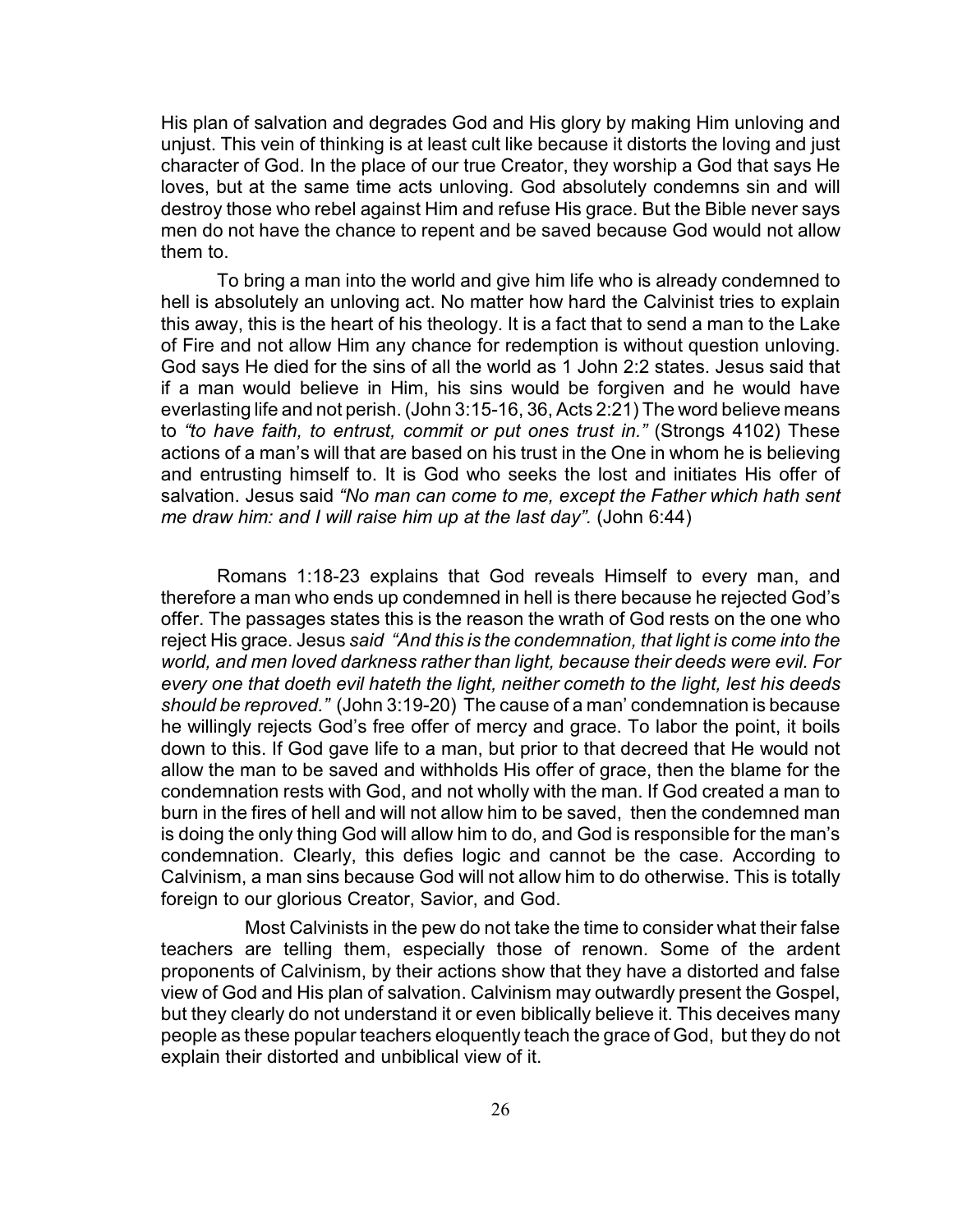Recently, I was surprised to hear David Jeremiah fervently preach a message on the love of God from his current series promoting his book "God Loves You." I read the following in the Introduction to the book he was offering to his audience, *"I did some checking on what kinds of books were being published, particularly books about God. And I was surprised that the simple message of God's love was being largely ignored. I knew what God wanted me to do. He wanted me to tell people, in the midst of such dark times, that God loves them; that He always has loved them; and that He always will love them. The title came together in my mind— something that doesn't always happen up front in the writing process: God Loves You: He Always Has— He Always Will*."<sup>46</sup>

However, nowhere in his book does he mention election, predestination, or TULIP. He failed to mention that he believes God's love is only extended to the few who He decreed or were elected to receive His grace, but not to all the world. He proclaimed that if a man would believe, then Jesus Christ, God would forgive his sins and give him eternal life. Yet, this famous preacher was in reality was offering salvation to many in the audience that he believes cannot be saved because they were not elected to salvation. The Calvinist has no rival in preaching piety or God's sovereignty. Yet while the Calvinists are proclaiming God's glory, they are degrading Him and making Him like the other unloving and false god's of men's imaginations.

## **Does Calvinism give a biblical explanation of election?**

The beliefs of the Calvinistic system of theology misinterpret the Bible's teaching on election. However, biblically election does refer to salvation as they contend, but to what salvation accomplishes in the life of the one who believes. Election is God's plan for what He desired would be the benefit of those who believed and put their faith in Him. Election then is God's plan or blueprint of salvation. Election is not what individual God will save, but what salvation would mean to those who accept His grace.

This is explained in Ephesians One. Verse 3 introduces the subject and content of the discourse. *"Blessed be the God and Father of our Lord Jesus Christ, who hath blessed us with all spiritual blessings in heavenly places in Christ*" (Ephesians 1:3) Paul is addressing how wonderful (blessed) is God who has blessed us with spiritual blessing in heavenly places in Christ. This is addressed to believers to remind them of the blessing of salvation to those "in Christ." Verses 4-6 explain the blessing that God gives to believers and what salvation is to achieve in their lives.

*"According as he hath chosen us in him before the foundation of the world, that we should be holy and without blame before him in love: Having predestinated us unto the adoption of children by Jesus Christ to himself, according to the good pleasure of his will, To the praise of the glory of his grace, wherein he hath made us accepted in the beloved." (*Ephesians 1:4-6)

God has chosen "us," meaning those who are saved, before He created the world, that the believer should be holy (separated) and without blame (forgiven all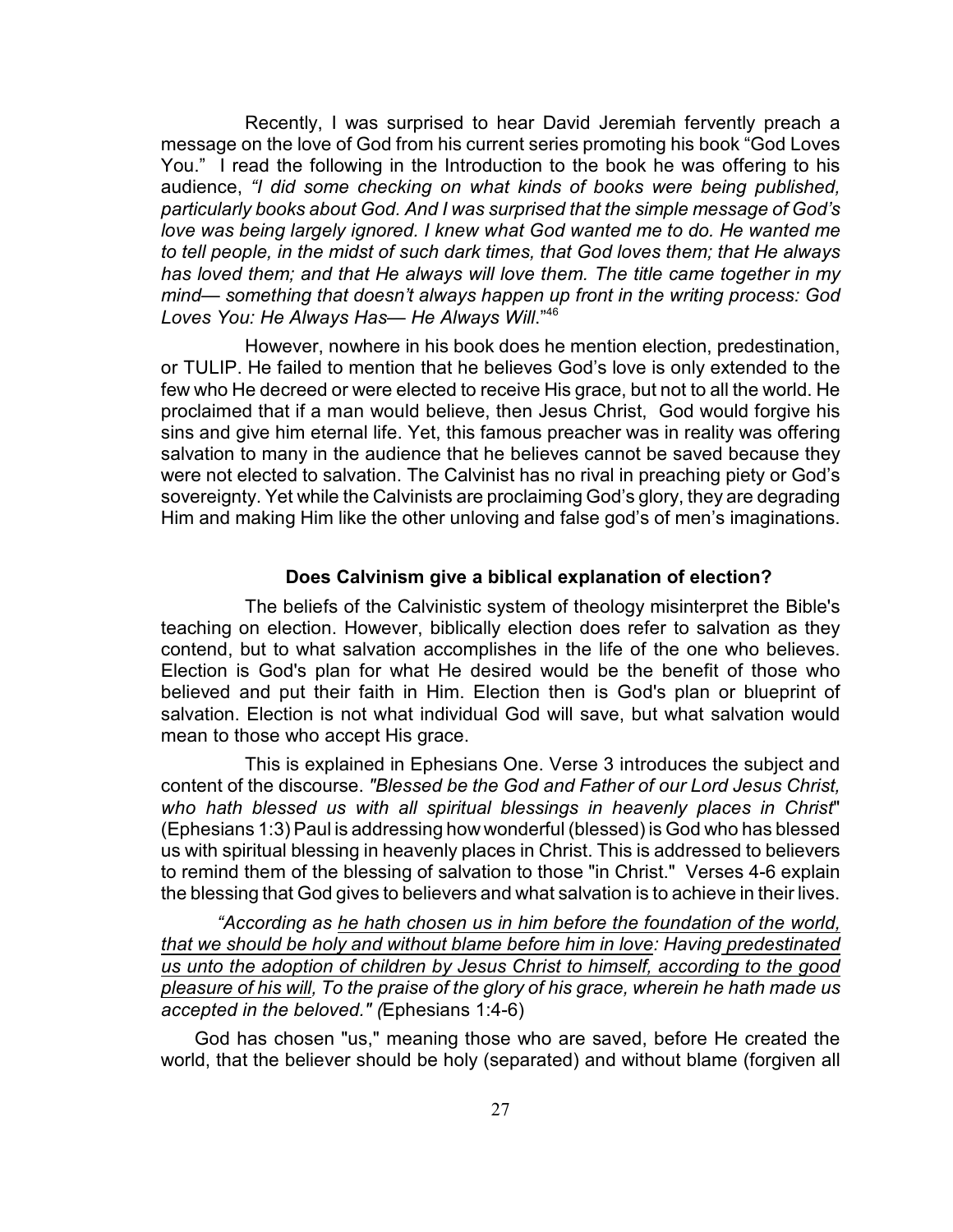sins) before Him in love. God's plan was that before the world existed, to make salvation a blessing to those who believed and received His grace by making those who are saved a part of the family of God, His children. The verse does not say or even imply that God chose which individual He would save, but to what salvation would impart to them. God is stating His blueprint for salvation. He is not saying that He is choosing some and rejecting others. There is not one hint of such a thought.

Verse 5 says God predestinated that believers would be "unto" (*eis*) the children adopted by Jesus Christ by the "*good pleasure of His purpose will.*"(*eudokia*) In other words, God purposed that believers would be the adopted children of God. The statement does not address who God would save, but the relationship of the believer who is saved. Verse 6 states *"To the praise of the glory of his grace, wherein he hath made us accepted in the beloved."* (Ephesians 1:6) God's plan that He chose, was that those who are saved would be holy, without blame, and they would be the adopted children of God. Therefore it is His plan that is in view, not who would He would save. His plan, which is the blessing that is being proclaimed, is that those who by faith received God's gift of grace are "to the praise of the glory of his grace." It is God's grace, meaning His mercy and love, that are to His praise and glory. God is glorified in His benevolence (grace) and love toward sinful men. Verse 7 continues, proclaiming the basis of redemption, that God's plan is that the believer is made acceptable unto God through Jesus Christ's blood, being forgiven of his sins though the distribution (*kata*) of the "riches of His grace." That certainly does not sound like God is limiting His grace, but rather abundantly offering it to those who will accept it.

Neither this passage nor the New Testament says God elected or chose who would be saved or to whom He would deny His grace. The glory of His grace is that it is freely offered to all. This can be seen in the many passages of God's word stating that Christ died for all men. Calvinism teaches that election or God's gift of grace is limited to a select few whom God chooses to save. The Bible teaches that Jesus Christ died for the sins of the whole world and offers salvation to all who will believe. Note that this truth is plainly taught in the following verses:

*"And he is the propitiation for our sins: and not for ours only, but also for the sins of the whole world"* (1 John 2:2).

*"For God so loved the world, that he gave his only begotten Son, that whosoever believeth in him should not perish, but have everlasting life"* (John 3:16).

*"For this is good and acceptable in the sight of God our Savior; Who will have all men to be saved, and to come unto the knowledge of the truth"* (1 Timothy 2:4).

*"Who (speaking of Christ) gave himself a ransom for all, to be testified in due*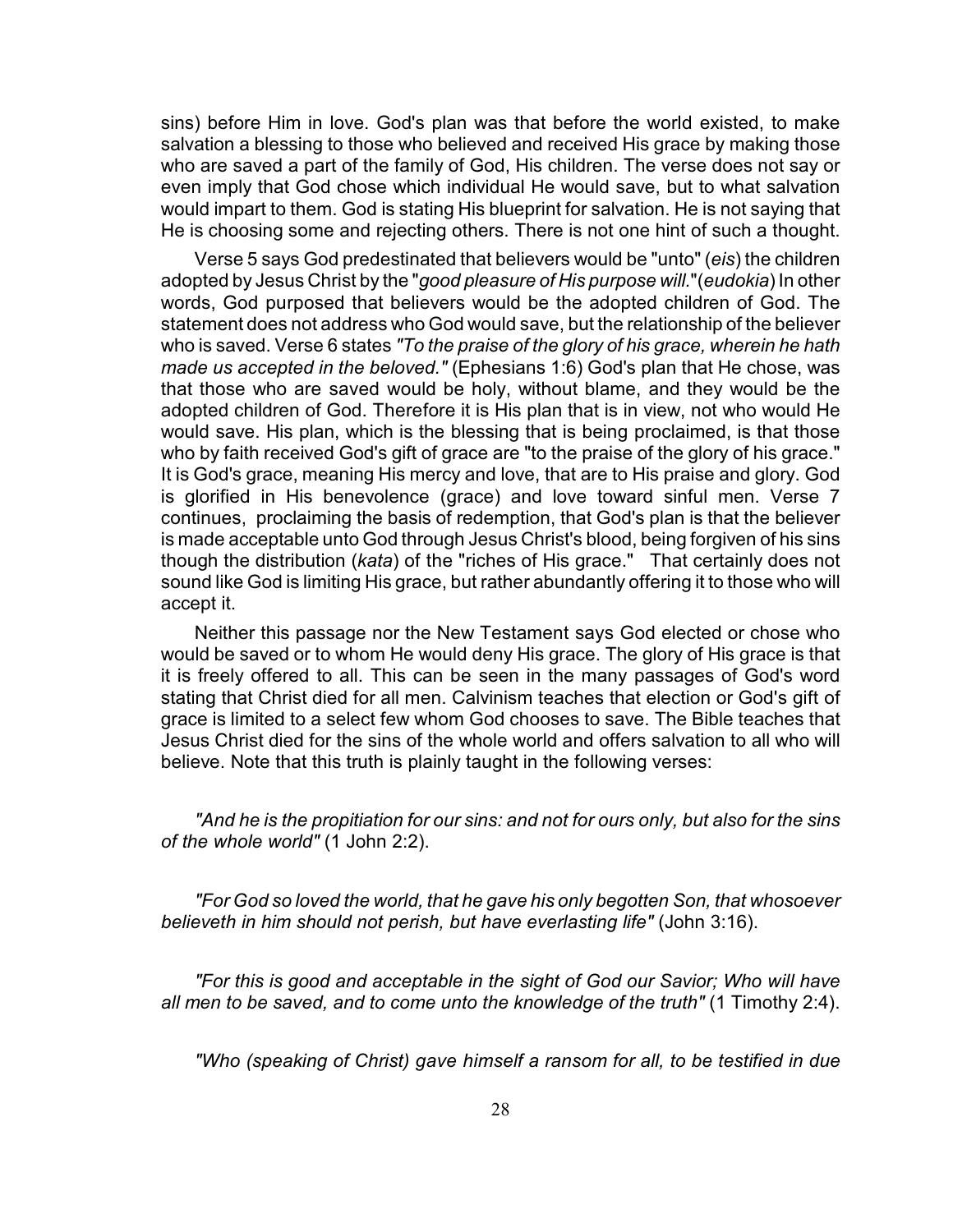*time"* (1 Timothy 2:6).

"For the love of Christ constraineth us; because we thus judge, that if one died for all, then were all dead" (2 Corinthians 5:14).

 *"And he said unto them, Go ye into all the world, and preach the gospel to every creature"* (Mark 16:15).

*"The Lord is not slack concerning his promise, as some men count slackness; but is longsuffering to us-ward, not willing that any should perish but that all should come to repentance"* (2 Peter 3:9).

*"And the times of this ignorance God winked at; but now commandeth all men every where to repent"* (Acts 17:30).

 *"Therefore as by the offense of one judgment came upon all men to condemnation; even so by the righteousness of one the free gift came upon all men unto justification of life"* (Romans 5:18).

*"But we see Jesus, who was made a little lower than the angels for the suffering of death, crowned with glory and honor; that he by the grace of God should taste death for every man"* (Hebrews 2:9).

Clearly, each of these Scriptures teaches that Christ died for the sins of all men everywhere and wishes all men to be saved. Any teaching of man that contradicts this truth is false, and that should settle the matter.

It is understood that those that hold to limited atonement often counter by saying "the world" and "all men" does not mean the entire world or all men, but refers only to the "elect." Surely, such a line of thinking is based on man's faulty reasoning and not on sound hermeneutical principles. The clear meaning of the word "world" (*cosmos*), as used in the Bible, means the whole earth and everyone on it or the lost world. It is never used in the Bible as referring to God's elect or those who are saved. The word "all" is all-inclusive. "All men" encompasses everyone. If God had wanted to limit the scope of salvation, He could have easily chosen a better word than "all", "world" and "every" man! He chose these words because they convey the meaning that God intended. He paid the price for all men's sin everywhere in the entire world! He bought with His own blood the right to offer all men salvation. Limited atonement would imply he only suffered for those that will be saved, and this clearly an unbiblical teaching.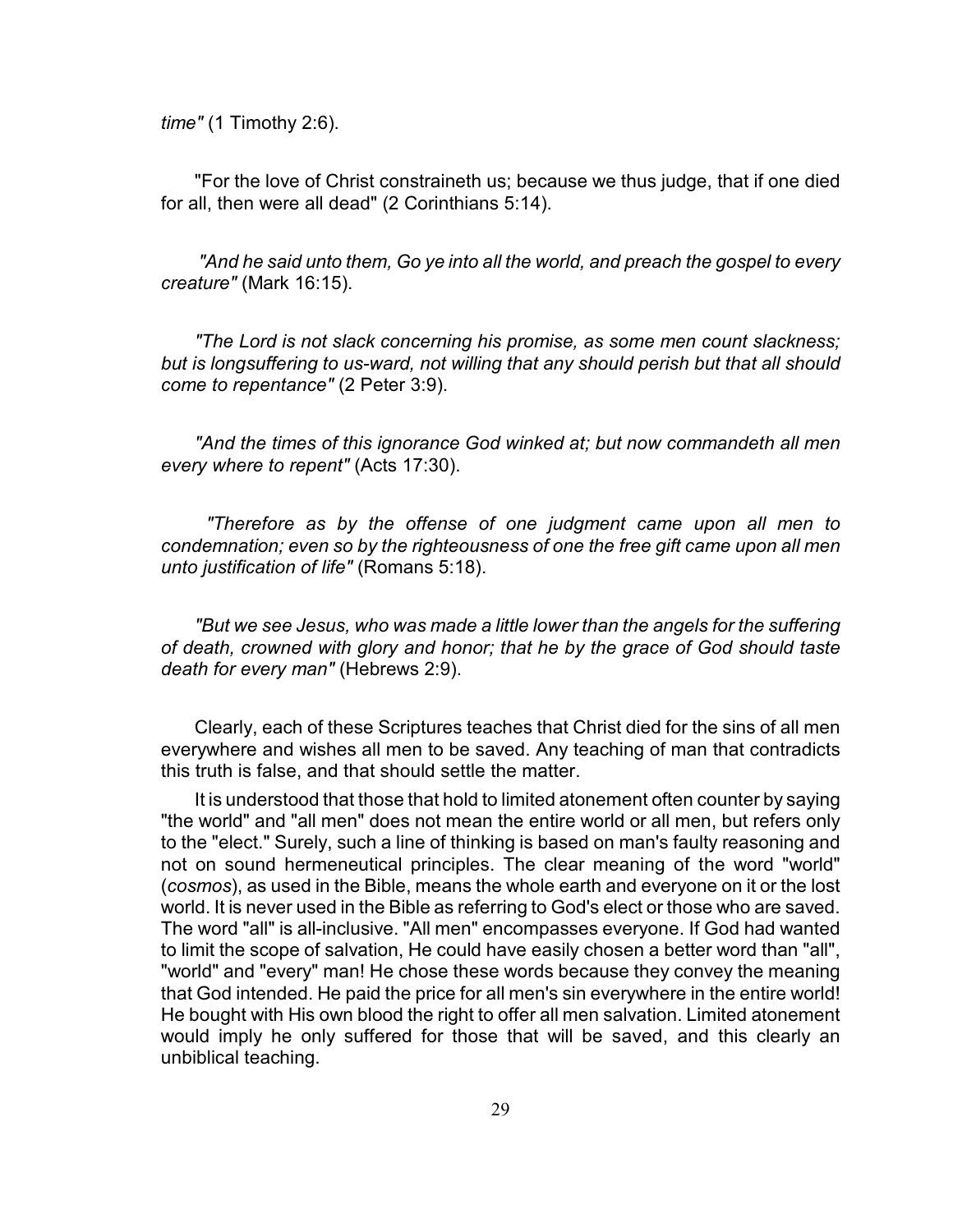The Calvinist must disagree with many portions of God's Word to continue to teach that Christ's death was limited to only a few men who would be saved. Matthew 7:13-14 and Romans 3:10-26 explains why men are lost and are condemned to hell. Romans 1:18-22 says:

*"For the wrath of God is revealed from heaven against all ungodliness and unrighteousness of men, who hold the truth in unrighteousness; Because that which may be known of God is manifest in them; for God hath shewed it unto them. For the invisible things of him from the creation of the world are clearly seen, being understood by the things that are made, even his eternal power and Godhead; so that they are without excuse: Because that, when they knew God, they glorified him not as God, neither were thankful; but became vain in their imaginations, and their foolish heart was darkened"* (Rom. 1:18-22)

The verse says that God's wrath is revealed from heaven against men's sin and that man holds the truth in unrighteousness. It states that God has revealed Himself to all men and therefore all men are without excuse. This begs the question . . . "Why would God reveal Himself to all men and base His wrath on the fact that men know the truth, but reject it, IF some men could not respond to God's revelation of Himself?"

Furthermore, the Calvinist must conclude that when he preaches the Gospel and presents salvation to his listeners, he is doing so "tongue in cheek." He must admit he is offering something that some hearing him cannot receive because God will not permit them to. I listened to a popular radio preacher eloquently speaking on the love of God for sinners for about fifteen minutes and then tell his audience that if they would believe in Jesus Christ they would be saved. Yet, as a Calvinist, his teaching contradicts his proclaiming of receiving salvation based on whether a person would believe. This radio and television preacher, because of his belief in Calvinism, does not believe that most who hear his messages can be saved because he believes God has chosen to withhold grace to most of the world and thus condemned them without any hope of salvation. The Gospel then becomes "Good News", only to the select few. The others, whom the Calvinist says are born for hell, are wasting their time even hearing of Christ's death, burial and resurrection, because they cannot receive Christ. They are, according to Calvinism, elected by God to an unalterable course to hell. I heard John MacArthur on the radio clearly and passionately present the Gospel. He calls his programs "Grace to You," but plainly believes that God's grace is only for the "few." What is baffling me is the fact that he and the Calvinists cannot see the contradiction in their beliefs and message.

For example, in his message on "God so loved the World- Part 1, John 3:16" John Piper states, "For God so loved the *world* . . ." The most common meaning for *world* in John is the created and fallen totality of mankind. John 7:7: "*The world cannot hate you, but it hates me because I testify about it that its works are evil."* John 14:17 states *". . . the Spirit of truth, whom the world cannot receive, because it neither sees him nor knows him."* That is the way John is using *world* here. The word refers to the great mass of fallen humanity that needs salvation. It is from the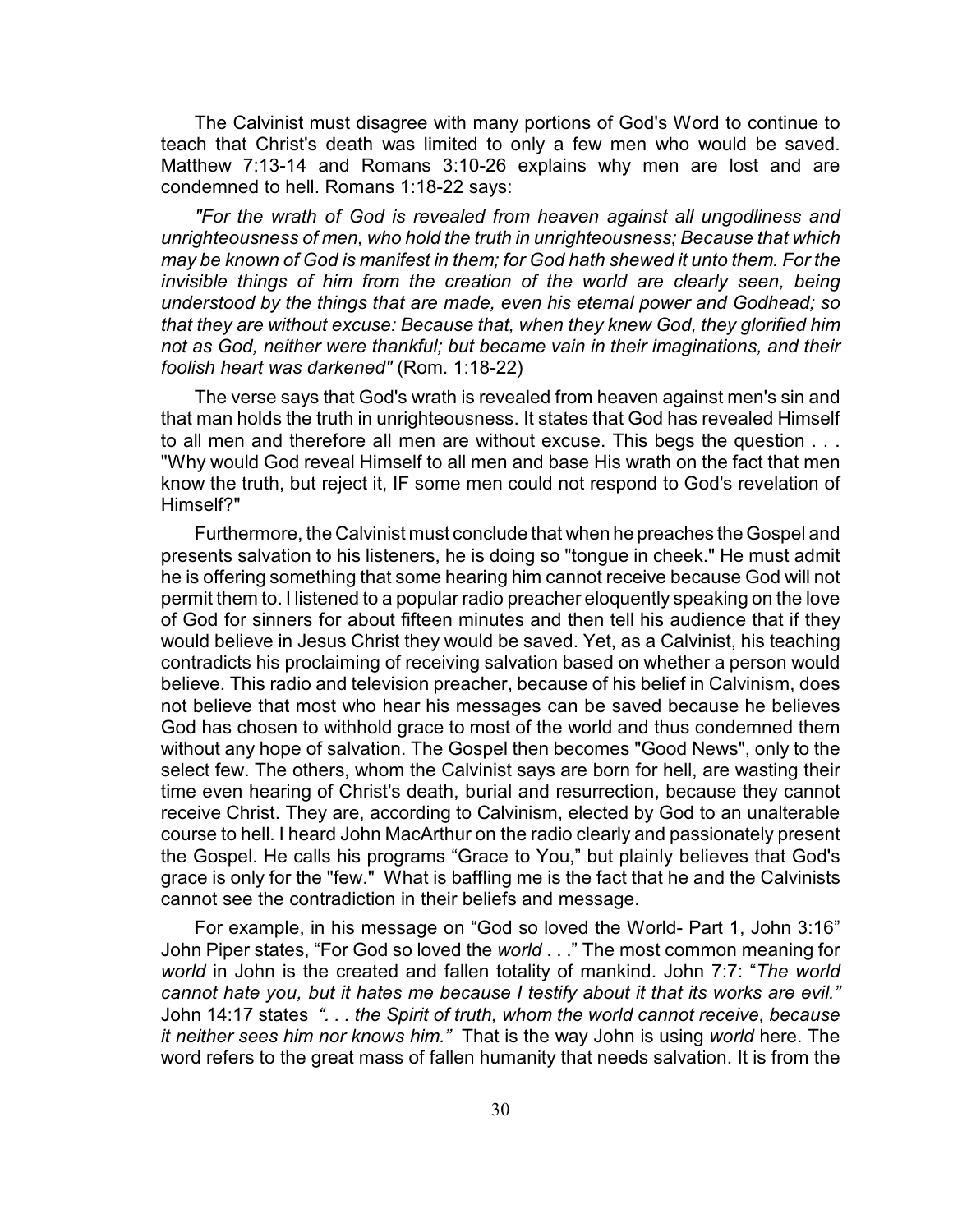countless number of perishing people from whom the "whoever" comes in the second part of the verse: *". . . that whoever* believes in him should not perish." The world is the great ocean of perishing sinners from whom the *whoever* comes.<sup>"47</sup>

Yet, in another message, Piper says about God's love: "It's not a saving love that he has for everybody. Else everybody would be saved, since they would not have to meet any conditions, not even faith.<sup>"48</sup> Can there be any question that what Piper believes and what he preaches is a contradiction?

To labor the point, if Calvinism is true, the Calvinists who preaches, teaches, and witnesses to the Gospel is in reality, according to Calvinism, lying to most of the people who hear him and he's doing so in Jesus' name. It is a lie to tell a man that if he will believe in Jesus Christ that he will be saved (Romans 10:9-10) while, at the same time, believing and teaching that most cannot accept Christ because God will not allow them to be saved. According to Calvinism, the unelected are not offered God's grace, and most of the human race is doomed to hell with no chance of redemption. Technically and practically it is a lie to tell an unelected person he can be saved when one believes he cannot.

In all the literature I have read I have never found where the Calvinists gives any criteria for determining who is elected and who is not. The reason is clear . . . not even the Calvinist would go that far in their false teaching. Doctrinal error perverts God's truth and corrupts the very Gospel the Calvinist claims he believes. The questions the Calvinist must answer are these: "How do you know someone is elected? On what basis do you make such a determination?"

Jesus speaking to Israel, warned them that the inhabitants of Sodom and Gomorrah would receive less punishment in the day of judgment, because Israel had the privilege of seeing and hearing the Messiah, but rejected Him.(See Matthew 10:15) He said the same thing of Chorazin and Bethsaida warning them of the results of their rejection of their Christ. *"Woe unto thee, Chorazin! woe unto thee, Bethsaida! for if the mighty works had been done in Tyre and Sidon, which have been done in you, they had a great while ago repented, sitting in sackcloth and ashes"* (Luke 10:13).

Jesus stated that their condemnation was because they had seen His miracles and heard His message, but had rejected Him as their Messiah. This clear truth is but another death blow to the heresy of Calvinism. Clearly, the people in these two cities, where Jesus presented the Gospel had a choice. Yet, they willingly rejected the truth that they heard from Jesus Himself. Because of their rejection, Jesus said they would be judged more harshly than those who had not been privileged to hear the truth. If the people in these cities in Israel could not have responded to the truth after hearing it, because they were predestined by God to Hell, then on what basis could God judge them more harshly than those who had not heard? Doubtlessly, God held them accountable for their sin of rejecting the truth and in doing so verified that they could have responded, but chose not to. It was not God who chose to send them to hell simply because He could do so and because He decreed their condemnation. The people of these two cities condemned themselves because of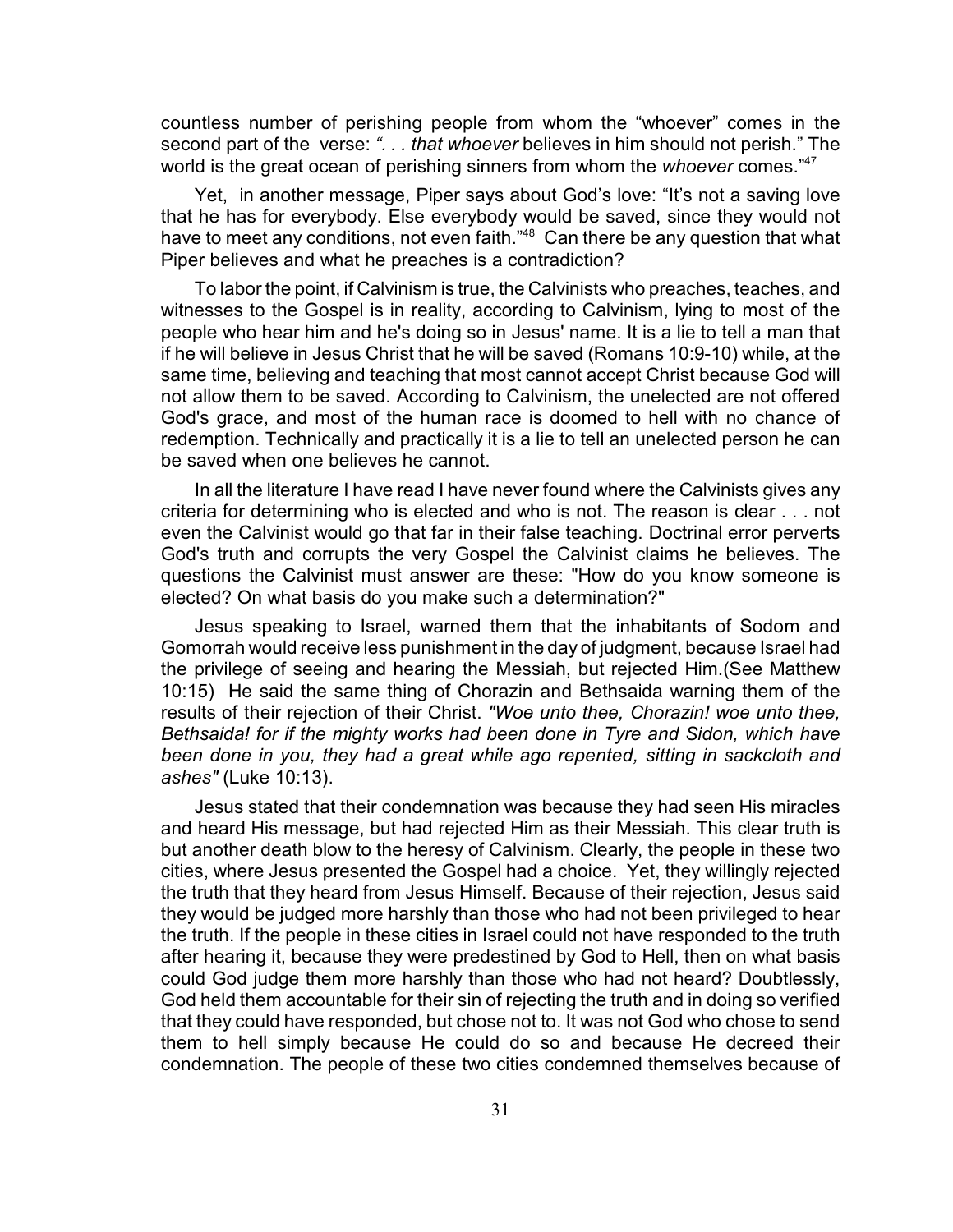their willing unbelief.

#### **Chapter Eight**

# **Passages that the Calvinists use to Support their Theology Matthew 28:19-20 The Great Commission**

The Great Commission stated in Matthew 28:19-20 "*to go into all the world and teach the Gospel*" loses its purpose in Calvinistic teaching. Jesus' last words recorded in Acts 1:8 proclaim "*But ye shall receive power, after that the Holy Ghost is come upon you: and ye shall be witnesses unto me both in Jerusalem, and in all Judaea, and in Samaria, and unto the uttermost part of the earth."* (Acts 1:8)

Why teach salvation to *all* the world if God is going to save the elect anyway? The Calvinist will counter by saying that God commands us to preach the Gospel and that is God's method to reach the elect. Again this is an example of the poor reasoning behind Calvinism and, indeed, a failure in human reasoning. If the Bible teaches that we are to tell all men everywhere they can be saved by trusting in Christ Jesus and God, but in fact has limited the offer to only a select few, then we become liars and God is sending us out into the "uttermost part of the earth" with a tainted message! Please excuse the redundancy in the following statement, but it is a lie for a man to stand before an audience and preach that God will save those that hear him if they will believe and put their trust in Jesus Christ, if God has elected that some of them cannot respond! God is not the author of lies; Satan is the author of the sin of lying (John 8:44). What a gross insult to the truth and to Almighty God to make God a liar and His evangelists a party to it, though this false teaching.

#### **Does John 11:49-52 teach the limited atonement**

According to John 11:49-52, it seems that a good number of Jews, upon seeing Jesus' miracle, believed in Him. One of the miracles the Jews had just witnessed was raising Lazarus from the grave. Some who saw the miracle went to their religious leaders, seeking advice and to understand what was happening. They were confused because the Jewish rulers were seeking to kill Jesus and denounced Him, even saying He preformed His miracles by demons. Thus, the people saw the miracles He preformed and knew only One from God could do these supernatural acts, and they were confused.

The chief priests and the Pharisees of the Sanhedrin met under the pressure from the people and Rome to keep the peace. They were worried about the consequences of Jesus' miracles and message upon the people. The people were beginning to look upon Jesus as their new king because of His power. It is important to understand the context. Politically, this could lead to rebellion against the Romans. The rulers of the Jews served at the discretion of their Roman conquerors. Israel was looking for a civil Messiah and not a spiritual One. John 6:15 after the Lord had fed the five thousand, John records, *"When Jesus therefore perceived that they would come and take him by force, to make him a king, he departed again into a mountain*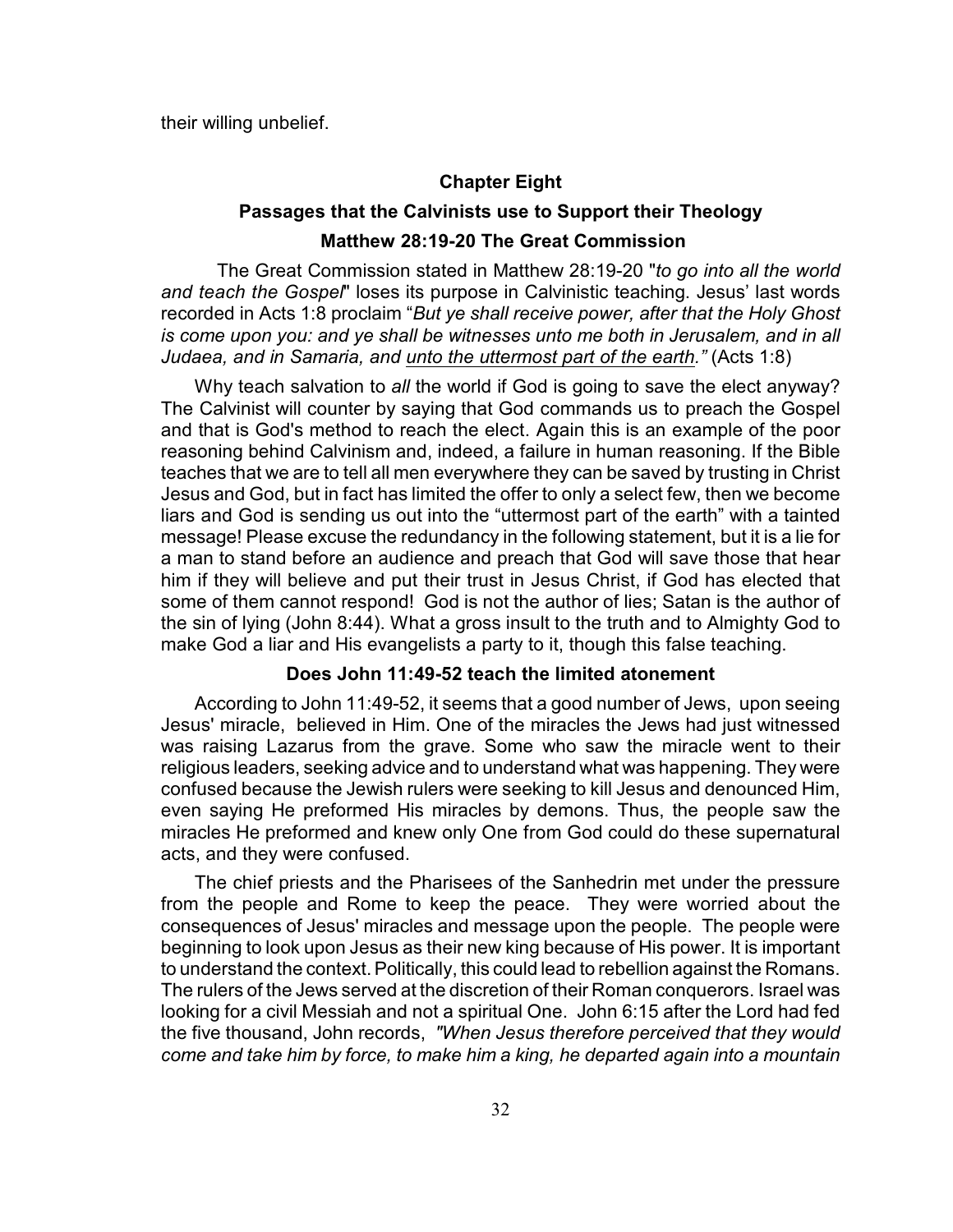*himself alone."* (John 6:15) The Jews, and even His disciples, did not see Him as the Messiah come to suffer and die for the sins of the world. They saw Him as a national hero with great power to throw off the Roman oppression and free Israel from its enemies. (Read John 7:1-5)

 Therefore seeing Jesus as a civil Messiah and not really believing He could overcome the Roman rule of Israel, they concluded He was a great threat to them. The reasoned that Jesus should be destroyed before He could bring down the wrath of Rome on them. Furthermore, religious leaders were afraid also that they would lose their position of power in Israel if Jesus did overthrow the Romans. They were used their supposed concern for Israel to hide their true intent, which was to destroy the Lord who was exposing their gross sin and hypocrisy. (see Matt. 23:13-29) This set the context of verse 51, where John states Caiaphas foretold that they (they Jewish rulers) would sacrifice Jesus to appease the Romans and thus spare the Jews from Roman reprisals.

Please note also that verse 52 is John's addition to Caiaphas' statement. Caiaphas did not make the statement of verse 52. John stated this would be the result of the high priest's prediction. In other words, Caiaphas' and the Sanhedrin's decision was to put Jesus to death, which would in truth, be a sacrifice for the Jews and the whole world. In verse 53, the Jewish rulers made the decision to put Jesus to death to save Israel from the Romans.

There is absolutely nothing in this passage that teaches or even hints at Limited Atonement. Yet, this is the tactic of false teachers. I have often wondered, why does the Calvinist go to such extraordinary lengths to "prove" his false theology. Wouldn't it make more sense just to believe God's word and literally accept His truth?

#### **Does John 12:40 support Calvinism?**

*"That the saying of Esaias the prophet might be fulfilled, which he spake, Lord, who hath believed our report? and to whom hath the arm of the Lord been revealed? Therefore they could not believe, because that Esaias said again, He hath blinded their eyes, and hardened their heart; that they should not see with their eyes, nor understand with their heart, and be converted, and I should heal them. These things said Esaias, when he saw his glory, and spake of him."* (John 12:38-41)

The statement God had *". . .blinded their eyes, and hardened their heart; that they should not see with their eyes, nor understand with their heart, and be converted, and I should heal them"* must be interpreted in the analogy of the faith. John quotes Isaiah 6:9-10 which is quoted six times in the New Testament. (Matt. 13:14-15; Mark 4:12; Luke 8:10; Acts 28:26-27; Rom. 11:8) At first reading it seems that the passage is saying God is the cause of Israel's unbelief because He blinded their eyes so they could not see and be saved and healed. However, this interpretation is inconsistent with other statements of God's desire to see all men believe and be saved. God cannot contradict Himself, so this is not the correct interpretation. God states that His desire is that none perish and all come to repentance. *"The Lord is not slack concerning his promise, as some men count*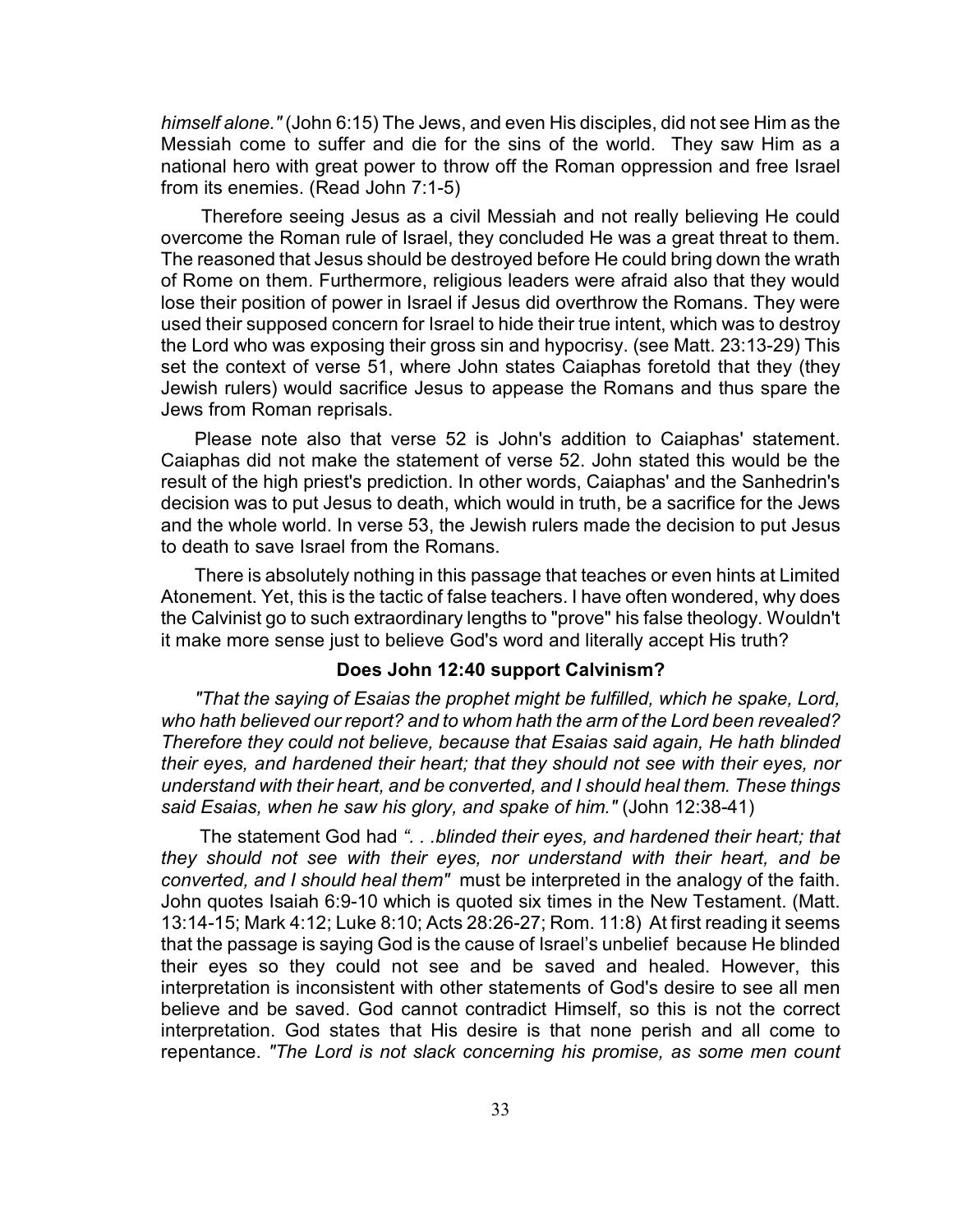*slackness; but is longsuffering to us-ward, not willing that any should perish, but that all should come to repentance."* (2 Peter 3:9) It would be a contradiction of God's word for Him to desire that no one perish, and then to blind their eyes to the truth, thus preventing them from believing and being saved. Therefore, we must look closer for God's meaning.

Jesus explained why men are condemned, saying, "*And this is the condemnation, that light is come into the world, and men loved darkness rather than light, because their deeds were evil. For every one that doeth evil hateth the light, neither cometh to the light, lest his deeds should be reproved."* (John 3:19-20) Why did that Jesus say men reject the light? He says it is because their deeds are evil and they reject the truth because it exposes and reproves them of their sin. Note that Jesus plainly states that this is the reason that men are condemned. He does not say, nor does the Bible anywhere say, that God condemns men inadvertently by decreeing their condemnation to the Lake of Fire by withholding His grace. Nowhere does God say He predetermined and elected anyone to spend eternity in hell by withholding His grace and mercy. God is love and that false teaching of limited atonement contradicts the very nature of God who desires all men to be saved.

In Acts 28:27, Luke explains why men's eyes are blinded. *"For the heart of this people is waxed gross, and their ears are dull of hearing, and their eyes have they closed; lest they should see with their eyes, and hear with their ears, and understand with their heart, and should be converted, and I should heal them."* Note the underlined words "their eyes have they closed." It was Israel's willing unbelief that prevented them from seeing the truth and accepting it. Those who refused to believe were not converted because they did not want God in their lives or to be saved.

God did blind their eyes and hardened their hearts, but it was because they refused to believe. In other words, they refused to believe in God and therefore, He honored their desire and stopped seeking to bring them to salvation. What He blinded their eyes to was to spiritual truth their harden hearts would not accept. The unsaved do not understand God's word or spiritual things. Paul explains this saying, *"But the natural man receiveth not the things of the Spirit of God: for they are foolishness unto him: neither can he know them, because they are spiritually discerned."* (1 Corinthians 2:14)

God will not let the lost man see more than the truth of the Gospel. Only the saved born again believer who has the new nature and the indwelling of the Holy Spirit can see the deep things of God. *"But God hath revealed them unto us by his Spirit: for the Spirit searcheth all things, yea, the deep things of God."* (1 Corinthians 2:10) There is no support in this passage for God's decreeing to not offer His grace to mankind.

#### **Does John 15:16 teach that God only chose some for salvation?**

*"Ye have not chosen me, but I have chosen you, and ordained you, that ye should go and bring forth fruit, and that your fruit should remain: that whatsoever*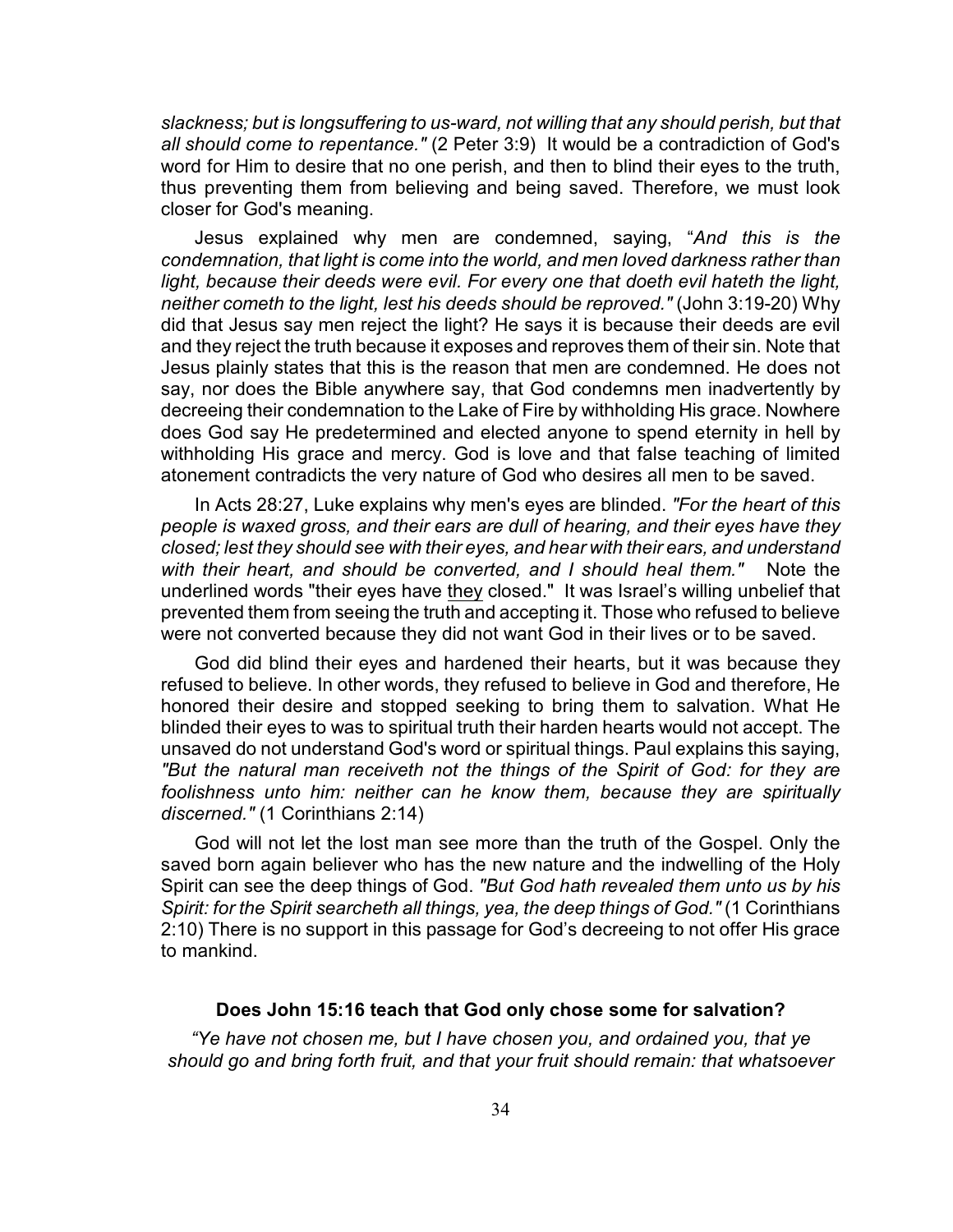*ye shall ask of the Father in my name, he may give it you."* (John 15:16)

Always in interpreting God's word, one must consider the context of the statement, that is, who is being addressed and what is the situation. Jesus was speaking to His disciples whom He had chosen. (John 6:70, 13:18, 15:19). He was not making a general statement as to their salvation. Jesus is addressing saved people, except for Judas as John 6:70 states. Jesus was expressing His choosing them for service so that they would "go and bring forth fruit, and that your fruit should remain." Furthermore, He promised to fulfill their requests in prayer for help in fulfilling His commission to them. The choosing was to service...not to salvation as the words state.

One of the most serious mistakes made by those that misinterpret God's word is to ignore biblical hermeneutical principles of interpretation. The context, grammar, analogy of the faith, historical and cultural details are vital to making a proper interpretation. Ignoring these principles is the foundation of false doctrines such as Calvinism.<sup>49</sup>

#### **What does Acts 17:30-31 teach?**

Acts 17:30-31, explains *"And the times of this ignorance God winked at; but now commandeth all men every where to repent: Because he hath appointed a day, in which he will judge the world in righteousness by that man whom he hath ordained; whereof he hath given assurance unto all men, in that he hath raised him from the dead."*

In this verse, God commands "all" men "everywhere" to repent. As shown earlier, the use of the words "all" and "everywhere" makes it *undoubtedly* clear that this command is not limited to a select few, but to everyone, everywhere and none are excluded. This passage teaches that man is responsible and will be judged for his sins. The basis of this judgment is the fact that Christ came into the world and brought salvation. Taking away man's responsibility to receive Christ as Savior takes away a man's chance to be saved. Taking away God's offer of grace leaves God without a basis for judgment. God cannot unjustly condemn a man for not receiving something he was unable to receive. Revelation 20:12 states, that at the final judgment of the lost, the unsaved will be judged according to their works, and not because God decreed their damnation by not offering them grace. How could a just God, by His sovereign choice, judge men according to their works when He had decreed them only able to do sinful works, since He had denied salvation to them?

God says, *"He that believeth on him is not condemned: but he that believeth not is condemned already, because he hath not believed in the name of the only begotten Son of God."* (John 3:18) The false conclusion of Calvinism is that some cannot be saved, because God decreed their damnation. This verse says the unsaved are condemned because they would not believe. Calvinism denies this biblical truth. The teaching of the Bible regarding the nature of God shows us that He cannot be just if He decrees some to hell without the possibility of their accepting or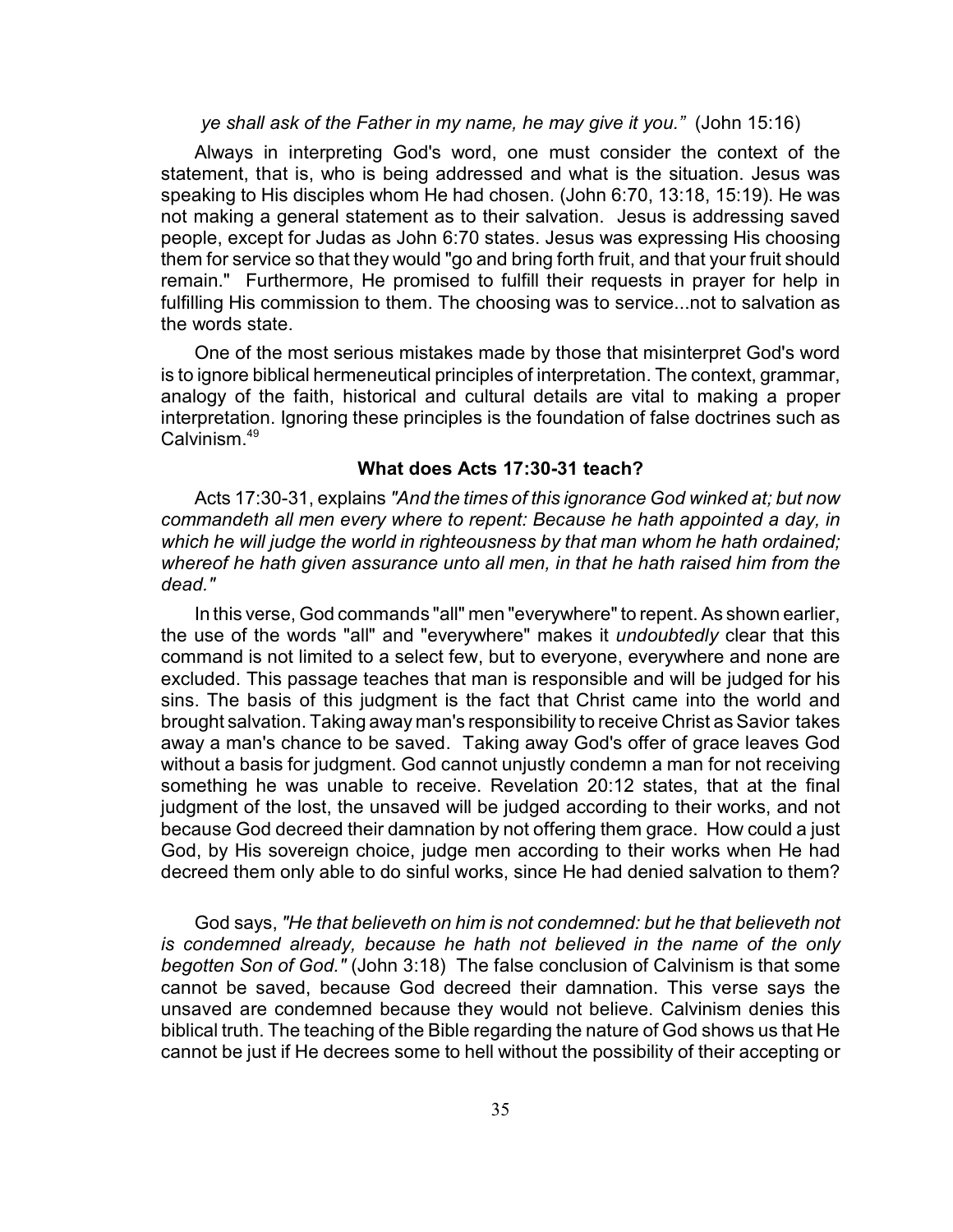## rejecting God.

Going back to the many verses stating that Christ died for the sins of the "*world*," one must assume that Christ's death was for the of salvation of those who believe and at the same time the grounds of condemnation for those who do not believe $50$ . The basis of man's condemnation is that man is a sinner and justly deserves hell. That is mirrored by the marvelous love of God that offers man redemption, but it does not force him to receive it. If a man, under the convicting and enabling ministry of the Holy Spirit responds, his sins are forgiven completely; he becomes a child of God and receives eternal life. *"And the times of this ignorance God winked at; but now commandeth all men every where [emphasis added] to repent: Because he hath appointed a day, in the which he will judge the world in righteousness by that man whom he hath ordained; whereof he hath given assurance unto all men , in that he hath raised him from the dead"* (Acts 17:31).

#### **Does Romans 8:29-30 support Calvinism?**

*"For whom he did foreknow, he also did predestinate to be conformed to the image of his Son, that he might be the first born among many brethren. Moreover whom he did predestinate, them he also called: and whom he called, them he also justified: and whom he justified, them he also glorified."* (Rom. 8:29-30).

There is much debate over what God's foreknowledge means. The word "foreknow" is the Greek word "*proginsko*" ("pro" = before and "*gingko*" means "to know"). The definition of the word is simple, meaning "to know beforehand." God is omniscient and knows all things past, present and future. God is not subject to time and sees all things as present. The problem is that the Calvinist defines foreknowledge as being determinative. In other words, the Calvinists conclude that if God fore knows something, it means He causes it to happen.

In Romans 8:29, the Lord used two words to convey His truth. He said, *"For whom he did foreknow, he also did predestinate."* The wording of the verse communicates two separate actions. One, God knew through His omniscience who would believe in the Lord Jesus Christ. Second, those He foreknew would believe, He predestinated "to be conformed to the image of Jesus Christ." If foreknowledge was causative He would not have stated that He predestinated what they would become. Because God knows the future ahead of time, it does not mean He makes it happen. In His foreknowledge he also knows what would happen under different circumstances. For example, in 1 Samuel 23:12, David asked the Lord if the men of Keilah would hand him over to Saul. God replied that they would hand him over to Saul. However, it never happened. David and his men left and went into the mountains of Ziph. God's foreknowledge is simply that He is omniscient and knows all things without the limitation of time. But God's foreknowledge does not make an event happen. Proper hermeneutical principles would dictate that a passage be interpreted literally, observing the definition of the words and their grammatical construction within the sentences. In other words, we must take the statement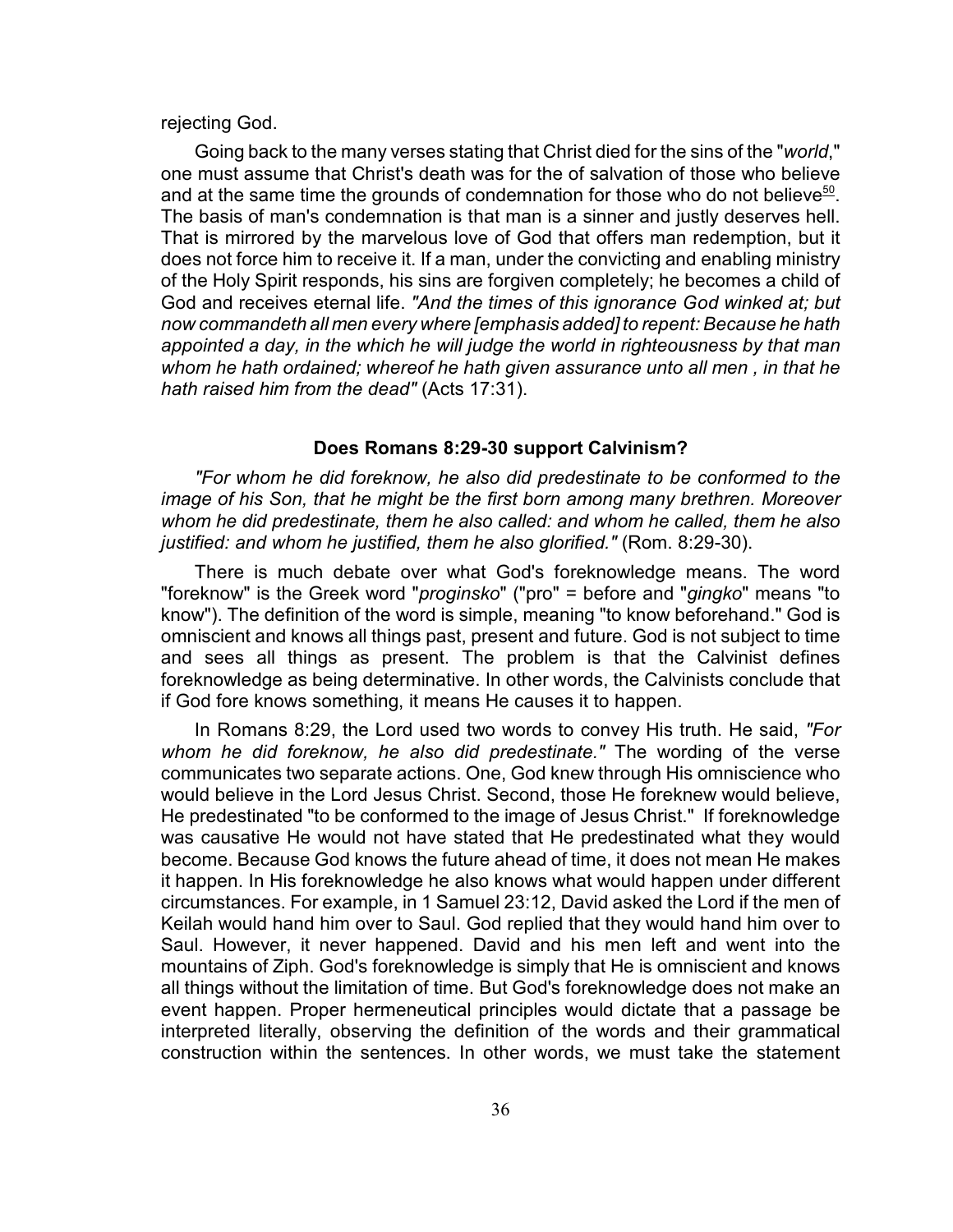literally at its face value. Commenting on the word "foreknowledge" Barnes says:

"The literal meaning of the word cannot be a matter of dispute. It denotes, properly, to know beforehand; to be acquainted with future events."<sup>51</sup>

The question is, "What does the word "election" refer to and what did God predestinate?" God is omniscient, and the verse says God foreknew those who would be saved and He predestinated them *"to be conformed to the image of his Son."* The verse does not say God predestined those He foreknew to be saved. Rather, He states that those who are saved are to be conformed to the image of His Son.

The word "conformed" means "to be made unto like fashion." God's plan is that believers are to be made in like fashion to Christ, meaning to be like Christ and to live godly lives.

1 John 3:2 states that believers will be like Christ, "we shall be like him; for we shall see him as he is." Election then explains God's plan for those who believe and whom He saves. God's election did not pertain to which individuals would be saved, but what to salvation would bring to those who are saved.

Paul, in Romans 8, states several blessings that God's predestined plan gives the believer. Please note that these truths are in the context of Romans 8:28-29. The believer becomes a spiritual being as Christ*, "But ye are not in the flesh, but in the Spirit, if so be that the Spirit of God dwell in you. Now if any man have not the Spirit of Christ, he is none of his."* (Romans 8:9) Additionally, Paul explains that the ones who believe are made joint heirs with Jesus Christ. *"And if children, then heirs; heirs of God, and joint-heirs with Christ; if so be that we suffer with him, that we may be also glorified together."* (Romans 8:17) Romans 8:29 explains that this is God's plan as to what believers become in Christ. Ephesians 2:10, states *"For we are his workmanship, created in Christ Jesus unto good works, which God hath before ordained that we should walk in them."* Election or "fore-ordination" established the result of salvation for those who will believe in Jesus Christ. It ordained that those who believe would be made alive (given eternal life) and declared in God's favor forever. The Calvinist, in his blind sided view of Scripture, concludes that this verse means election is to salvation by God. Election rightly refers to the plan of what salvation accomplishes for the believer, not to whom God offers His grace, or from whom He withholds it.

The context of Romans 8:28 addresses God's plan in salvation, that, *"And we know that all things work together for good to them that love God, to them who are the called according to his purpose."* (Romans 8:28) God is revealing the result of His plan of salvation, in that He is working in every believer's life. This is expounded further in verses 31-39, which teach assurance of salvation based on the work and plan of God.

The context of verse 29-30 is clear. God is talking about a Christian living within the purposes of God. He is referring to His plan for believers. He is certainly not telling us that He chooses only to save certain individuals and chooses to condemn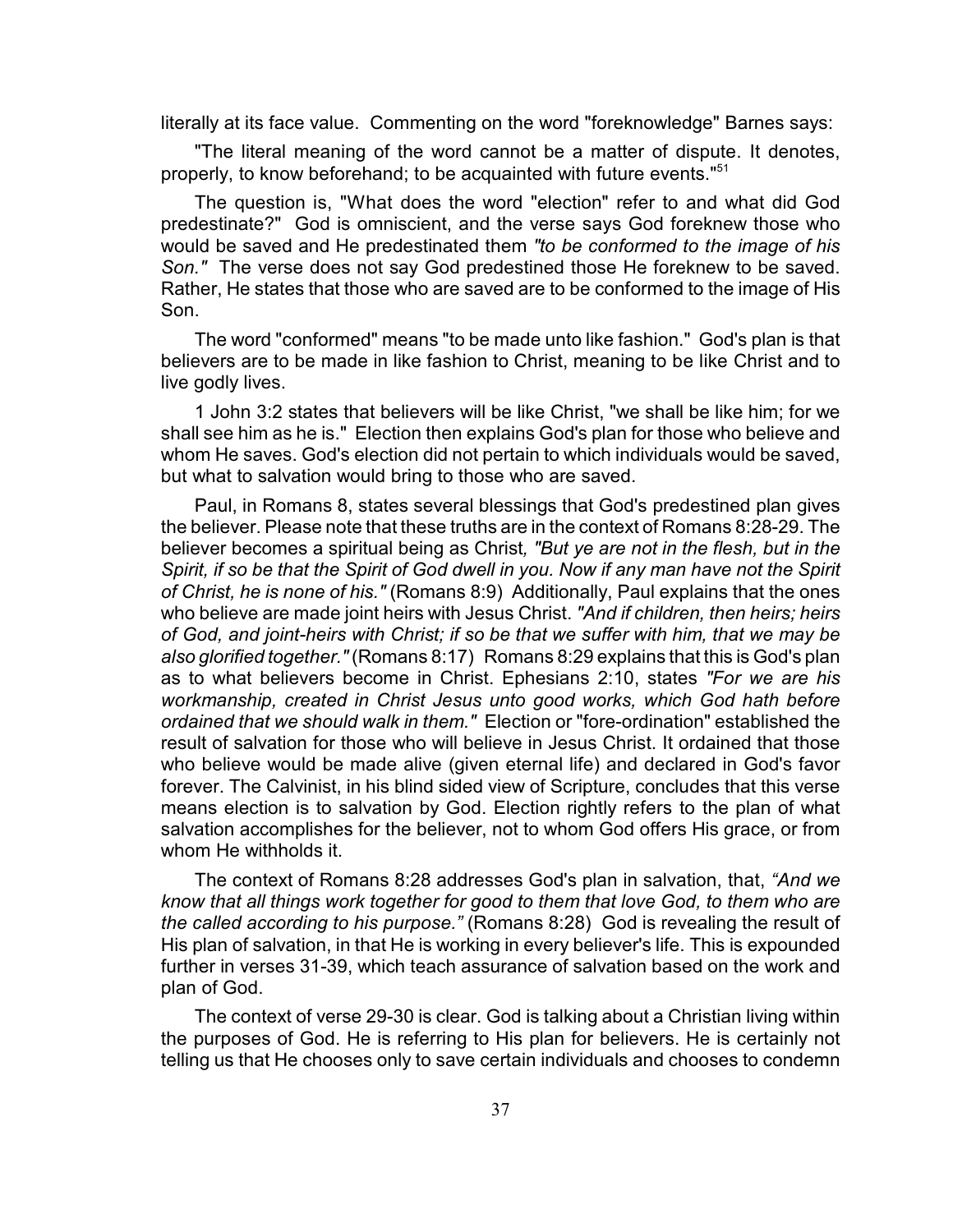the rest to Hell. The passage does not say or even infer that idea. In other words, God is saying He is in control of all that salvation is deemed to accomplish in the life of a believer. It is God's plan that whatever happens to the believer will work out for good. Furthermore, the verse says this is applicable to those who are "called according to his purposes". Called to what purposes? The answer is the part of His purpose that all things work for good in a believer's life. The verse does not address who will be allowed to receive salvation, but the circumstances of life that the believer faces and their result. God is saying that believers are called by Him to live according to His plan. It is the plan of what God purposed salvation to accomplish that is in view; not who would be saved.

Verses 29-30 continue the discussion and state that God predestined, or to say it another way, God planned that believers were to be conformed to the image of Christ. That means to grow or strive to live like Christ. Christ is the standard that believers are to live by and judge their lives. Again, the verse is not talking about initial salvation but rather God's plan for the believer after salvation.

In verse 30, God says those whom He foreknew, He called, justified and glorified. Here is the work of God in salvation. Those who God foreknew would believe through in His omniscience, He called justified and glorified. God plainly states that the calling, justification and glorification was for those who He foreknew would believe and be saved. Then, in the next verse, God gives absolute assurance to the believer that God is working in his life, not only in salvation, but in eternal security. The believer is assured that God will carry out His plan.

In 1 John 5:13, the Lord bases assurance of salvation on one's belief in the name of the Son of God. The verse says, "*These things have I written unto you that believe on the name of the Son of God; that ye may know that ye have eternal life, and that ye may believe on the name of the Son of God."* The basis of assurance of salvation given in the New Testament is one's belief in Jesus Christ. It is never presented as being based on election to salvation by God. A person knows he is saved because he truly believes in Jesus Christ, not because he was elected to salvation by God. There is not one word, stated or implied in Romans 8:29-30 that says God predestined some to salvation and the rest He condemned to Hell.

#### **Does Roman 9 Support Calvinism?**

Often the Calvinists refer to Romans 9 as proof of their false view of election. However, to properly understand the statements of this chapter we must first consider the context and subject being addressed. The context of Romans 9 is Paul's answer to the question of Romans 3:1, "*What advantage then has the Jew? or "what profit is there of circumcision?"* This discourse begins with this question and ends with Romans 11. Paul is addressing the misunderstanding of the Jews in which they concluded that they were in God's favor because they were born Hebrews, God's chosen people, and were assured of heaven and of God's grace. John 3:1-7 is an example of this error in Jewish thinking and was the reason for Jesus' response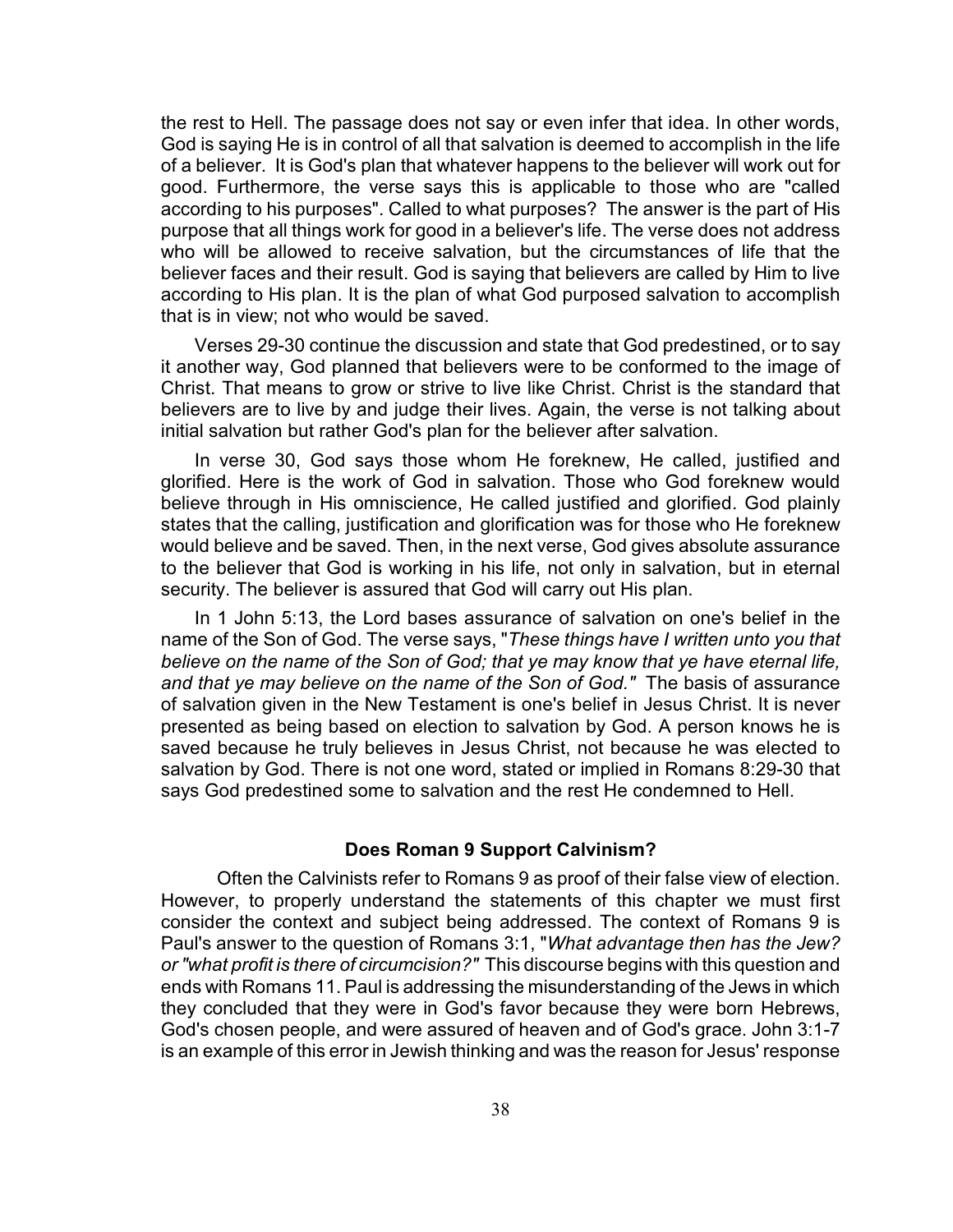to Nicodemus. Jesus explained to this Pharisee that he must be "born again". Nicodemus believed that he was going to heaven and would be a part of God's kingdom because he was born a Jew. Jesus said, "Not so." A man must be born of water (human birth) and of the Spirit (spiritual birth) to be saved. He was saying to Nicodemus, in order to be saved you must be spiritually reborn and that happens when a person believes on the Lord Jesus Christ. In John 3:15-16, Jesus continues and explains how to be saved by faith. Paul explains in Romans 3-11, that the Jew, like the Gentile, is responsible to God and the Jew's only advantage is that he has been born among a people who God chose to reveal Himself through thus they had the knowledge of God. But being a Jew does not ensure salvation, because as Paul plainly states in Chapter 10:9-10 salvation is a matter of faith.

Many teach that Romans 9:13-14 states that God rejected and condemned Esau to hell, but chose to save Jacob. *"As it is written, Jacob have I loved, but Esau have I hated."* However, this is not what the verse is saying. Paul is not talking about God predestining or in His sovereignty decreeing Jacob to heaven and Esau to hell. God chooses to "use" some in His plan, such as Jacob and others, such as Esau, to "reject".

The term "hated" used in Romans 9:13 means to "love less or to choose instead of." It does not mean to condemn. Jesus in Luke 14:26 uses the same word stating, *"If any man come to me, and hate not his father, and mother, and wife, and children, and brethren, and sisters, yea, and his own life also, he cannot be my disciple."* Clearly, God does not require that we "hate" our family, but in using the term He means that we are to choose Him first or to place Him before our relatives. God is also not saying He simply hated Esau and sent him to hell. God is saying he chose to reject Esau and He had good reasons. What God is revealing is related to His plan of bringing salvation through the Jews, mainly through Abraham, Isaac and Jacob. God is to have preeminence in our lives as Colossians 1:18, instructs and those are the people He uses in His plans.

The word "hate" means to "love less," and in Romans 9, God uses the illustration of His choosing Jacob rather than Esau to illustrate the point that being born a Jew does not save a person. God says that He rejected to use Esau, the first born son, because he was not a man who loved or served God. His interests in life were worldly and did not include the Lord. Further, the promise made to Abraham would normally be through his first born son. This promise was God's plan for the coming nation of Israel and the Messiah. However, Esau showed no interest in his birth right and the sacredness of God's promise. He thought so little of it; he sold it for a bowl of pottage. Therefore, God rejected him as the natural heir of Abraham and Isaac and as the one through whom God would bring the Messiah who would be the Savior. The verse does not teach that God just choose to hate Esau, or that God in His sovereignty decreed to send him to hell as Calvinism teaches! God did not decree to "hate" Esau, but rather He rejected Esau because he rejected God. A false interpretation of God's word always leads to confusion and false doctrine.

Consider this. Suppose there are two brothers in a family. One is a rebel and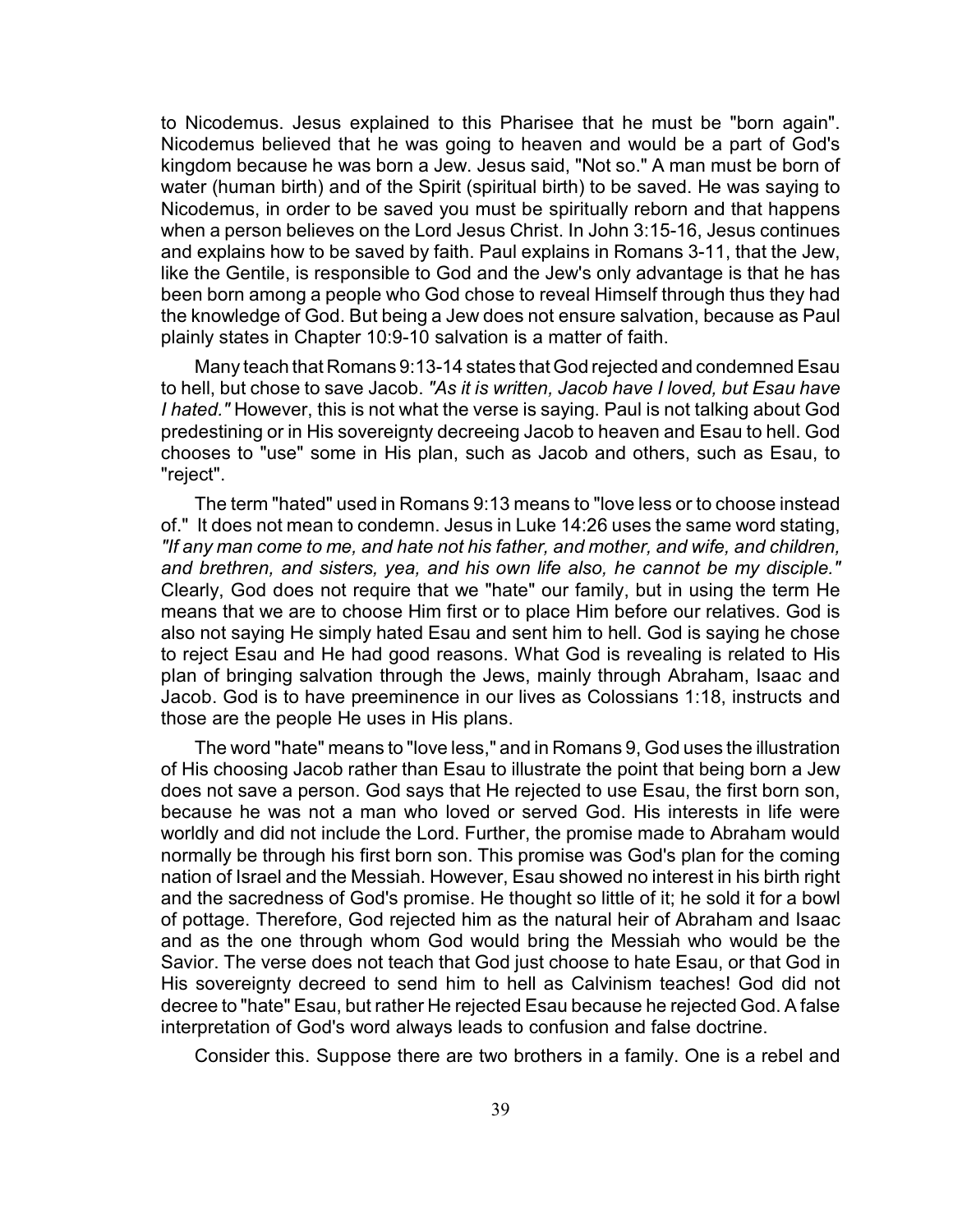always in trouble. The other is a Christian and lives for the Lord. Who would God chose then to serve Him? God being omniscient, would He choose the rebellious son who rejected God and His purpose for his life, or the faithful one who believed in God?

 It should also be understood that the names Jacob and Esau also refer to the progeny of both men. The Book of Obadiah makes this perfectly clear that God rejected the "house of Esau," who were the enemies of the house of Jacob. God said He would destroy completely the house of Esau (also called Edom, Mt. Seir), and none of them would remain (Obadiah 17-18). The decedents of Esau hated God, and for generations they opposed Israel (Jacob) until God finally destroyed them. Hermeneutically, the passage is correctly interpreted in its context as referring to the Nation of Edom (Esau), not strictly to Esau who fathered the nation.

#### **Correctly Interpreting Romans 9:20-21**

Romans 9:20-21 is also a passage that is misunderstood and incorrectly used to support Calvinism's false idea that God predestined some to hell. *"What shall we say then? Is there unrighteousness with God? God forbid. For he saith to Moses, I will have mercy on whom I will have mercy, and I will have compassion on whom I will have compassion. So then it is not of him that willeth, nor of him that runneth, but of God that sheweth mercy. For the scripture saith unto Pharaoh, Even for this same purpose have I raised thee up, that I might shew my power in thee, and that my name might be declared throughout all the earth. Therefore hath he mercy on whom he will have mercy, and whom he will he hardeneth. Thou wilt say then unto me, Why doth he yet find fault? For who hath resisted his will? Nay but, O man, who art thou that repliest against God? Shall the thing formed say to him that formed it, Why hast thou made me thus? Hath not the potter power over the clay, of the same lump to make one vessel unto honour, and another unto dishonour?"*

God is the "author and finisher of our faith." (Hebrews 12:2) It is His plan and in His sovereignty He has chosen what salvation is to be. Romans 9:20-23 is Paul's second answer to the question asked in verse 19, "Thou wilt say then unto me, Why doth he yet find fault? For who hath resisted his will?" Vessels fitted for destruction are those that reject God. You cannot blame God for that, or make Him the cause of men's rejecting Him. Paul is addressing the Jews that rejected Jesus as the Messiah. These people, by their rejection of Christ made themselves "vessels fitted for destruction." Jesus fulfilled all the Old Testament prophecies as to His coming and work. He performed supernatural miracles that only God could do. (See John 3:1-2) Yet, in spite of all the signs and wonders God showed them, they rejected Him as their Messiah. Therefore, by their actions they condemned themselves. Nothing in the passages says God decreed to make them "vessels fitted for destruction." Romans 6:23 says, *"For the wages of sin is death; but the gift of God is eternal life through Jesus Christ our Lord."* Does not God plainly state in 1 Timothy 2:4 that all men could be saved? How then can the Calvinist totally miss the point of the subject of Romans 9-11 and suppose that it supports the idea that God, in His sovereignty,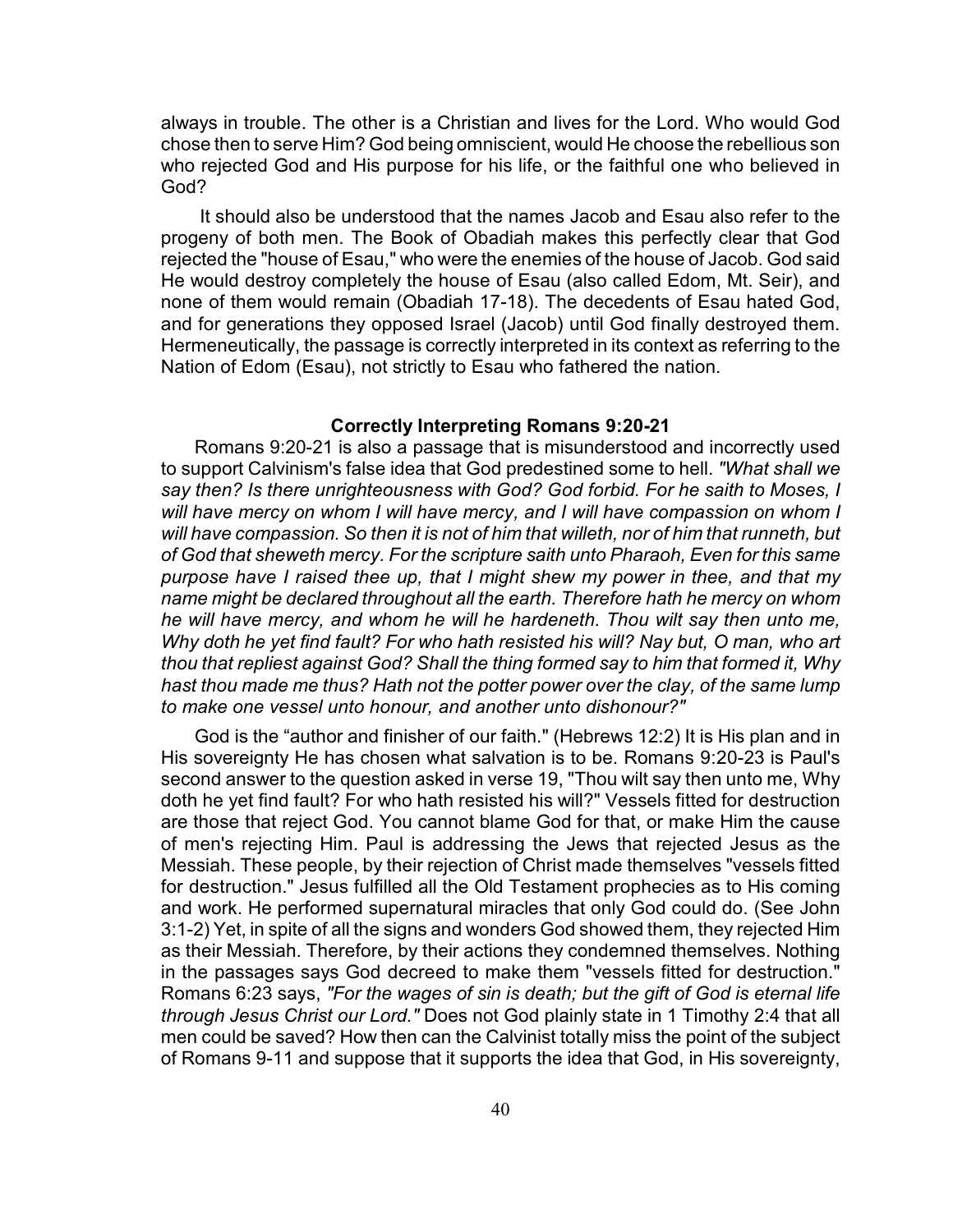chose to send some to hell, excluding them from his plan of salvation?

Paul uses the example of Pharaoh to illustrate his point. Pharaoh rejected God over and over, and that was the ruler's choice (Romans 9:17) Pharaoh refused to believe God and submit to Him. Is God to be blamed for Pharaoh ultimately rejecting God, especially after God showed him who He was by demonstrating His power repeatedly in bringing the plagues? God's bringing the plagues was God demonstrating His power to Pharaoh to persuade Him to obey God and let Israel go. Pharaoh could have believed and obeyed God, but he chose rather to reject Him in the face of overwhelming evidence. Paul asked the question, *"What shall we say then? Is there unrighteousness with God? God forbid."* (Rom. 9:14) In other words, is God at fault for Pharaoh's condemnation? The answer is "of course not" . . . Pharaoh condemned himself by rejecting God. There is plainly no support in this passage for God electing some to hell denying them the opportunity to believe and be saved.

The statement that God "hardened Pharaoh's heart" means that God permitted Pharaoh to resist Him. God did not make Pharaoh reject Him; that is the point Paul is making. Genesis 6:3, states that the Holy Spirit will not always "strive" with man. God does seek to guide and direct man, but in time, if the man resists God, the Holy Spirit will stop seeking to win Him and leave that man to his own devices. Man's rejection of God does not allow God to work; God will not violate a man's will. He will allow men to remain, as men choose, to be blind and hardened in their heart rejecting God. God further states, "What shall we say then? Is there unrighteousness with God? God forbid." (Romans 9:14) God is not unrighteous which means He does that which is right. By God's own principles He is a God of mercy. "For he saith to Moses, I will have mercy on whom I will have mercy, and I will have compassion on whom I will have compassion. So then it is not of him that willeth, nor of him that runneth, but of God that sheweth mercy." (Romans 9:15-16) The Lord is saying that no one has any special hold on God because of who he is or his position. God's nature is to offer grace and to show mercy without restriction. That is exactly what He did with Pharaoh. He repeatedly revealed Himself to Pharaoh through the plagues. God was doing what was right and offering Him salvation. Pharaoh rejected God and refused to believe. Thus Pharaoh condemned Himself. The blame rests on Pharaoh, not God. God was righteous in offering His mercy to Pharaoh. It is a gross misinterpretation to suggest God that revealed Himself to Pharaoh all the while knowing He would not allow Pharaoh to respond in faith. *"For the scripture saith unto Pharaoh, Even for this same purpose have I raised thee up, that I might shew my power in thee, and that my name might be declare throughout all the earth."* (Romans 9:17) If Pharaoh could not have responded then God would be unrighteous.

God is not to blame for the damnation of a man who chooses to be blind and harden his heart against the urging of the Holy Spirit. God has gone to great lengths to bring men to Himself (Romans 1:20-21). God does not force man to believe or accept Him. He allows them to resist and exercise their own wills. Pharaoh's heart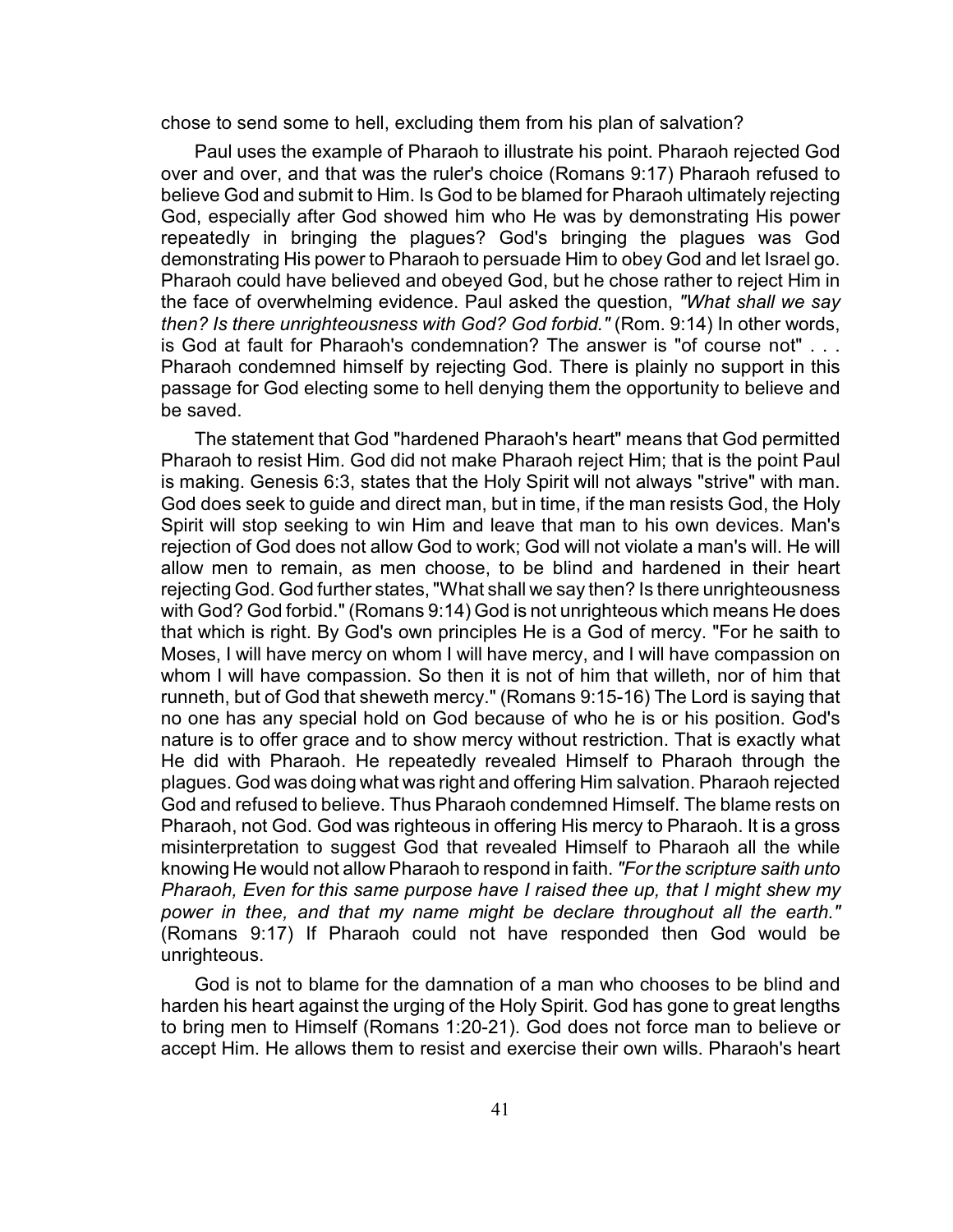was hardened because he was a sinful, proud man who would not give up his sin. He valued the slave labor of the Hebrews more than his own soul. He chose to reject God's truth as John 3:19-20 says *"And this is the condemnation, that light is come into the world, and men loved darkness rather than light, because their deeds were evil. For every one that doeth evil hateth the light, neither cometh to the light, lest his deeds should be reproved."* James 1:13-14 says that God does not tempt men. God presented to Pharaoh the truth of who He was and what was His will. He did not tempt Pharaoh with the intent to prevent Pharaoh from accepting Him. To the contrary He revealed Himself to the Egyptian ruler that he might believe. Pharaoh refused to believe God for his own reasons and the blame rests solely with him. Pharaoh was condemned by his unbelief and by his own sinful nature (John 3:19-20, James 1:14-15). Nothing in this passage supports the idea that God in His sovereignty has decreed who He would or would not allow to be saved. God did decree that all who believed would be saved.

# **Does Ephesians 1 support the Calvinistic view of election?**

Ephesians 1 is another passage the Calvinist misuses to teach God chooses to save some and condemn others. Let us examine the passage biblically:

#### **Ephesians 1:3-12:**

*3. "Blessed be the God and Father of our Lord Jesus Christ, who hath blessed us with all spiritual blessings in heavenly places in Christ: 4 According as he hath chosen us in him before the foundation of the world, that we should be holy and without blame before him in love: 5 Having predestined us unto the adoption of children by Jesus Christ to himself, according to the good pleasure of his will, 6 To the praise of the glory of his grace, wherein he hath made us accepted in the beloved. 7 In whom we have redemption through his blood, the forgiveness of sins, according to the riches of his grace; 8 Wherein he hath abounded toward us in all wisdom and prudence; 9 Having made known unto us the mystery of his will, according to his good pleasure which he hath purposed in himself: 10 That in the dispensation of the fullness of times he might gather together in one all things in Christ, both which are in heaven, and which are on earth; even in him: 11 In whom also we have obtained an inheritance, being predestinated according to the purpose of him who worketh all things after the counsel of his own will: 12 That we should be to the praise of his glory, who first trusted in Christ. 13 In whom ye also trusted, after that ye heard the word of truth, the gospel of your salvation: in whom also after that ye believed, ye were sealed with that holy Spirit of promise, 14 Which is the earnest of our inheritance until the redemption of the purchased possession, unto the praise of his glory."* 

This passage in Ephesians deals with God's plan for the believer who is saved by faith. Verse 3 introduces the discourse and states that God has blessed believers with "spiritual blessings in heavenly places." Note that the word "blessings" is plural;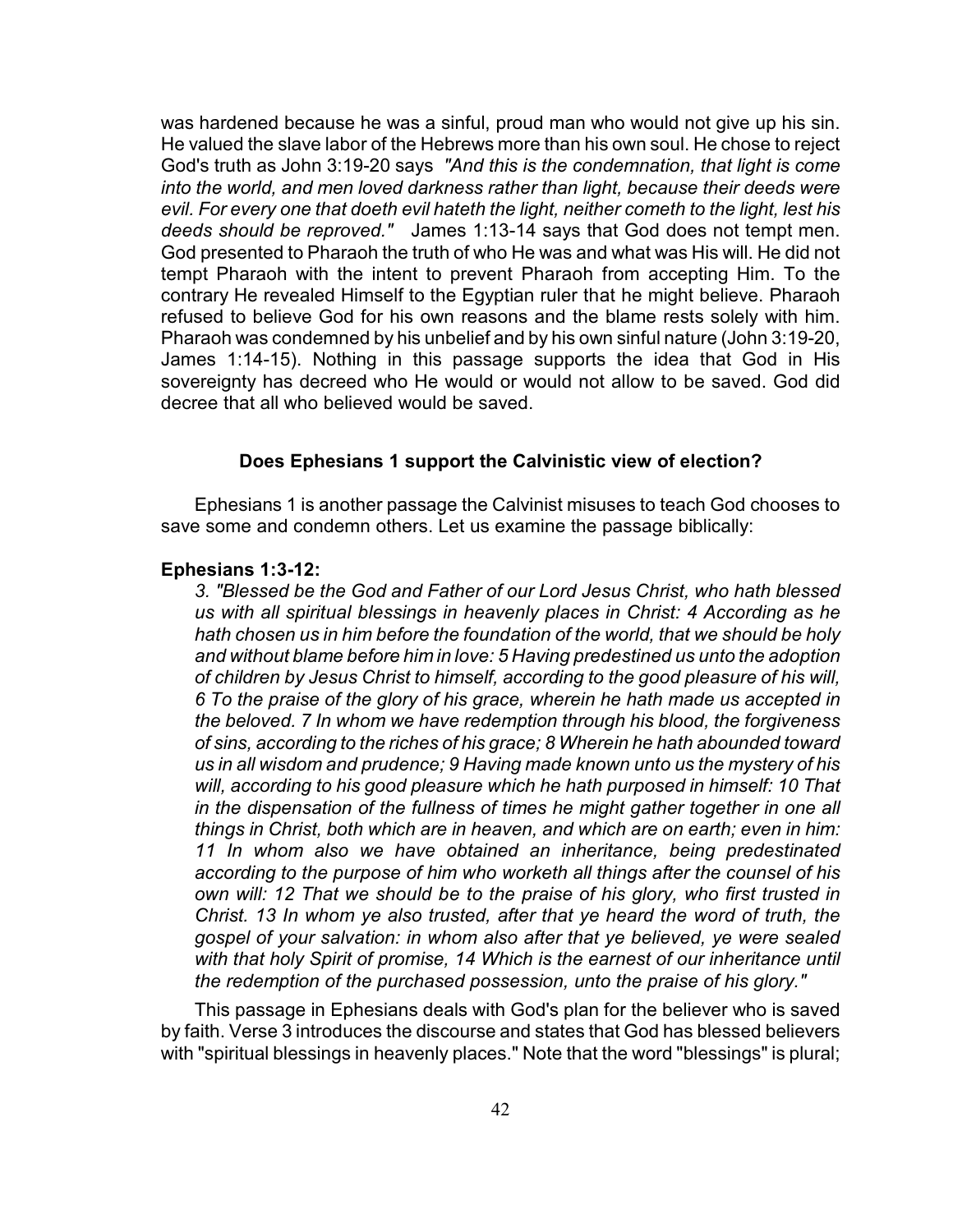therefore, it is referring not to a single blessing, but to multiple blessings. Verse 4 continues stating the believer is chosen in Christ before the foundations of the world to be holy and without blame before Him in love. The verse does not say a person is chosen "to" Christ but "in" Christ. The significance of using "in" instead of "to" means that the person who is saved and "in" Christ is chosen to accomplish a purpose of God. God is revealing what redemption would accomplish in the believer's life. His plan is that, through His love, God chose that believers would stand before Him. Specifically, the passage says "*. . . that we should be holy and without blame before him in love: Having predestinated us unto the adoption of children by Jesus Christ to himself, according to the good pleasure of his will, To the praise of the glory of his grace, wherein he hath made us accepted in the beloved."* (Ephesians 1:4b-6) What is accomplished by God's elected plan is that a believer would be holy, and without blame (forgiven of all sin).

Further, God predestinated through His plan that the believer would become an adopted child in the Lord Jesus Christ, which was God's good pleasure to grant. God is explaining that those who are saved become His children and part of His heavenly family. (See Col. 1:12, 3:24; Heb. 9:15; 1 Pet. 3-4) The believer then is elected to be to the praise and glory of His grace. All this God elected so that the believer becomes accepted in the "beloved" meaning Jesus Christ. This passage does not say that God chose these to be saved, but rather He chose what they would become when they were saved.

As in Romans 8:29-30, this passage explains that God's plan for believers in salvation is what is being addressed. These passages are not saying that God made a sovereign choice to call some to salvation and withhold that call from others. This passage does not state that God elected some to be born destined for hell, but rather presents God's plan for the believer's life in Christ.

Verse 9, reveals that this was a mystery, which is a truth not previously revealed, that in the fullness of time, His plan was that He would gather together in one, all things in Christ (v10). In the Old Testament, God instituted the nation of Israel to be His witness to the world and to be the people to whom the Messiah would be born. In Ephesians 1, God is revealing His previously undisclosed plan for the institution of the local church, which is the Bride and Body of Jesus Christ on earth. The special relationship with God, being in His family, was not offered to Israel. The word "family" is found seventy three times in the Old Testament, but it is never used to refer to Israel as God's family. Israel was never called the "the children of God." The believers in this dispensation of the Church Age are called the children of God six times. Believers today are in a special dispensation of being in the Body and Bride of Jesus Christ. (See Eph. 5:30, Rev. 21:9, 22:17) This is the truth God that reveals in this passage. He is certainly not stating that He only offers salvation to a select few who He elects to receive grace.

Verse 11 further explains that God's plan is that He willed or predestined *"That* we should be of his glory, who first trusted in Christ" (v12). Believers are to bring glory to God, and this was a purpose of His plan or what God elected for those that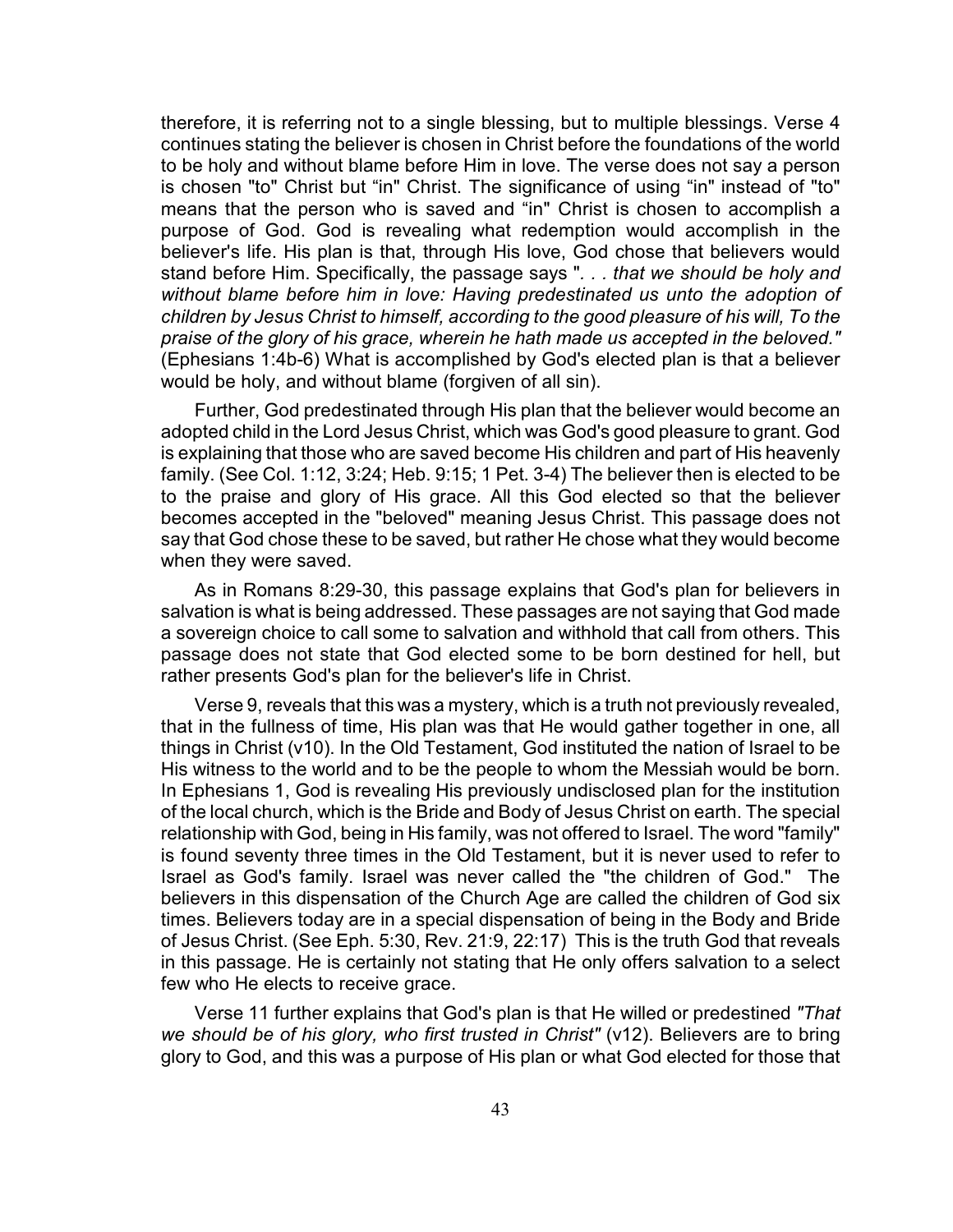would believe.

Verse s12-13, which are addressed to believers, say, *"In whom ye also trusted, after that ye heard the word of truth, the gospel of your salvation: in whom also after that ye believed, ye were sealed with that holy Spirit of promise*" (Ephesians 1:13)."

It is noteworthy that those who are saved are not sealed with the "Holy Spirit of promise" until they believe. This is an important point. Surely, if God had chosen them to be saved before the world existed, then in His sovereignty, He would have sealed them to salvation before they believed. Ephesians 1 is not saying God predestined some individuals to be saved and others lost. The passage states that God predestinated that all who believe would be saved and subsequently "sealed" with the "spirit of promise," meaning that they would not be lost. "He that believeth on the Son hath everlasting life: and he that believeth not the Son shall not see life; but the wrath of God abideth on him" (John 3:36).

#### **Does 1 Peter 2:8-10 Support Calvinism?**

*"And a stone of stumbling, and a rock of offense, even to them which stumble at the word, being disobedient: whereunto also they were appointed. But ye are a chosen generation, a royal priesthood, an holy nation, a peculiar people; that ye should shew forth the praises of him who hath called you out of darkness into his marvellous light: Which in time past were not a people, but are now the people of God: which had not obtained mercy, but now have obtained mercy."* (1 Peter 2:8-10)

One major error of Calvinism is that it interprets the scriptures with the presupposition that Calvinism is a correct view. This eisegetical hermeneutic imposes an interpretation of the passage that fits this preconceived premise. The interpretation of a passage must be based on the definition of its words, grammatical construction, analogy of the faith, and its context. If these principles of interpretation are ignored it will produce an incorrect meaning.

Applying proper principles of interpretation, note that the verse states that Christ to the unbeliever is *". . . a stone of stumbling, and a rock of offense, even to them which stumble at the word, being disobedient." (*2 Peter 2:8) In other words, these people to whom this verse is referring heard the word and stumbled at it. The word "stumble" is the Greek word "*proskopto*" and means to "strike or surge against." They heard God's truth, yet they were deliberately disobedient to it. They knew it was God's word, but they refused to accept Him or His word. God then says ". . . whereunto they were appointed." The word "whereunto" refers to God's plan, in which case their rejection of God's word results in their ruin. Therefore, they are appointed to God's plan, that those who reject His mercy and grace, refusing to believe upon hearing the Gospel and being convicted by the Holy Spirit, would be condemned to eternal damnation.

The passage cannot be said to support the idea that God is revealing who He decreed to be appointed to condemnation. The condemnation from God resulted because the person was disobedient to God. (See verses 7 and 8) That is what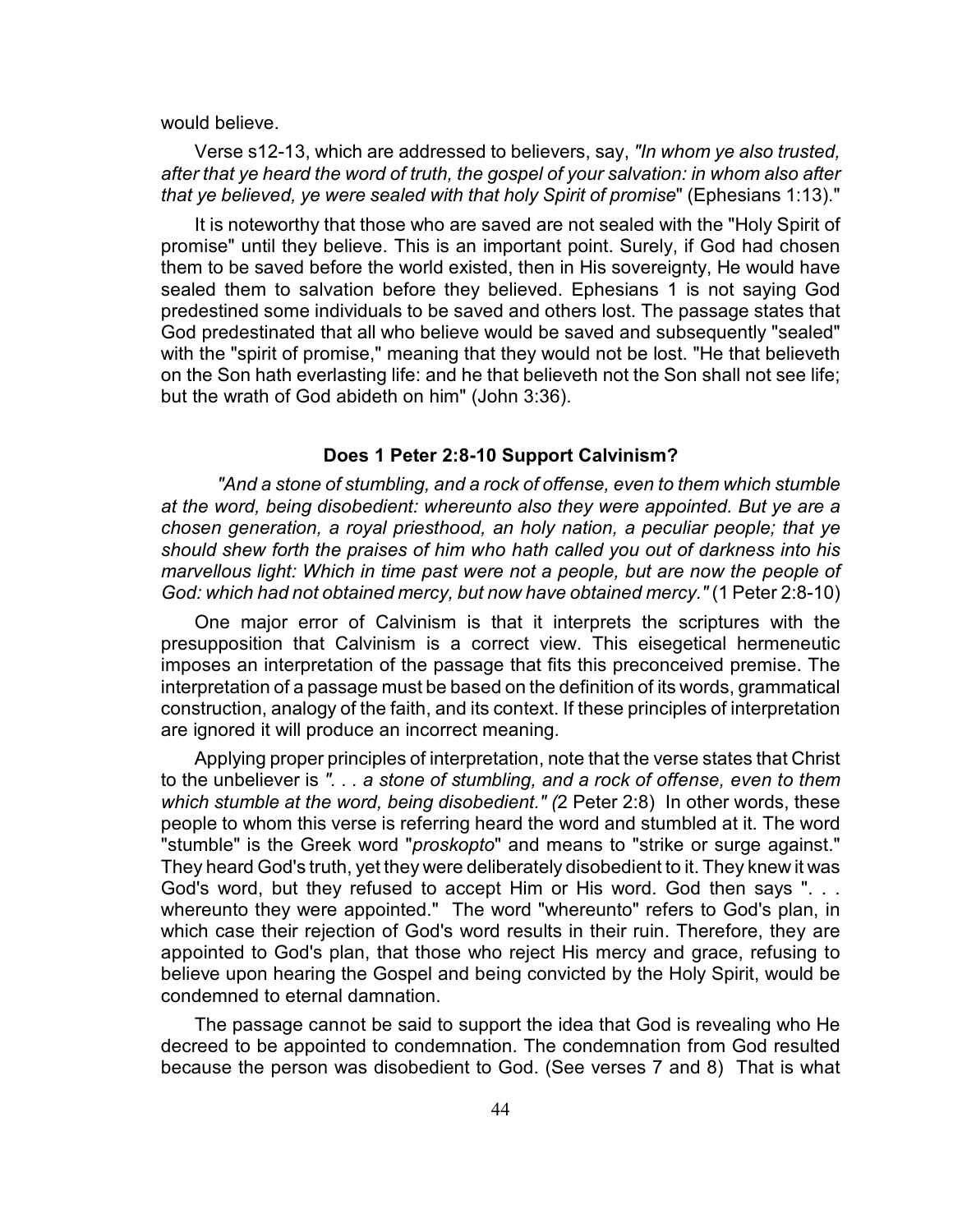these verses state. Note that the disobedience was followed by condemnation. The passage is not stating that God refused to offer His grace which resulted in the person being elected to be eternally lost. It plainly states the reason for their condemnation was that they were disobedient to God, not because He decreed they would be lost. If God decreed their condemnation He would not have referred to their disobedience as having any significance. God is not the cause of man's disobedience, but it is man's love of sin and refusal to bow in faith to God that brings condemnation.

The 1 Peter 2:9 says *". . . But ye are a chosen generation, a royal priesthood, an holy nation, a peculiar people . . ."* The misuse of 1 Peter 2 is another good example of the error of Calvinism. The Calvinist sees the word "chosen" and concludes that this is referring to their view that God in the past decreed in His sovereignty whom He would save and who He would not. They believe that God has chosen who He will allow to receive Him and from whom He will withhold His grace. The ones chosen are the "elect," and the one's not elected, God condemns to the Lake of Fire with no chance of salvation. However, this is a false premise that is not found in God's word.

The Calvinist does not use a correct exegetical approach to interpretation which finds the meaning within the words of the statement. 1 Peter 2:9-10 contextually states what the believer is chosen to, not to who would be chosen. The verse states that the believer is appointed to be a part of a "chosen generation, a royal priesthood, a holy nation, and a peculiar people." Note that each of the words used describes what the believer is chosen to, and not addressing individuals, but groups or classes of saved people. An individual cannot be described as a "chosen generation." A "chosen generation" is not referring to an individual, but people within a time frame. A "royal priesthood" is referring to a class of people. Clearly, a "holy nation" cannot be applied to an individual, but to all believers, and a "peculiar people" is referring to humans considered as a group of indefinite numbers.

1 Peter 2:8-10 exegetically gives no support to Calvinism. Like all the other passages, the Calvinist imposes his false view on these verses to support his faulty human idea. This passage is revealing God's plan; not who would be saved or from whom He would withhold His grace.

### **Does 2 Peter 1:10-11 support Calvinism?**

*"Wherefore the rather, brethren, give diligence to make your calling and election sure: for if ye do these things, ye shall never fall: For so an entrance shall be ministered unto you abundantly into the everlasting kingdom of our Lord and Saviour Jesus Christ."* (2 Peter 1:10-11)

The Calvinists have distorted the meaning of this verse and passage to support the false idea that the "elect" are those specially chosen by God to receive His grace and that only those whom He has predestined can be saved. To find the true meaning of this verse, carefully and exegetically look at the subject and words of the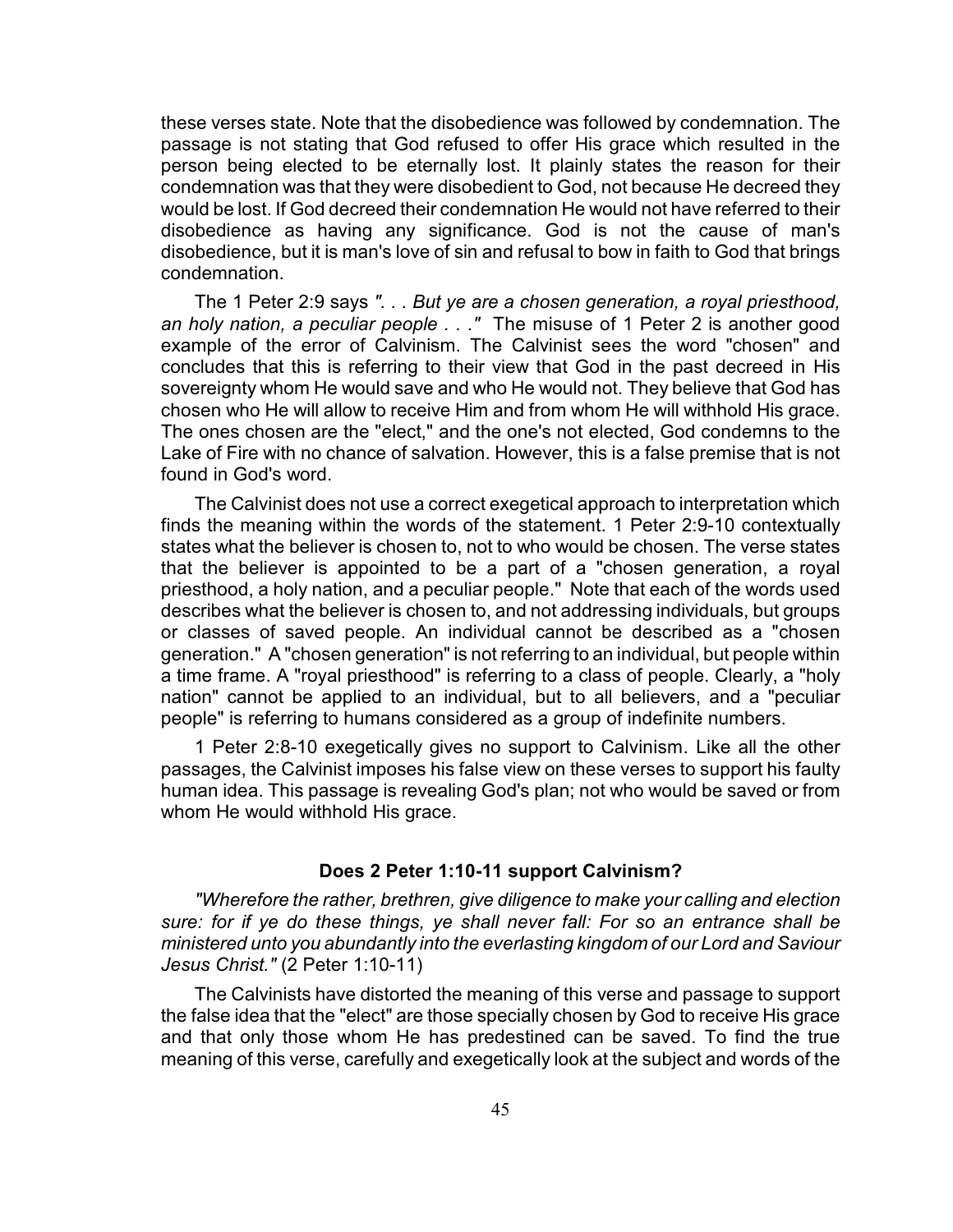#### verses.

The context of the passage is shown in verses 1-9, *"Grace and peace be multiplied unto you through the knowledge of God, and of Jesus our Lord"* (2 Peter 1:2) Grace and peace abounds to those who recognize (*epignoss*) acknowledge and know God and Jesus our Lord. Verses 3-4 reveal that through God's power he gives the believer everything that pertains to life and godliness. (See Col. 2:10) This completeness in Christ is achieved through our knowledge of Him, in which He calls us to glory and "virtue" (*arete*) excellence.

Verses 5-7 Peter instruct the believer to live a godly life and note the attributes of godliness. Verses 8-9 say that if the believer has these attributes in his life he will not be barren or fruitless. The one who is blind to these godly attributes has forgotten that God purged his old or past sins.

Verse 10 states: *"Wherefore the rather, brethren, give diligence to make your calling and election sure: for if ye do these things, ye shall never fall"* (2 Peter 1:10) In other words, to ensure you give diligence, or labor to make sure that you are living what God has called you to, which are the attributes earlier mentioned in verse 8-9. The word "calling" is the word "*klesis*" and means an invitation. "Ee*kloge*" is translated "election" and means chosen. Therefore the believer is invited (called) and chosen (elected) to live a godly live in Christ Jesus.

This passage, as well as others, shows that election is what God ordained salvation to accomplish and be in the life of the believer. Election does not pertain to who God saves by His grace, but what those who believe will experience by receiving God's grace.

Verse 11, continues saying that if a believer heeds these instructions, he shall be richly supplied (*epichoregethesetai* ) into the everlasting kingdom of our Lord Jesus Christ.  $52(A. T.$  Robertson. See 1 Thess. 1:9 for use of the word)Peter sums up the principle saying *"Wherefore I will not be negligent to put you always in remembrance of these things, though ye know them, and be established in the present truth."* (2 Peter 1:12)

The Calvinist uses the passage falsely teaching that it addresses a "professing" Christian and admonishes him to make sure he is saved and one of God's "elect" or chosen. A simple and honest reading shows their error. This verse is written to believers who by their faith in Jesus Christ were saved, and who Peter is admonishing to live a godly life. Verse 9 shows the problem in some believer's lives in that they appear blind to their calling to live a godly life. This disobedient and blind believer has forgotten that his sins were purged, thus plainly this is addressing a saved Christian. The call to godly living is the subject of this passage, not who God chose to be saved, but how the saved should live. This does not support Calvinism's false idea that God elected some to receive His grace and others from whom He with holds grace thus creating them to burn in the fires of hell (*Gehenna*).

### **Do passages such as Jeremiah 1:5 support Calvinism?**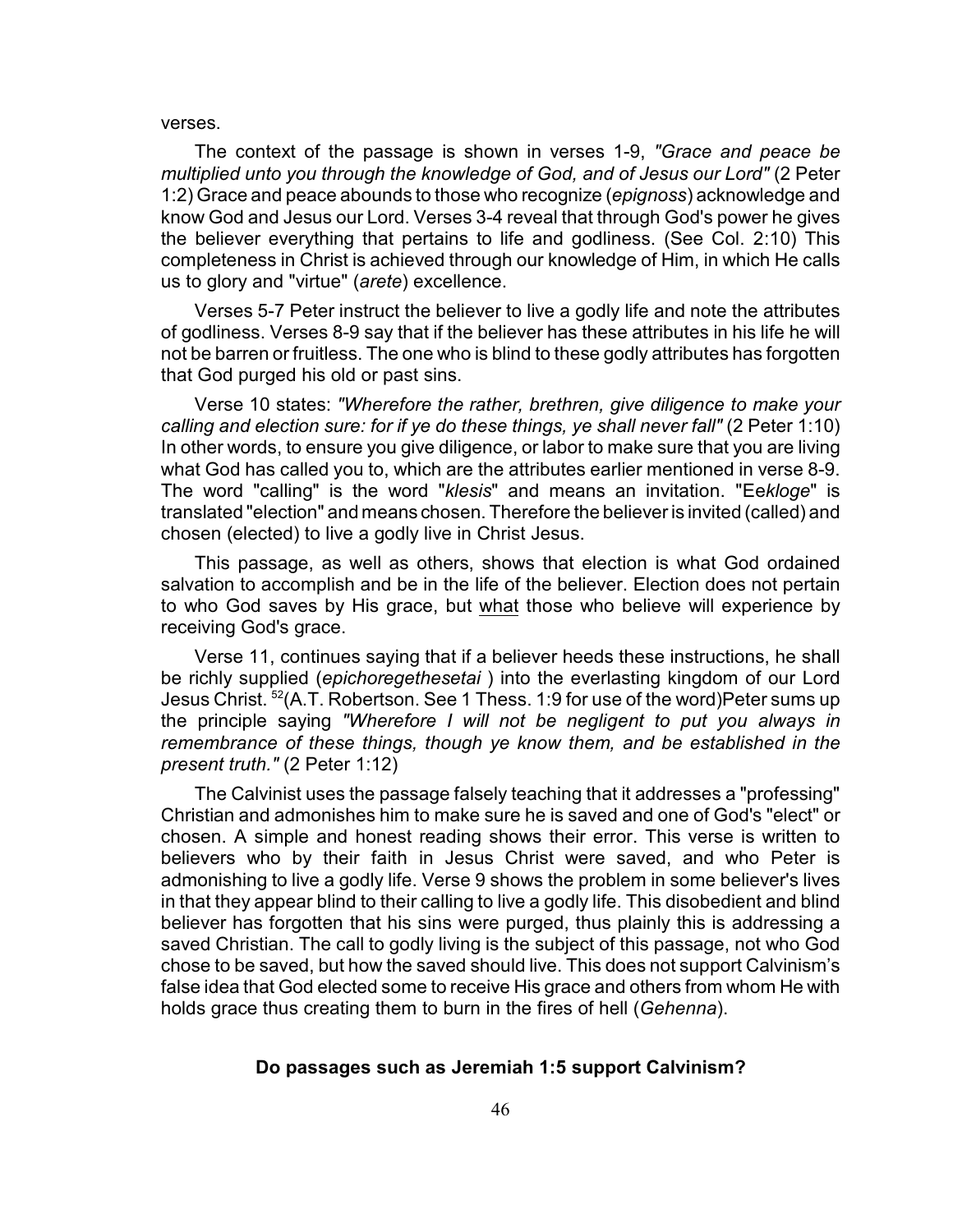*"Before I formed thee in the belly I knew thee; and before thou camest forth out of the womb I sanctified thee, and I ordained thee a prophet unto the nations*." (Jeremiah 1:5)

This verse plainly states that God "knew" Jeremiah. This clearly refers to God's foreknowledge of the birth of Jeremiah and of who and what Jeremiah would be. God then, being omniscient, knew that Jeremiah would be a man of faith and serve Him, and He chose him to be a prophet to Judah and the nations in that area. God says clearly that He chose Jeremiah to be a prophet by His foreknowledge. Foreknowledge is not the same as "fore decreeing." God was not taken by surprise as to what would be Jeremiah's character. If God was telling us He decreed to make Jeremiah a prophet without giving him a choice, why did He not say that? Why did he say He "knew" Jeremiah? Knowing is not the same as decreeing. God is omniscient; He knows all things, including who would be born on earth and how they would live their lives. God knows all men and here emphasizes that He had knowledge of Jeremiah, meaning of his character and faith. God then chose to use a man who would be faithful to him. Again the Calvinist interprets this passage eisegetically, applying his presupposition that God decreed certain ones for salvation and withheld His grace from others. They conclude that God did not give Jeremiah a choice, but forced him to obey His will. Yet the passage does not state that or even suggest that idea. The Calvinist's problem is that he sees everything within the tenets of his false system of theology. His interpretation of God's word will always support his Calvinistic ideas. God is telling us that He "knew" Jeremiah would be a man of faith and that God could use him as a prophet to Israel.

There is no support in this passage for opinions or presuppositions that go beyond what God has stated. Clearly, Calvinists are grabbing at straws when they use Jeremiah or others like John the Baptist, who God chose as His prophets through His foreknowledge, to support their false teaching. This explanation does not fit their erroneous theology, so they reject this truth. The Bible does not teach that God predestined some to Heaven and others to hell. Nowhere in these verses, or anywhere else in God's word, is it stated or implied that God predestined some to salvation and others to go to hell, having no chance to be saved. Those that make such statements have gravely misapplied God's word to their false ideas. What is predestined is God's plan of salvation, that a believer becomes a child of God, the result of salvation, and what the believer's position is with God once they are saved, and the life he then lives in Christ. God's plan is what He predestined. God's plan is that a man who believes in the Lord Jesus Christ is saved, and the one that rejects God's grace is lost and condemns himself.

When a man believes in Calvinism, it is always the result of accepting the teaching of some other man. Calvinism is only accepted by those to whom it is taught. If a man studies the Bible alone, he will never become a Calvinist. Understanding that God is love and offers grace freely, it would never enter in a Bible student's mind that God would choose to send some individuals to hell and deny them the ability to respond to the Gospel. The Bible's theme which is presented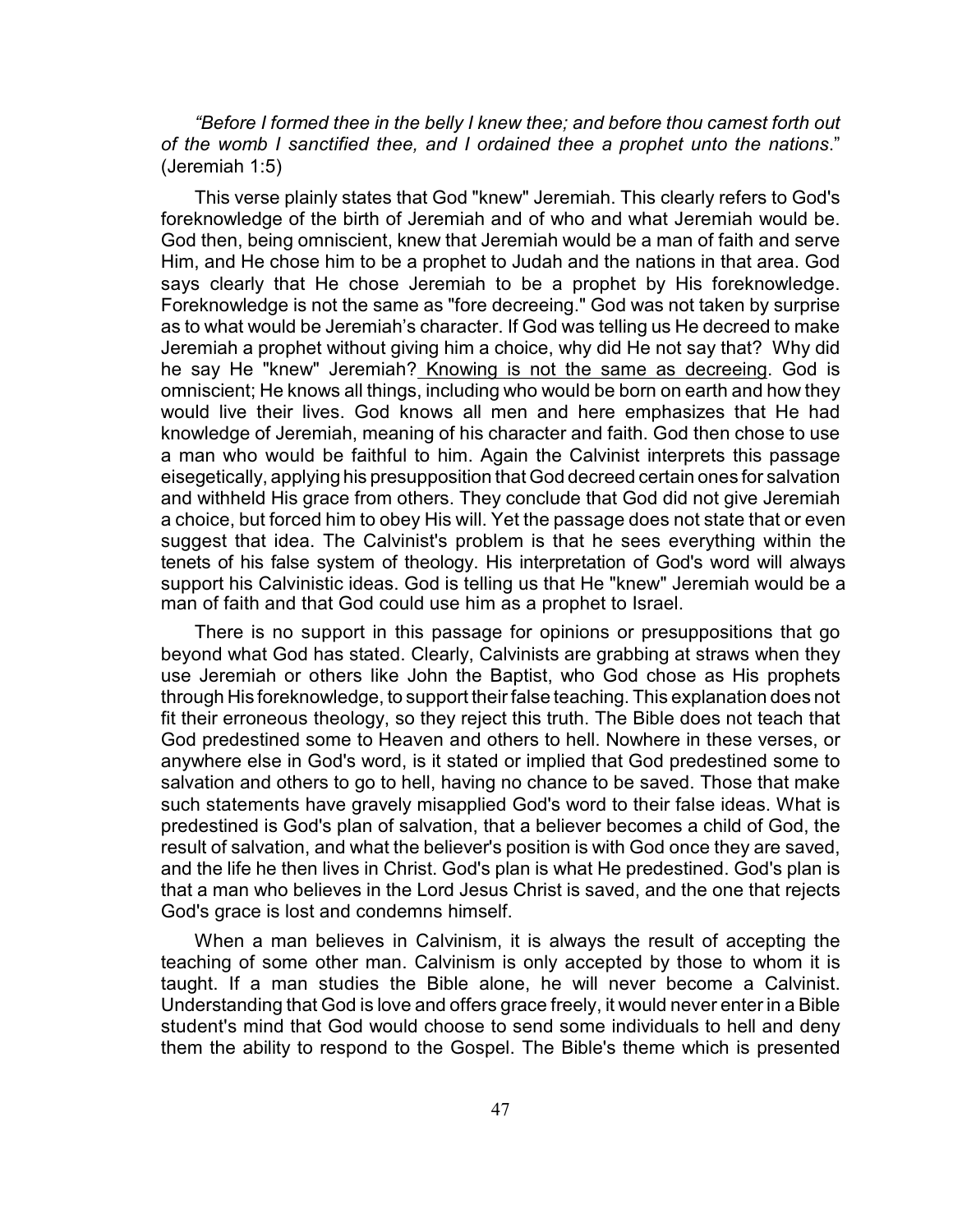repeatedly is that God is a God of love and grace. Understanding God's unchanging character of love and justice would not allow me to be swayed in that false direction.

Calvinism seems to pride itself in praising and defending the sovereignty of God, which is the premier doctrine of Calvinism. The believer who rejects Calvinism also accepts that God is absolutely sovereign. But God's sovereignty cannot contradict His other attributes. God's attribute of love and justice would not allow Him to deny His grace to untold millions. It would be against God's very nature for Him to do this. Calvinism in reality misrepresents God's nature. He demeans and degrades God's sovereignty, making God unloving and unjust, by saying that God uses His sovereignty unjustly, not allowing some to be saved.

#### **Chapter Nine**

## **What Does the Bible say about Salvation**

## **The Bible Commands All Men to Believe**

The Scriptures tell us that man must believe in Jesus Christ in order to be saved. There are literally hundreds of Scriptures that teach that man must believe, trust or have faith in God.

*"For God so loved the world, that he gave his only begotten Son, that whosoever believeth in him should not perish, but have everlasting life."* (John 3:16)

*"For I am not ashamed of the gospel of Christ: for it is the power of God unto salvation to every one that believeth; to the Jew first, and also to the Greek."* (Romans 1:16)

 *"Therefore being justified by faith, we have peace with God through our Lord Jesus Christ."* (Romans 5:1)

 *"For by grace are ye saved through faith; and that not of yourselves: it is the gift of God: Not of works, lest any man should boast."* (Ephesians 2:9)

*"For after that in the wisdom of God the world by wisdom knew not God, it pleased God by the foolishness of preaching to save them that believe."* (1 Corinthians 1:21)

A man must believe and by faith receive God's offer of salvation. Belief is an act of man's will. However, man has nothing to boast of in the process of exercising his will and believing what God has said. The act of atonement for sin was accomplished by the Lord Jesus, not man. Suppose you received a gift from someone that offered it to you out of the goodness of their heart. You were not offered the gift because you deserved or had earned it, but because they "willed" or wanted you to have it. In their care or love for you, they wanted you to have something nice. Your act of reaching out and taking the gift does not change it into something you deserved, does it? Would your act of receiving the gift mean you had earned it or paid something for it? Obviously the answer is no; the one who offers the gift decides, within themselves, why they give the gift, not the one who accepts it. The Arminian is right when he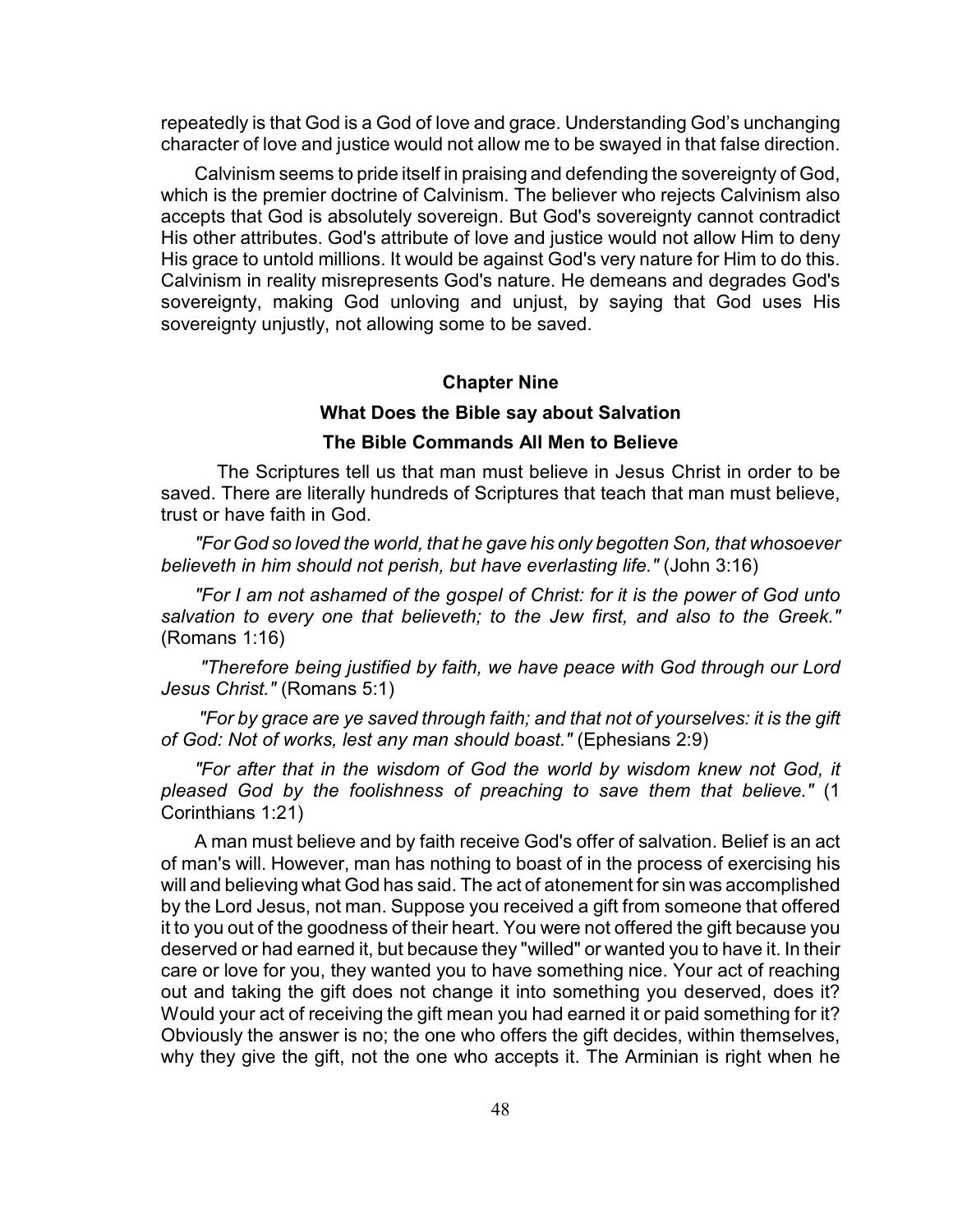states that salvation is entirely the act of a Sovereign God. He is wrong, however, when he concludes that a man in receiving Christ is in some way working for, or meriting salvation. The Calvinist's extreme views are wrong when they take away man's responsibility to receive Christ by stating that God has decreed some to be saved and others to be lost and that grace is irresistible. God rightly commands all men to believe and receive His Son the Lord Jesus Christ as their Savior. A man cannot exercise his will outside the limits that God has set in place. Thus God has, in an act of His will, enabled all men to receive salvation.

The Calvinist is right when he states that salvation is totally the act of a Sovereign God. He is wrong, however, when he concludes that a man in believing and receiving Christ is in some way working for, or meriting salvation. The Calvinist's extreme views are wrong when they take away man's responsibility to receive Christ, by stating that God has decreed some to be saved and others to be lost and that grace is irresistible. God rightly commands all men to believe and receive His Son the Lord Jesus Christ as their Savior.

## **God Will Not Violate a Man's Will**

One important truth that further refutes Calvinism is that God will not violate a man's will. God has not created man as a programmed robot with his life predestined at his creation. In God's plan, He allows man the freedom to choose for himself the course of his life. It was God's sovereign choice to create man with the ability to reason and to love, which are both acts of one's will. Man can respond to God when the Holy Spirit enlightens the man's heart. That happens when a man hears the Gospel or as Romans 1:19-20 states, when man responds to natural revelation that God shows him from nature. God elected the plan of salvation and what He designed it to accomplish. He gave man a will, and in doing so He allows a man to respond to God willingly and in love.

#### **Chapter Ten**

## **The Biblical Explanation**

Many believers who accept a literal and holistic interpretation of Scripture have the correct and biblical understanding of the matter, and they reject both the extremes of the Calvinist and Arminian systems. Both the Calvinists and the Arminians have fallen into a trap set by human wisdom, that tries to explain and systematize every act of God. They have used the poorest of hermeneutical principles and reached wrong conclusions even about God Himself. God clearly has not told man everything about Himself or given us the "why" of all He has done. But what He has plainly revealed is that we are to believe Him, trust Him, accept Him and live for Him. It is unthinkable that God would leave us in a state of confusion over the matter of salvation! Yet, that is what the Calvinist does even taking away a man's responsibility to respond to God offer of salvation. All this confusion is not in God's word, but in the unsound reasoning of some men.

God made salvation so simple and clear that even a small child can believe and be saved, become a witness, and testimony to others. What is the value of spending countless hours concocting theological systems that seek to second guess all God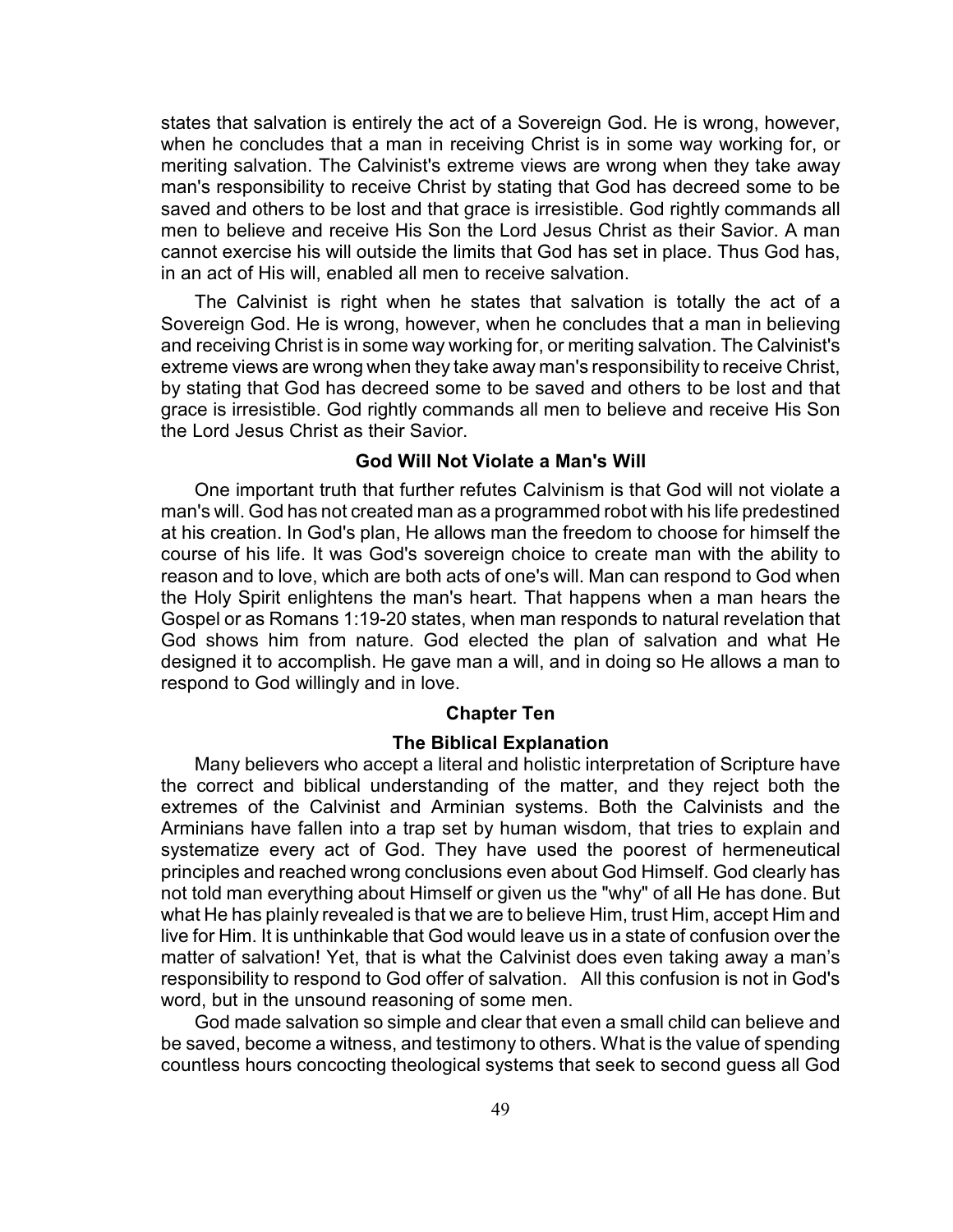has done? The Bible principle that "you can know the vine by its fruit" is well applied here. What has been the fruit of Calvinism or Arminianism? They have both led to confusion, division, and false teaching. Therefore both systems should be rejected because both produce unbiblical results.

One response of those who hold to extreme views on the doctrine of election is often to condescend to judgmental and cult-like attacks on those who would differ with them. Almost every Calvinist writer I've studied, to some degree, harshly judges the motives of non-Calvinists. Calvinist Gordon Clark descends to criticizing those who differ from the Calvinist view by concluding they are not students of the Bible and not interested in doctrine<sup>53</sup>. That is a meretricious and unscholarly attack on those who disagree with him. A personal swipe at non-Calvinists establishes nothing and certainly does nothing to support one's position or credibility as a Bible scholar. It is a childish response and out of place with biblical scholarship. Many renowned and scholarly men with earned degrees in Bible disagree and reject Calvinism. To say that they are not scholarly or interested in doctrine shows an extremely unsound bias on Clark's part.

The Calvinist C. D. Cole makes this harsh judgment toward those who do not accept Calvinism, saying, "Ah, the real trouble with the objector is not election; it is something else. His real objection is to total depravity or human inability to do good."<sup>54</sup> This is simply a false and foolish statement. Most Bible scholars and students who reject to Calvinism accept that man is an unrighteous sinner lost in his sins as Romans 3:10 plainly states. God is clear that all men are corrupt, wicked, perverted and absolutely not able to save himself. Cole does not offer any real defense of his beliefs but makes a personal attack on those who will not accept his false beliefs using unfounded critical assertions.

John MacArthur also fits this mold and accuses the objectors to the Calvinistic system as doing so because of pride<sup>55</sup>. Kenneth Good, who falsely places all traditional Baptists as being in the Calvinist camp correctly says, "*It is to be regretted that both confusion and emotion seem to reign in the current discussions on Calvinism versus Arminianism. Considerably more heat than light is being generated by the energy presently expended in most quarters.*" 56

 The Calvinist often resorts to defending his position by stating those that reject this false view are rejecting God's sovereignty. That too is an absurd statement. Such a weak defense shows the unsound foundation on which their ideas are founded. Certainly, Almighty God is absolutely sovereign, but that does not preclude that He can go against His own nature. The true biblist correctly understands and accepts God's sovereignty, but this does not mean he must accept the theology of Calvinists which contradicts God's other attributes. The true Bible scholar knows that God's sovereignty does not violate His own nature or His stated word. Both the Calvinists and the Arminians have taken extreme positions and neither has proved its system to be biblical or a correct explanation of the doctrines of election. Huntsmen, of David Jeremiah's "Turning Point," in a weak attempt to defend Calvinism's contradictions, tells us not to attempt to "reconcile" the teachings of God on election and the sovereignty of  $God<sup>57</sup>$ . Both the Calvinist and the Arminian teachings contain some truth, but they go further than God does and that makes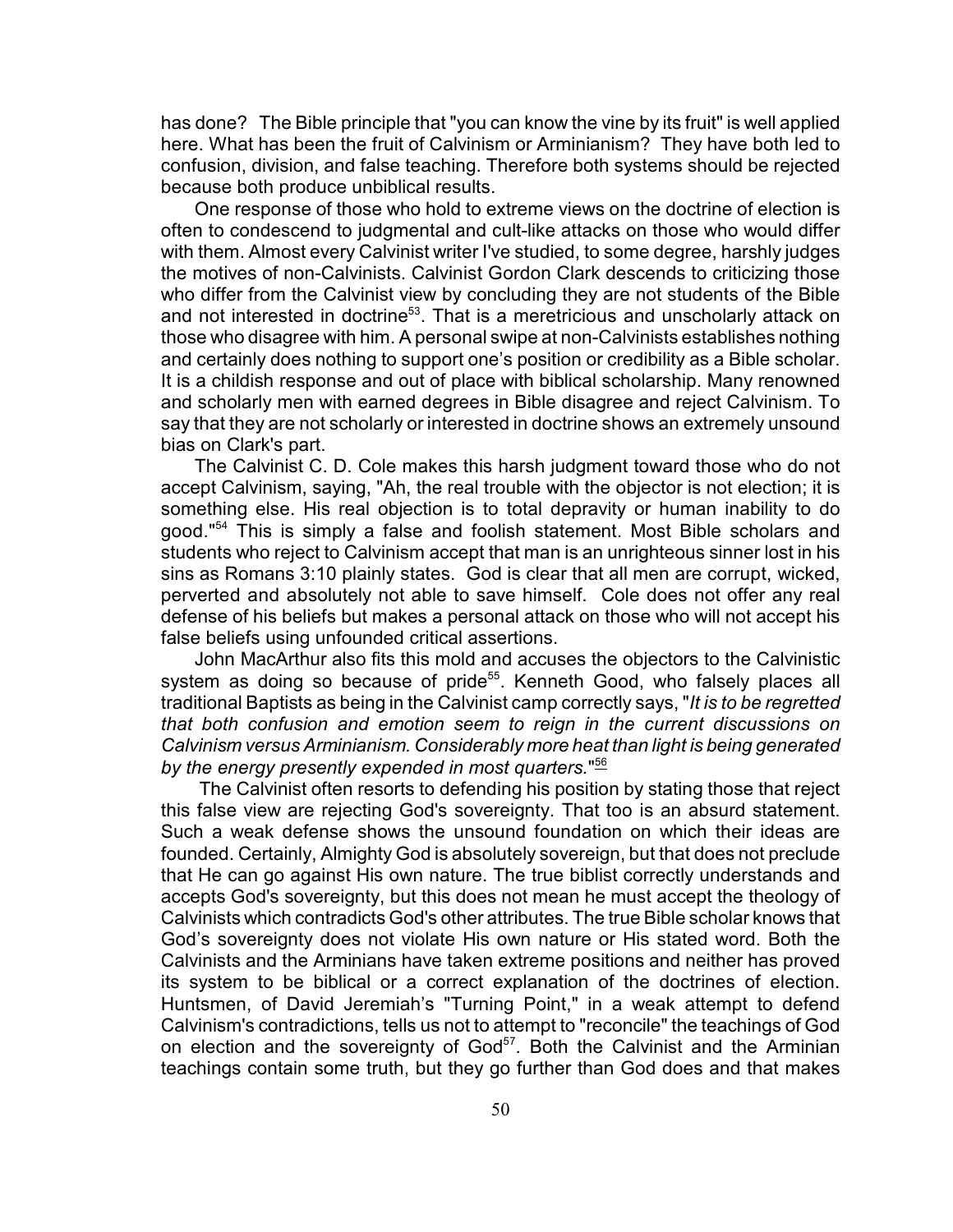them erroneous. I have been a student of the Bible since I was saved in 1972 at 32 years of age. With gratitude, I thank those that taught me that the first distinctive of a New Testament believer was to accept the Bible as my sole authority for faith and practice. The Bible is the authority, not the theological systems of man. I am a Christian, a believer in Jesus Christ and I identify myself totally with Him and Him alone.

Paul condemned the error of identifying oneself with man or religious teachers in 1 Corinthians 1:12. In 1 Corinthians 3:4. Paul says identifying oneself with anyone but Jesus Christ is a carnal act. True believers identify themselves with Jesus Christ, He is the Word, and only His word is Truth. The true believer is to accept God's word, as His only source for his faith and practice. The Calvinist, by accepting John Calvin's "Institutes" as their source and explanation of their faith, make a serious mistake.

#### **Chapter Eleven**

# **The Conclusion on a Personal note.**

I am not a Calvinist nor am I an Arminian. I reject both titles and theological systems. They both are the heretical and cult-like systems of fallible men. I choose to call myself a Biblist, or simply a "Bible believer." I identify myself with my Savior and His word. I take no pride in the fact that I am saved, yet I am eternally grateful. I am awed by the truth that the Lord Jesus Christ died on Calvary's cross for my sin. I am deeply and eternally grateful to God who loved this blind sinner that much! I totally reject the idea that I received salvation on any merit of my own! I was, as God said, a sinner, dead in trespasses and sin, sold unto sin, a child of sin, and with no righteousness of my own. I was saved by the sovereign act and plan of our loving God, who came to the earth, incarnate in man and totally paid my sin debt. I did not merit salvation and was totally in bondage to my sinful nature. I absolutely had no spark of divinity in me. Yet, God loved me, His created being, and suffered for me while I was yet in my sin. He illuminated my heart and provided the way that I might received His gift of grace and salvation. I did nothing to merit my salvation, but my gracious Creator offered His grace to me and I believed Him. I am not going to try and put Almighty God in a box and systematize God's act of saving the sinner. I am just going to believe His very Word and thank Him for loving me, the sinner that I am, and forgiving my sin and giving me eternal life.

Man cannot boast of any merit on his part in his salvation*. "For by grace are ye saved through faith; and that not of yourselves: it is the gift of God: Not of works, lest any man should boast"* (Ephesians 2:8-9).

Man cannot merit salvation by good works. *"But to him that worketh not, but believeth on him that justifieth the ungodly, his faith is counted for righteousness"* (Romans 4:5).

Man has no goodness or righteousness in him upon which to base his salvation. *"But God commendeth his love toward us, in that, while we were yet sinners, Christ died for us." (Romans 5:8) "For all have sinned, and come short of the glory of God"*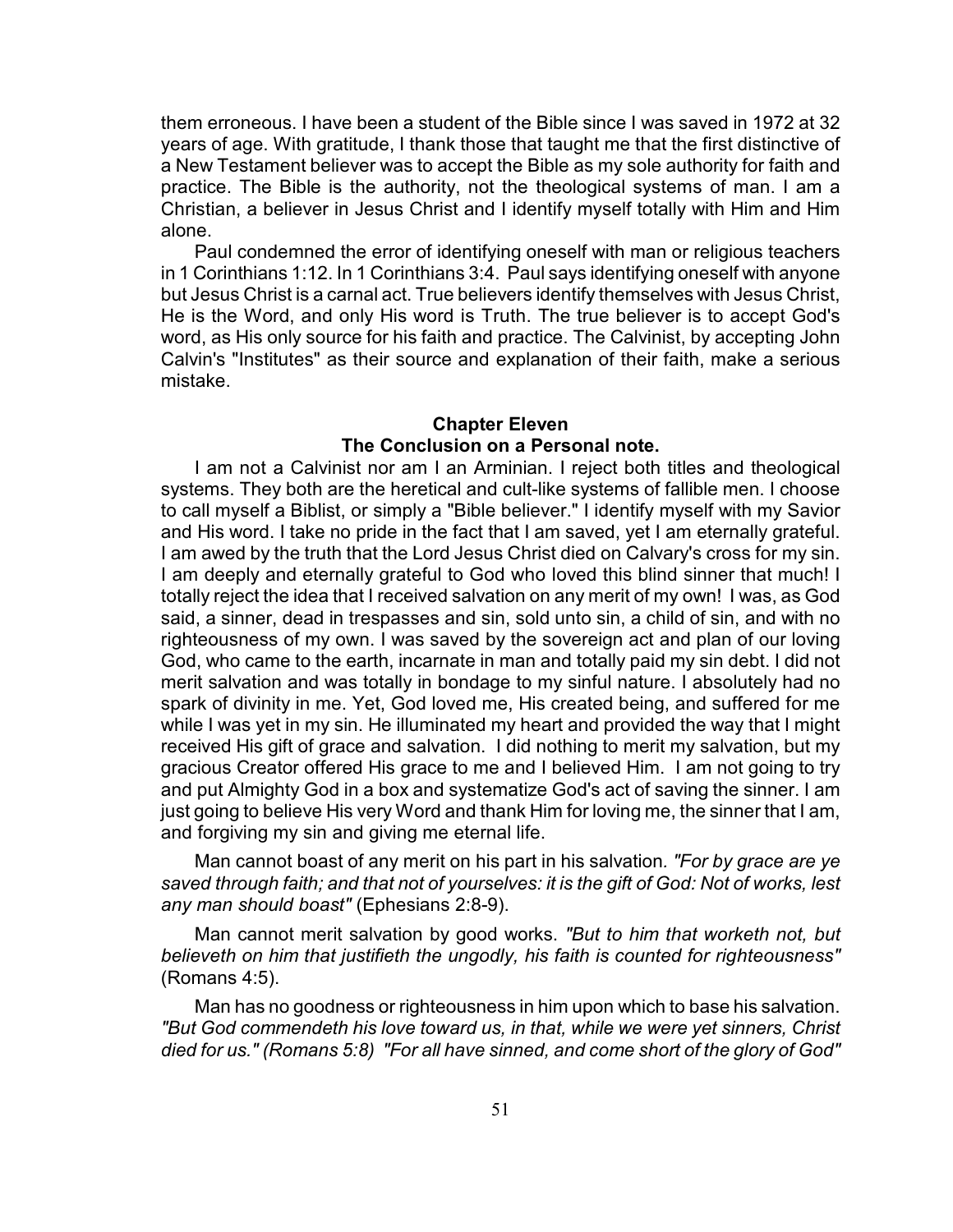#### (Romans 3:23).

Many in history have fallen into the trap of going further than Scripture goes and trying, with human rationalization, to explain and systematize God's actions. The result of such rationalization is that it leads to confusion an extremism. Finite men with finite minds cannot systematize Almighty God! God's word reveal much about Himself, but He is ultimately beyond human comprehension.

It is an extreme and false view that says God predestined some men to be damned to hell and does not offer them salvation. It is equally an extreme view that states man can in any way merit his salvation or lose the eternal life that God gives the believer.

Each view, whether Calvinism or Arminianism, when adhered to violates clear biblical teaching and therefore cannot be truth. My position is that I reject the extremes of both the Calvinists and the Arminians and I do not use either name in identifying my stand on accepting what the Bible clearly teaches.

There was a time in which I did not think that these issues were of a great importance. I have since changed my mind because I have seen the fruit of Calvinism. Over the past years, many people have written and expressed of the confusion and anguish the teachings of Calvinism caused in their lives. One dear lady wrote and said she refused to have children because she was afraid that God would not elect them to salvation<sup>58</sup>.

Others instead of accepting the biblical assurance of their salvation, live in fear of not being among the "elected." Calvinism for these has cast a shadow over their assurance of salvation, because they wondered if they were elected or rejected by God. One man wrote that when his church began teaching Calvinism, "I was sick for two weeks, couldn't sleep or eat. I was bothered because it took away the loving Savior I had known all my life."<sup>59</sup> Another young man wrote saying he was seeking the Lord and studying the claims of Christ when he stumbled across the teachings of Calvinism and said it shattered him. He said, "My question to you is, am I able to make a choice to follow Christ? If I want to believe and follow Christ, can I do so? Or is it not my choice? I feel odd trying to put this question into words, but I've tried. The bottom line is, if I wished to become a Christian today, tomorrow or whenever I feel I am ready, can I do so? Calvinists have tried to tell me that I have the inability to call upon Christ, and that if not one of the elect, I won't be saved. Please help!" <sup>60</sup>

For years I have corresponded with Calvinists, and found they will rarely concede to any plain biblical truth that does not agree with their theology. From their statements, and often insulting and demeaning attacks, it is my personal conclusion that they seem to be a proud people who see themselves as having a superior intellect and spirituality above those who do not accept their theology. However, their fruit is corrupt because it ignores and distorts a great deal of God's word. Worse Calvinism distorts even the very nature of God.

Jesus said, *"Wherefore by their fruits ye shall know them."* (Matthew 7:20)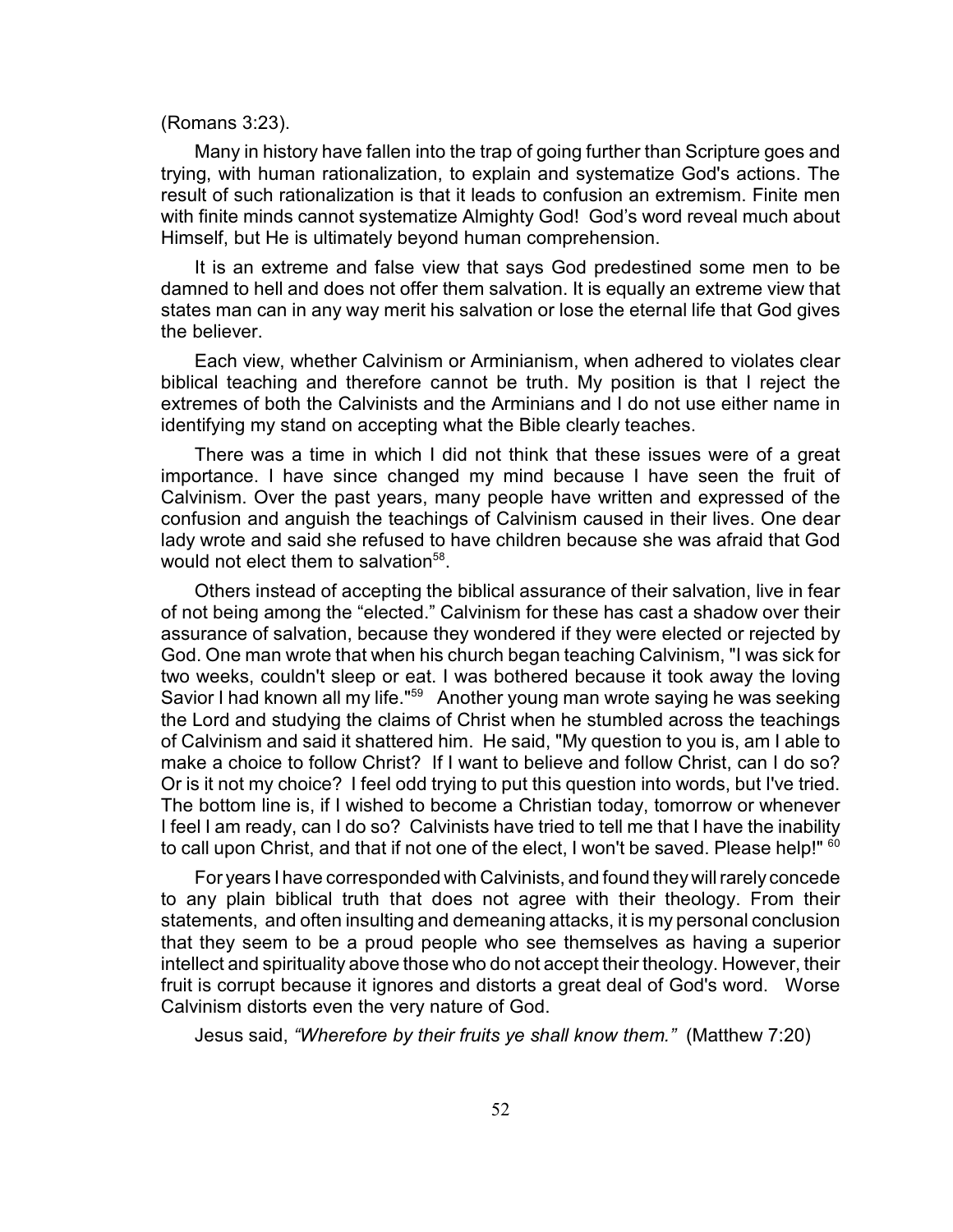# **Endnotes**

1.Biblist is one who holds the Bible as his sole authority for his faith and practice.

2. Calvin, John. *Institutes of the Christian Religion, A New Translation by Henry Beveridge, Esq.* , Kindle Locations 99-100, Kindle Edition.

3.T.H.L. Parker, *John Calvin, A Biography*, Philadelphia, Westminister Press, 1975, p. 13.

4. *Licentiate*: the holder of a university degree intermediate between that of a bachelor and doctor degree who has received a license to practice an art or profession.

5.William J. Bouwsma, *John Calvin, a Sixteen-Century Portrait*, New York, Oxford Press, 1988, p. 11.

6.Parker, 22.

7.Patrick Collinson, *The Reformation: A History*, New York, Random House, 2003, p. 88.

8.There are two Talmuds, the Jerusalem and the Babylonian.

9.Also see Rom. 6:15, 7:1-25; 9:31-32, 10:4-6; Gal.5:18.

10.Robert M. Kingdon, *Adultery and Divorce in Calvin's Geneva*, Cambridge, Harvard University Press, 1995, p. 10.

11.Ibid.

12. Georgia Harkness, *John Calvin, The Man and His Ethics* , New York, Abingdon Press, 1958, p. 21.

13.Ibid.

14.Harkness, p. 22.

15.Phillip Schaff, *New Schaff-Herzog Encyclopedia of Religious Knowledge*, Vol. X: Reutsch - Son, Baker, Grand Rapid, 1953, p. 371.

16.Walter Nigg, *The Heretics* , New York, Alfred A. Knopf, Inc., 1962, p. 328.

17.Nigg, p. 327.

18.Nigg, p. 328.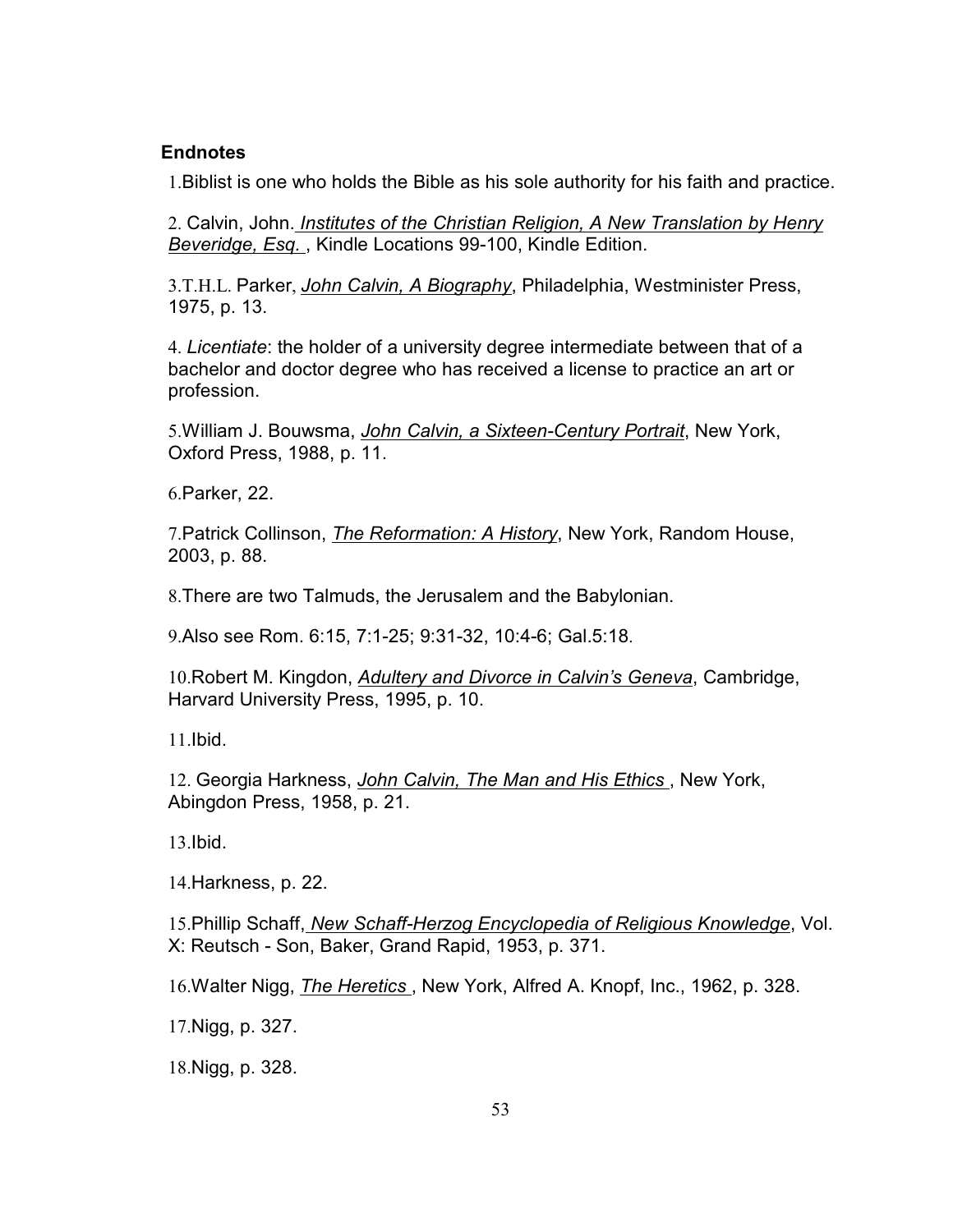19. Bernard Cottret, *Calvin A Biography*, Eerdmans, Grand Rapids, 2000, p. 180.

20. Selderhuis, Herman J., *John Calvin A Pilgrim's Life,* Downer's Grove, IL, InterVarity Press. 2009, p. 139-140.

21.Cottret, Kindle Locations 2315-2316

22.Ibid.

23.Mr. Bernard Cottret. *Calvin: A Biography*, Kindle Locations 1050-1051, Kindle Edition, 2000.

24.Calvin, John . *Calvin's Calvinism: A Treatise on the Eternal Predestination of God*. Translated by Henry Cole, pp.179, 182. Kindle Locations 1337-1341.

25.*Calvin's Calvinism*, Kindle Locations 1337-1341, Kindle Edition

26.Cole, 26.

27.John Calvin. The Institutes of the Christian Religion (Kindle Locations 23496-23498).

28. John Calvin (2010-02-19). The Institutes of the Christian Religion (Kindle Location 17699). Kindle Edition.

29. Ibid

30.*Calvin's Calvinism,* Kindle Locations pp. 190-192.

31. Stefan Zweig, *Erasmus; The Right to Heresy: Castellio against Calvin*, London, Cassell, 1951, p. 234.

32.Mr. Bernard Cottret. *Calvin: A Biography* (Kindle Locations 1635-1637). Kindle Edition

33.Cottret, Kindle Locations 2138-2139, Kindle Edition.

34.Cottret, Kindle Locations 1788-1790, Kindle Edition.

35.Cottret, Kindle Locations 1811-1812, Kindle Edition.

36. Ibid.

37. C. D. Cole, *Definitions of Doctrines, Vol. 2, Chapter 3, Election*, Lexington,KY, Byran Station Baptist Church, p.1968.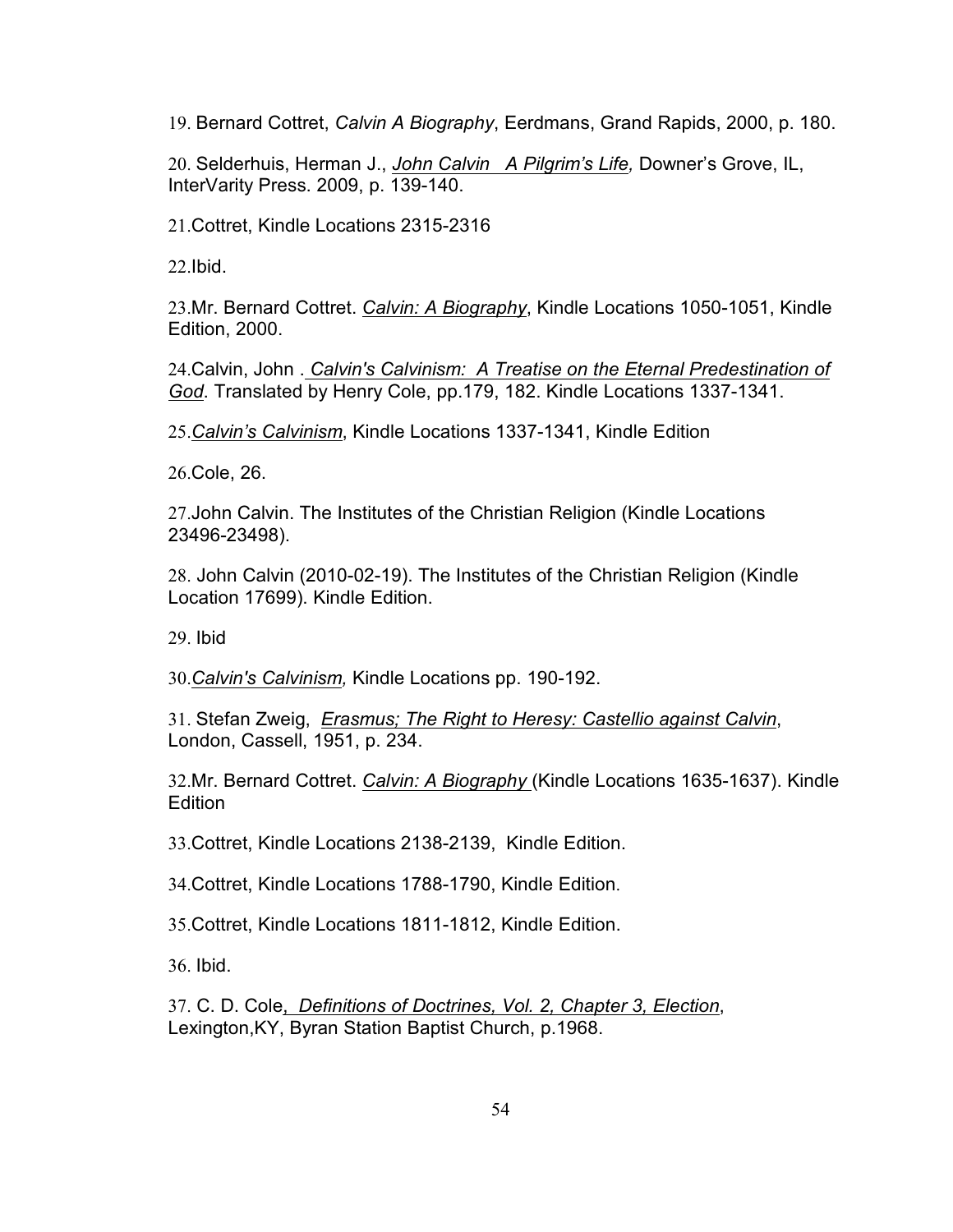38.John Mac Arthur, Jr., *Chosen for Eternity: A Study of Election*, "Grace to You", Panorama City, CA, 1989 9-10.

39.Ibid., p 9.

40. Gene Huntsman, *Letter dated April, 18, 2001*, Dr. David Jeremiah, "Turning Point", PO Box 3838, San Diego, CA 92163, p. 1.

41.Huntsman, p2.

42.Gordon H. Clark, *Biblical Predestination*, Presbyterian and Reformed Publishing Co., Phillipsburg, New Jersey, 1969, pp.2-4.

43.Cole, Part I.

44.MacArthur, p.9.

45.William F Arndt, and F. Wilbur Gingrich*. A Greek-English Lexicon of the New Testament*, Chicago, University of Chicago, 1957, p. 446.

46.Jeremiah, David (2012-10-04). God Loves You: He Always Has--He Always Will (Kindle Locations 57-61). Hachette Book Group. Kindle Edition.

47. Desiring God. John Piper. 2009. http://www.desiringgod.org/resourcelibrary/sermons/god-so-loved-the-world-part-1.

48. Desiring God. John Piper. 2009. Piper, John. http://www.desiringgod.org/blog/posts/is-gods-love-unconditional.

49.Cooper P. Abrams, III, "*Bible Truth Web Site*," http://bibletruth.org/Principles.htm.

50.Lewis Sperry Chafer, *Systematic Theology, Vol. III. Soteriology*, Dallas Seminary Press, Dallas, Texas, 1948, p. 188.

51.Albert Barnes, *Barnes New Testament Notes*, Baker:Grand Rapids, Reprint 1884-85 Edition, Blackie and Sons, London, p. 191.

52.A.T. Robertson. *A. T. Robertson's Word Pictures*, See 1 Thess. 1:9 for use of the word.

53.Clark, p..

54.Huntsman, p. 2.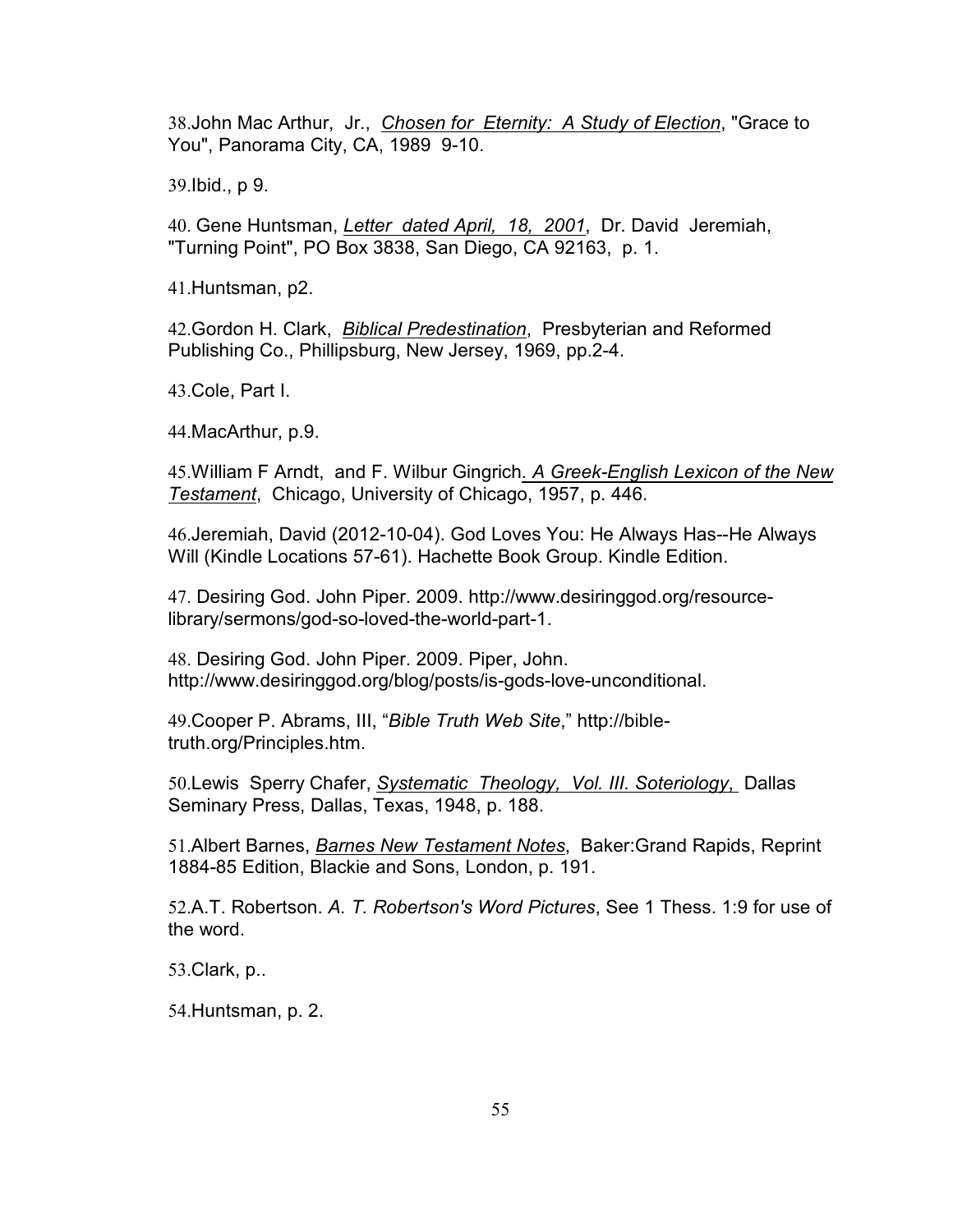55.Cooper Abrams, *Bible Truth Web Site*, http://bible-truth.org/ Electioncomments.html

56.Good, p 52.

57.Huntsman.

58.Abrams, *Comments*.

59.Ibid.

60.Ibid.

# **Biography**

Abrams, III, Cooper P., "*Bible Truth Web Site*," (http://bibletruth.org/Principles.htm).

Arndt, William F. and Gingrich. F. Wilbur. A Greek-English Lexicon of the New Testament. Chicago, University of Chicago, 1957.

Barns, Albert. Albert Barn's Notes on the Bible. Grand Rapids, Baker, 1949.

Bible Truth Web Site, "*Calvinism page, Comments from Readers*". (http:bibletruth.org/Electioncomments.html).

Bouwsma, William J. John Calvin, A Sixteen Century Portrait. New York, Oxford, 1988.

Cairns, Earle E. Christianity Through the Centuries. Grand Rapids, Zondervan, 1967.

John Calvin. The Institutes of the Christian Religion [1537] Translated by Henry Beveridge. (John Calvin. The Institutes of the Christian Religion (Kindle Locations 2-3)).

\_\_\_\_\_\_\_\_\_\_. The Institutes of the Christian Religion , A New Translation by Henry Beveridge, Esq,

\_\_\_\_\_\_\_\_\_\_. (2010-02-19). The Institutes of the Christian Religion (Kindle Location 100). . Kindle Edition.

\_\_\_\_\_\_\_\_\_\_. (2011-11-24). Calvin's Calvinism: A Treatise on the Eternal Predestination of God. Translated by Henry Cole. (Kindle Locations 190-192). . Kindle Edition.